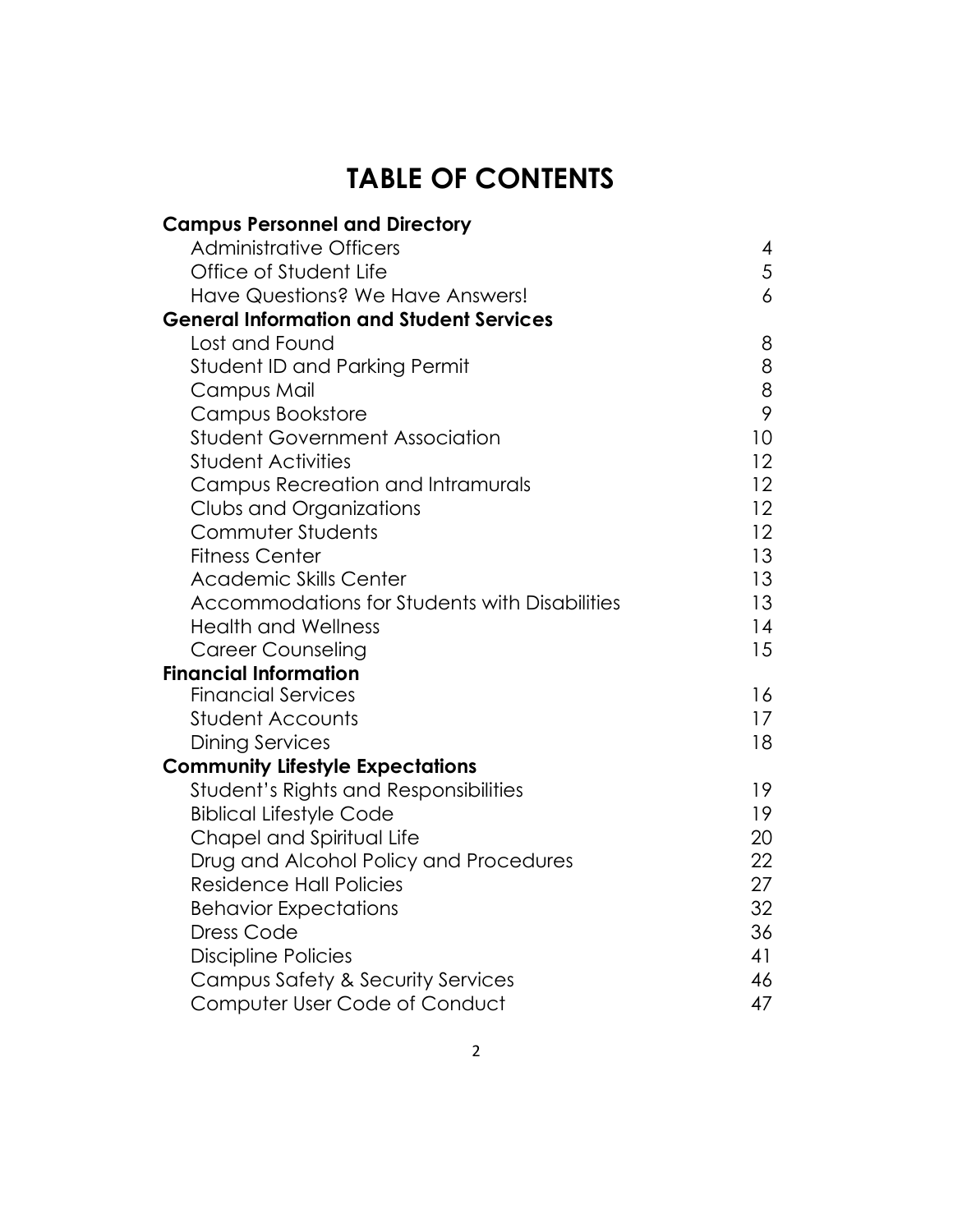

Welcome to the start of a new semester and academic year that is sure to be filled with new opportunities, - challenges, and experiences that will contribute to your personal and academic growth and development. I hope you will choose to take advantage of those opportunities. Decide now to get involved on campus and how to leave your imprint on Warner University. It is my hope that Warner University will leave an imprint on your life as well.

We in the Office of Student Life stand ready to assist you with an excellent professional staff, resident and commuter student support, counseling and health services, student leadership and representation, and a Campus Activities team.

WU is a university committed to the development of Christian character and scholarship and I am so glad that you are a part of our community. Together I know we will have an excellent year that is **Beyond Belief!**

Sincerely, Mrs. Dawn Meadows, *M.A.T.S, M.A.H.S.* Vice President for Student Life

 $\overline{\phantom{a}}$ 

# **STUDENT LIFE MISSION STATEMENT**

*The Office of Student Life at Warner University strives to provide programs and services that will help students develop mentally, physically, socially and spiritually.*

**Failure to read this Student Planner does not excuse a student from the requirements, regulations, and consequences described herein.**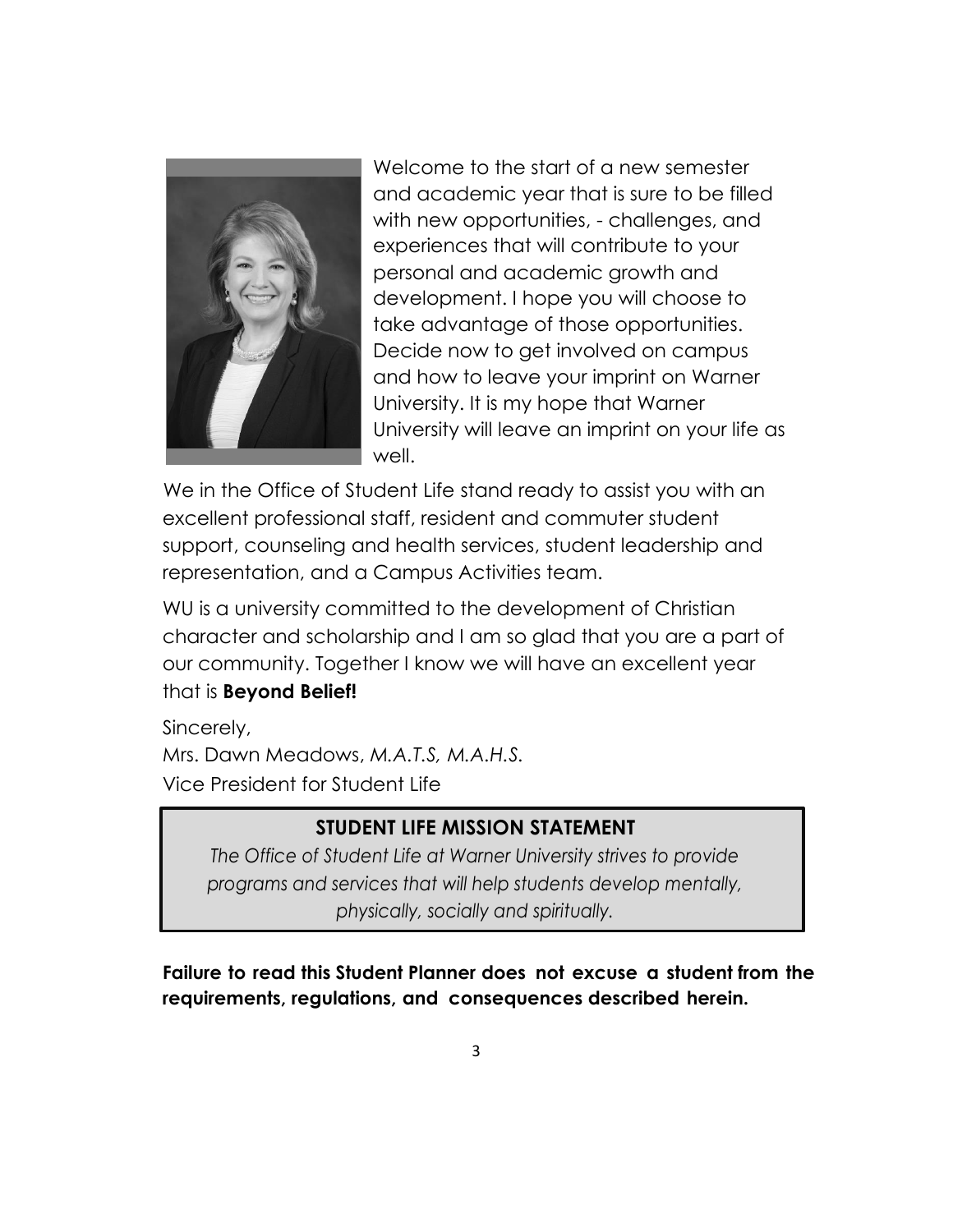# **CAMPUS PERSONNEL AND DIRECTORY**

## *Administrative Officers*

# **Dr. David A. Hoag**

President Ratzlaff Administration 638-7209

#### **Dr. Steven Darr**

Executive Vice President & Chief Academic Officer Ratzlaff Administration 638-7206

#### **Mrs. Dawn Rafool**

Vice President for **Enrollment** Management & **Marketing** Rigel Center 638-3818

#### **Mrs. Dawn Meadows**

Vice President for Student Life Rigel Center 638-7246

#### **Mrs. Andrea Theis**

Vice President for Advancement Ratzlaff Administration 638-7611

# **Mr. Mike Picha**

Vice President for Business & Finance Ratzlaff Administration 638-7216

#### **Mr. Kevin Jones**

Associate Vice President for Admissions 638-7297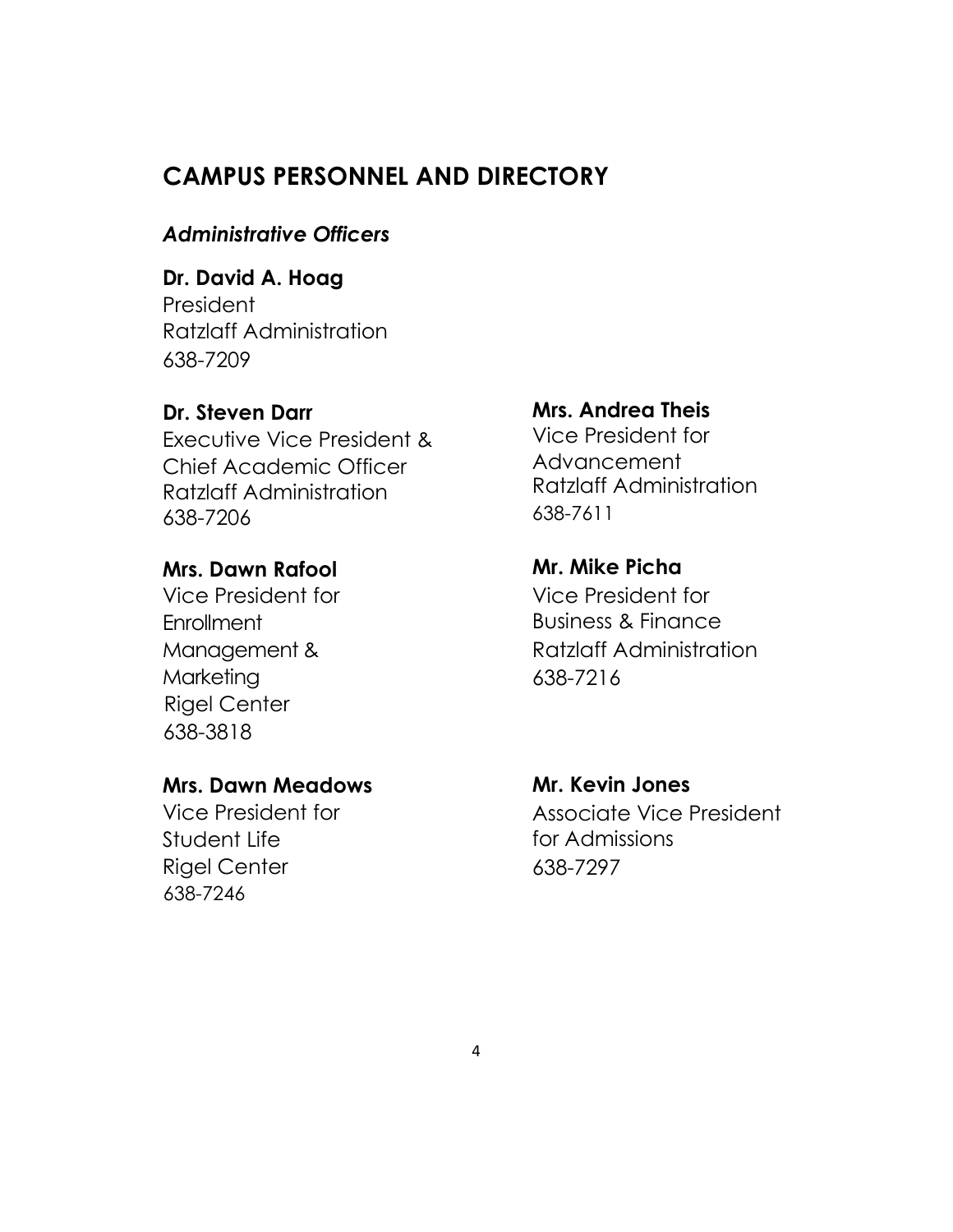#### *Office of Student Life*

**Mr. Rodney Dallas** Director of Residence Life Rigel Center 638-7253

**Ms. Alicia Bush**

Resident Director Holland Hall 638-7956

#### **Mr. Josh Henry**

Resident Director Williams Hall 999-7623

#### **Ms. Lauren Lightsey**

Resident Director Fulton & Raines Halls 638-7646

#### **Mr. John Myer**

Resident Director Annex Housing 638-7646

#### **Ms. Karie Harpest**

Director of Leadership Development & Community Engagement Rigel Center 638-7247

**Miss Alicia Oakes** Program Support Assistant Rigel Center 638-7246

**Mrs. Kate McDonald**

Campus Counselor Rigel Center 638-7585

#### **TBA**

Campus Nurse Rigel Center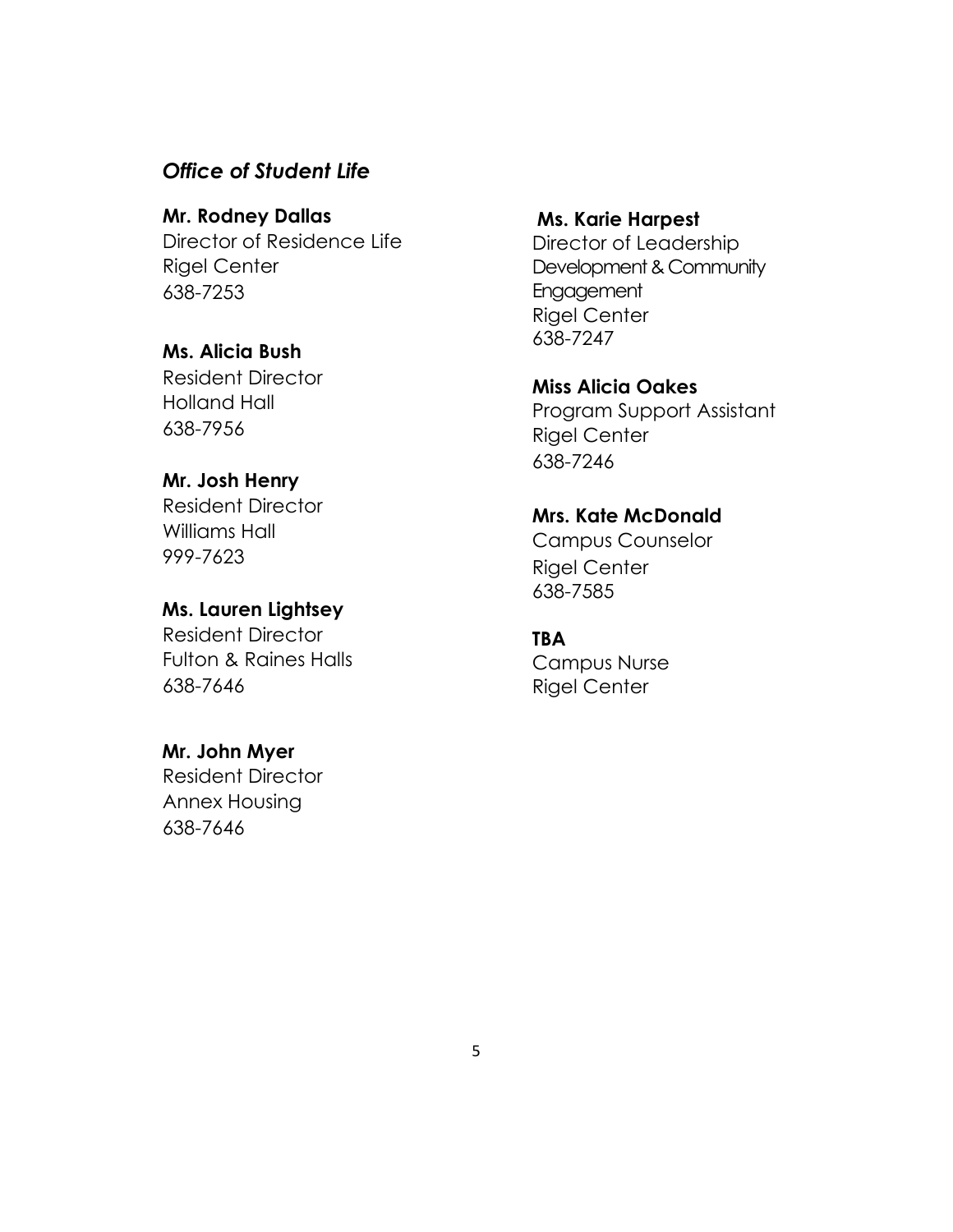## *Campus Directory*

Listed below are campus directory numbers for people you can go to for assistance on a number of issues. You may dial the extension number if you are calling from a campus telephone. If you are calling from a regular telephone, you may dial (863) 638 and the four-digit extension number. If there is a voicemail option, please leave a brief message so they are able to return your call.

#### **Questions About..... You Can Call...**

Academic Advising 7206 Academic Dean Academic Probation **7206 Academic Dean** Academic Assistance 7134 Academic Skills Center Enrollment Management 7117 Secretary Adding/Dropping Classes 7204 Registrar's Office Advancement Office 7261 Administration Bldg. Alumni Relations 7248 Director of Alumni Application/Admission 7212 Admissions Office Athletics 7258 Secretary Vehicle Registration 7232 Security Office Bookstore 2775 Bookstore Business Office 7214 Secretary Campus Safety & Security 7232 Security Office Career Programming 7246 Student Life Cashier 7216 Financial Services Class Schedule 7204 Registrar's Office Computer Services 2345 ITS Conduct Policies 7246 Dean of Students Counseling 7585 Confidential Line **Emergency 7232 Security**

Fees 7202 Financial Services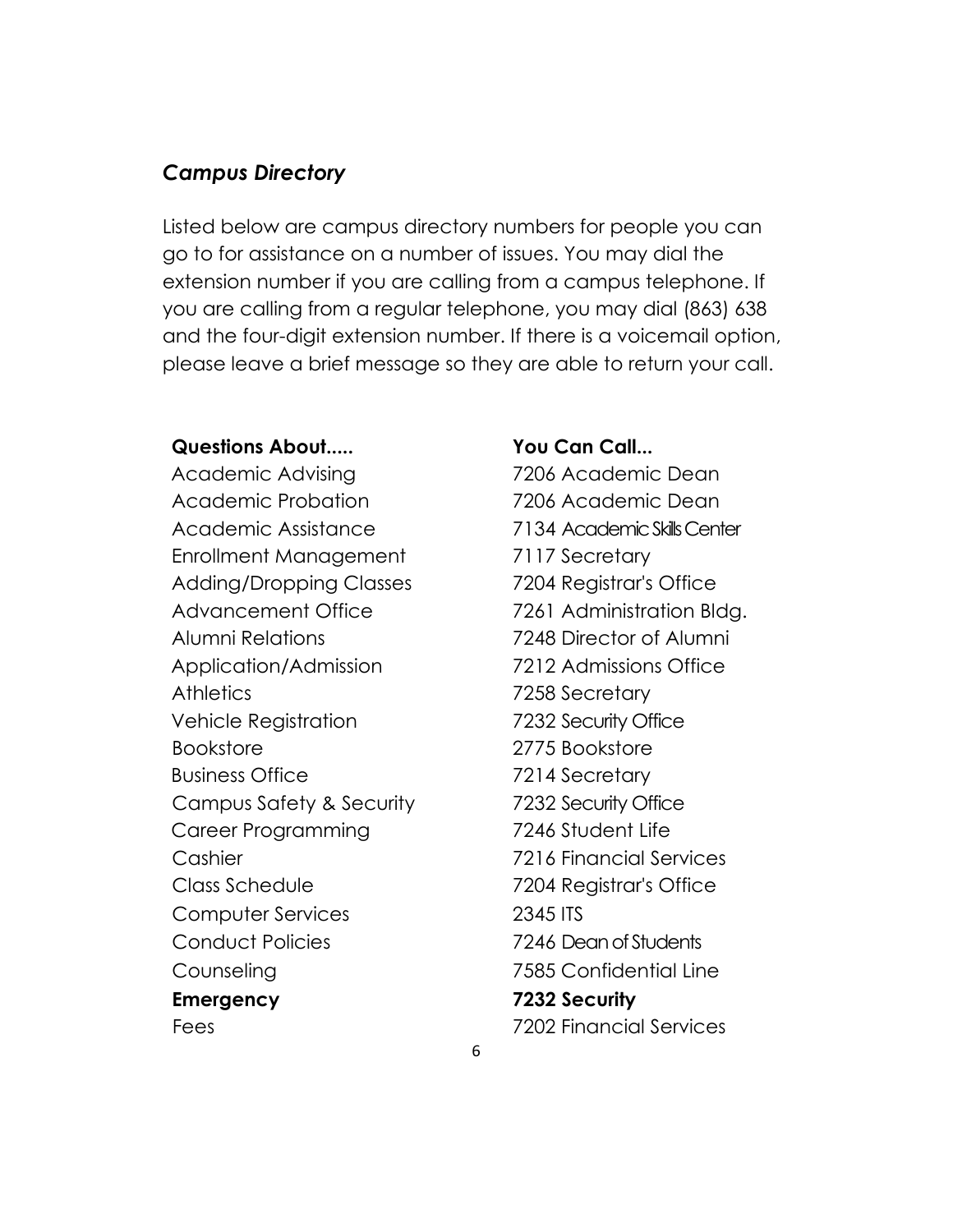Financial Arrangements 7202 Financial Services Food Services Grading System Information H.E.A.R.T. Learning Resources Library Services Maintenance/Physical Plant Nurse President's Office Printing Services Records/ Academics Residence Life School of Business **Security** Student Accounts Student Handbook Study Skills Assistance Switchboard Work Study

7229 Cafeteria 7204 Registrar's Office 1188 H.E.A.R.T. Office 7235 Pontious Center 7235 Pontious Center 7228 Physical Plant Office 7246 Student Life 7209 Secretary 2345 ITS 7204 Registrar's Office 7246 Student Life Office 3907 Secretary **7232 Security Office** 7226 Financial Services 7246 Student Life Office 7134 Academic Skills Center 7201 Rigel Student Center 7214 Human Resources

# **GENERAL INFORMATION AND STUDENT SERVICES**

#### **LOST AND FOUND**

Lost articles should be reported to the Office of Student Life, and articles found on campus should be turned in at the Office of Student Life. If after one semester or 15 weeks, an article remains unclaimed, it will be disposed of.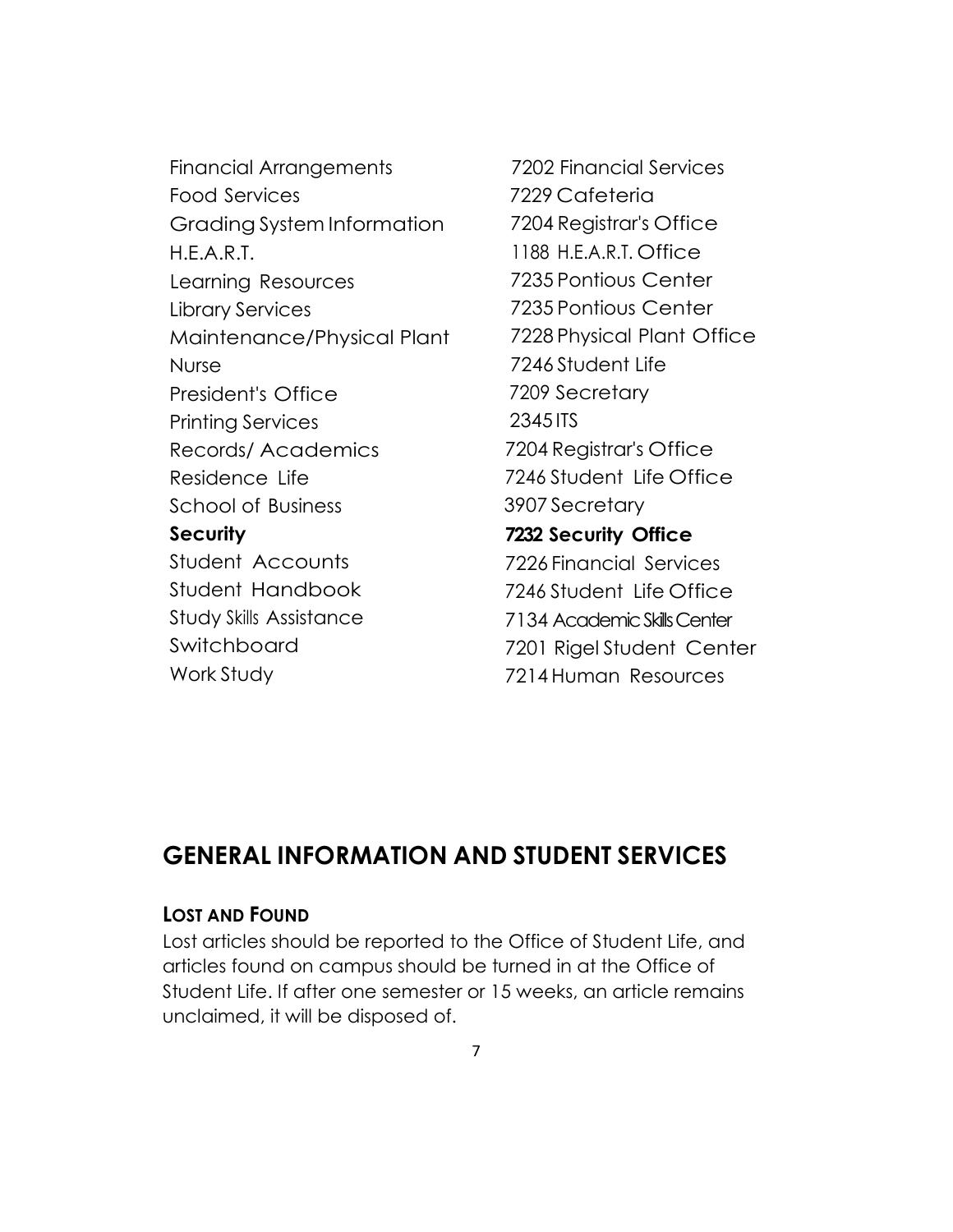# **STUDENT ID AND PARKING PERMIT**

Every student must have a Student Identification card. The Office of Student Life will issue a photo ID during the registration process, which is free of charge. A replacement ID costs \$10.

All students who have a vehicle on campus are required to obtain a parking permit for their vehicle and display on the vehicle as instructed. Please see the Security information for more details.

## **CAMPUS MAIL**

The campus mailroom provides a mail and window service similar to the local post office. UPS service is also available. All students living on campus are required to have a campus mailbox. Proper addressing of incoming mail is as follows:

> *Warner University Student name,* # *13895 Highway 27 Lake Wales, FL 33859*

"P.O." or "Box" should not be put on incoming mail, as it will be misdirected and placed in a P.O. Box in the Lake Wales Post Office.

Mailbox combinations are provided at the beginning of the semester. It is the student's responsibility to either keep their combination with them at all times or commit it to memory, as post office personnel will not hand out mail from boxes. After the first week of classes, a \$2.00 charge will be assessed each time the combination is given out. Boxes should not be left open, as the mail must be kept confidential. Students are encouraged to check and pick up their mail daily.

# **CAMPUS BOOKSTORE**

The Bookstore serves students, faculty, staff, and the public by stocking all the required textbooks and supplementary materials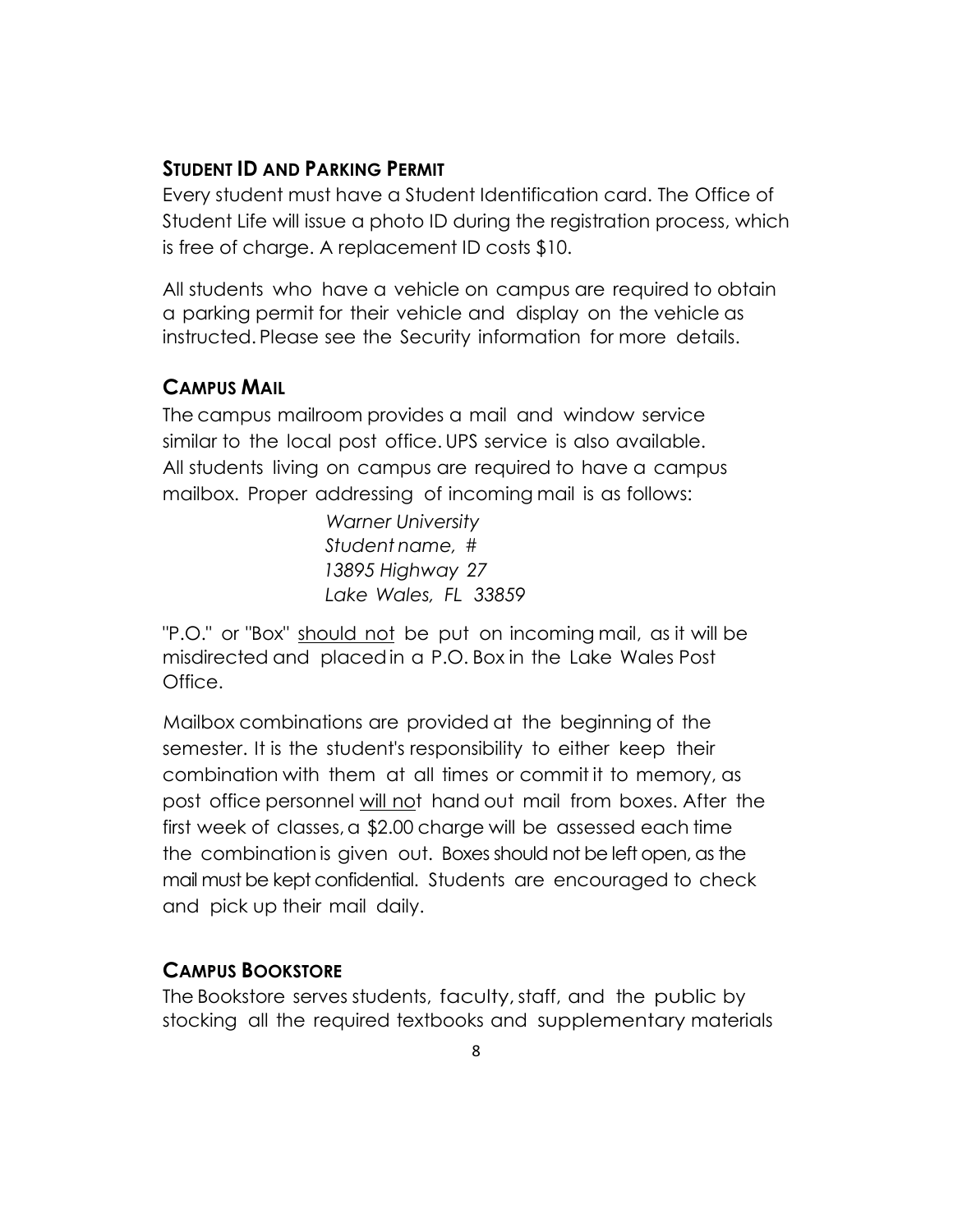for courses offered through the University. The Bookstore also offers a variety of extras for the Warner University community, such as calculators, clothing, and school spirit items.

#### *Contact Information*

| Toll Free: | 800-949-7248 ext. 2775 |
|------------|------------------------|
| Local:     | 863-638-2775           |
| Fax:       | 863-734-5121           |
| Email:     | bookstore@warner.edu   |

# *Hours of Operation*

#### *Winter Hours Summer Hours*

| Mon 8 a.m. – 6 p.m.                     | Mon $8:30$ a.m. $-4:30$ p.m.   |
|-----------------------------------------|--------------------------------|
| Tues $8$ a.m. $-6$ p.m.                 | Tues $8:30$ a.m. $-4:30$ p.m.  |
| Wed $8$ a.m. $-6$ p.m.                  | Wed $8:30$ a.m. $-4:30$ p.m.   |
| Thurs $8 \text{ a.m.} - 6 \text{ p.m.}$ | Thurs $8:30$ a.m. $-4:30$ p.m. |
| Fri $8 a.m. - 5 p.m.$                   | Fri $8:30$ a.m. $-4:30$ p.m.   |
|                                         |                                |

#### *Location*

The Bookstore is located in the Northwest corridor of the Rigel Student Center next to the Campus Post Office. This is the corridor that runs from the North lobby towards the Turner Athletic Center.

#### *Book Buyback Program*

The book buyback program is operated by a publishing company. Representatives are on campus during finals week of the Fall and Spring semesters.

#### *Online Ordering*

Students are able to order textbooks online by going to the Warner University website.

*"The Union"* is located in the south lobby of the Rigel Student Center with a number of services for students. Included are a lounge area, snack bar, a stereo system, pool tables, ping pong,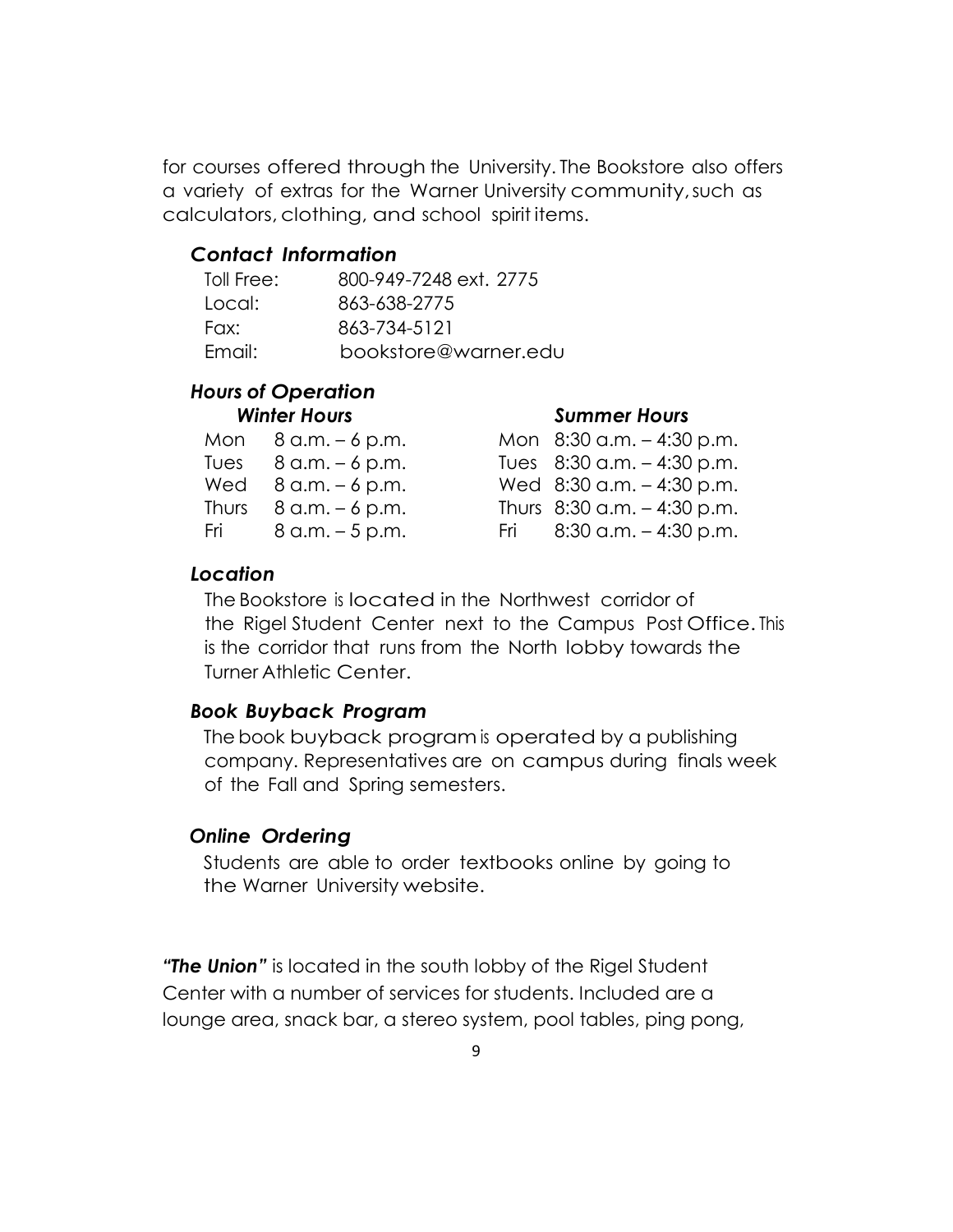table games, television, etc. A WU Photo ID is required for equipment use.

#### **STUDENT ACTIVITIES**

Warner University Student Activities are facilitated by the Office of Student Life through the work of Residence Life, Community Life and Campus Activities Board.

Warner University Student Activities sponsors and executes an array of cultural, educational, social and recreational programs for the student body. Through volunteerism, student organizations and extra-curricular programming, Student Activities provides learning experiences which promote the development of the "whole student."

## **CLUBS AND ORGANIZATIONS**

The University experience is a time of growth and development for students. Participation in campus clubs and organizations can foster the education of the whole person: intellectually, socially, and spiritually. Servanthood, community leadership, philanthropy, and scholarship are but a few of the areas in which the clubs and organizations at Warner University campus aspire to achieve excellence. For a complete list of clubs and organizations or for information on how to start a new club or organization, please see the Office of Student Life.

# **COMMUTER STUDENT SERVICES**

WU seeks to provide services that respond to the unique needs of commuter/non-resident students. For example:

• The Cafeteria provides food at a retail cost per meal, or with a meal card (at a lower price per meal), or by purchasing a meal plan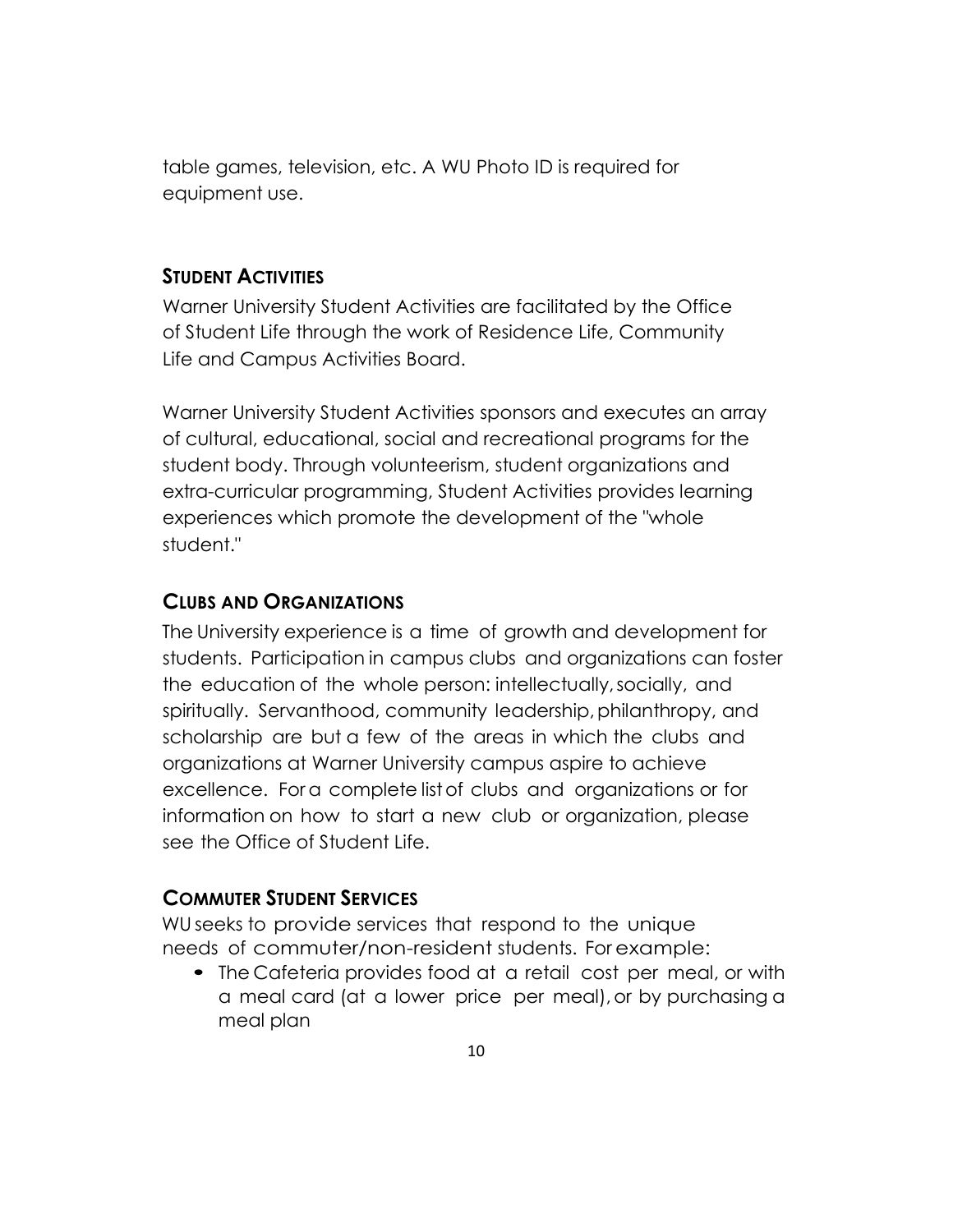- The Union provides drinks and light food items at retail prices throughout the day.
- Light meal items are available via vending machines located in the Rigel Student Center and the Darby Building.
- Access to commuter lockers located in student lounge areas in the Darby Building can be secured through the Office of Student Life.

# **FITNESS CENTER**

The Fitness Center is located on the second floor of the Turner Athletic Center and is available to all students. There are four distinct areas with the center. The four areas include: weight machines, free weights, a dance aerobic space, and aerobic machines. The Fitness Center hours are posted in the Turner Athletic Center. Students must present their Warner ID to enter Fitness Center.

# **ACADEMIC SKILLS CENTER**

The Academic Skills Center (ASC) is a peer tutoring and academic counseling/support system. It is located in the Pontious Learning Resource Center. One-on-one or small group tutorial sessions are available to all Warner students. Most of the tutoring provided is in math, writing, reading, Bible and study skills. Test proctoring is also available through agreement between the instructor and the ASC. However, other subject tutoring may be requested.

# *Hours of Operation*

| Mon.-Thurs. | 8 am-9 pm |
|-------------|-----------|
| Friday      | 8 am-5 pm |

# **ACCOMMODATIONS FOR STUDENTS WITH DISABILITIES**

Warner University, under Section 504 of the Rehabilitation Act of 1973 and the Americans with Disabilities Act of 1990 (ADA), is committed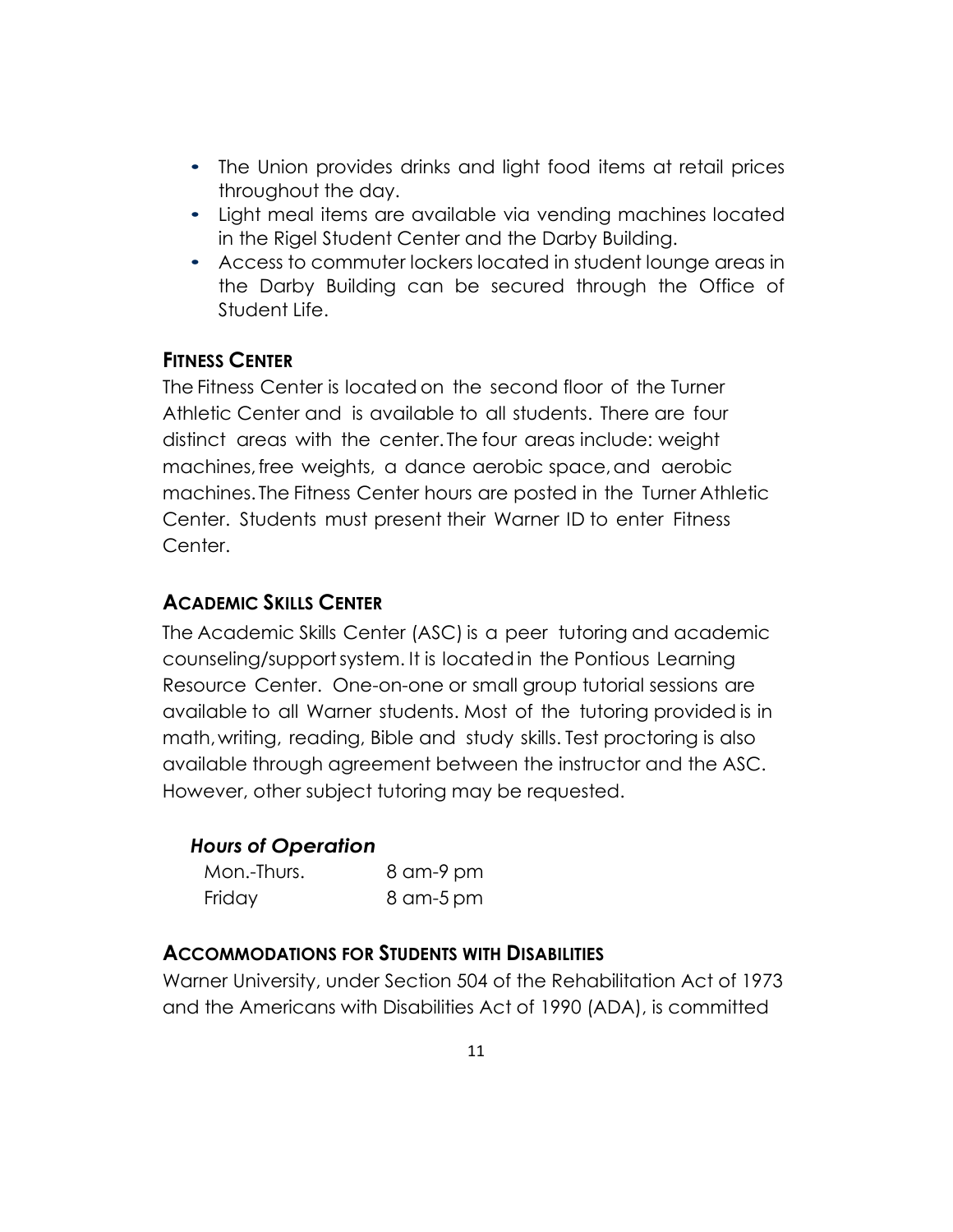to providing for the needs of enrolled or admitted students who have documented disabilities. It is the policy of the University to make services available for any student, who, through a recent assessment, can document a disability.

Students who request academic accommodations must register with and provide documentation to the Office of Disability Services (ODS). To receive accommodations, students must provide each instructor with a copy of the Accommodation Plan prepared by the Coordinator of Disability Services indicating the need and type of accommodation. The Office of Disability Services is located in the Faculty Suite of the Pontious Center.

#### **HEALTH AND WELLNESS**

The Warner University Wellness offerings include the services of a Registered Nurse and a licensed Social Worker. Wellness personnel are available on campus through the Office of Student Life.

#### *Counseling Services*

The purpose of counseling programming is to provide a safe, non-judgmental atmosphere for students to receive support, information and guidance through flexible, needs-based counseling services. The service also promotes good mental health through training and consultation to members of the Warner University community.

The Counseling Center provides assessment and short-term counseling for a variety of problems including stress, depression, anxiety, relationships and substance abuse. The counseling is provided by a licensed Social Worker.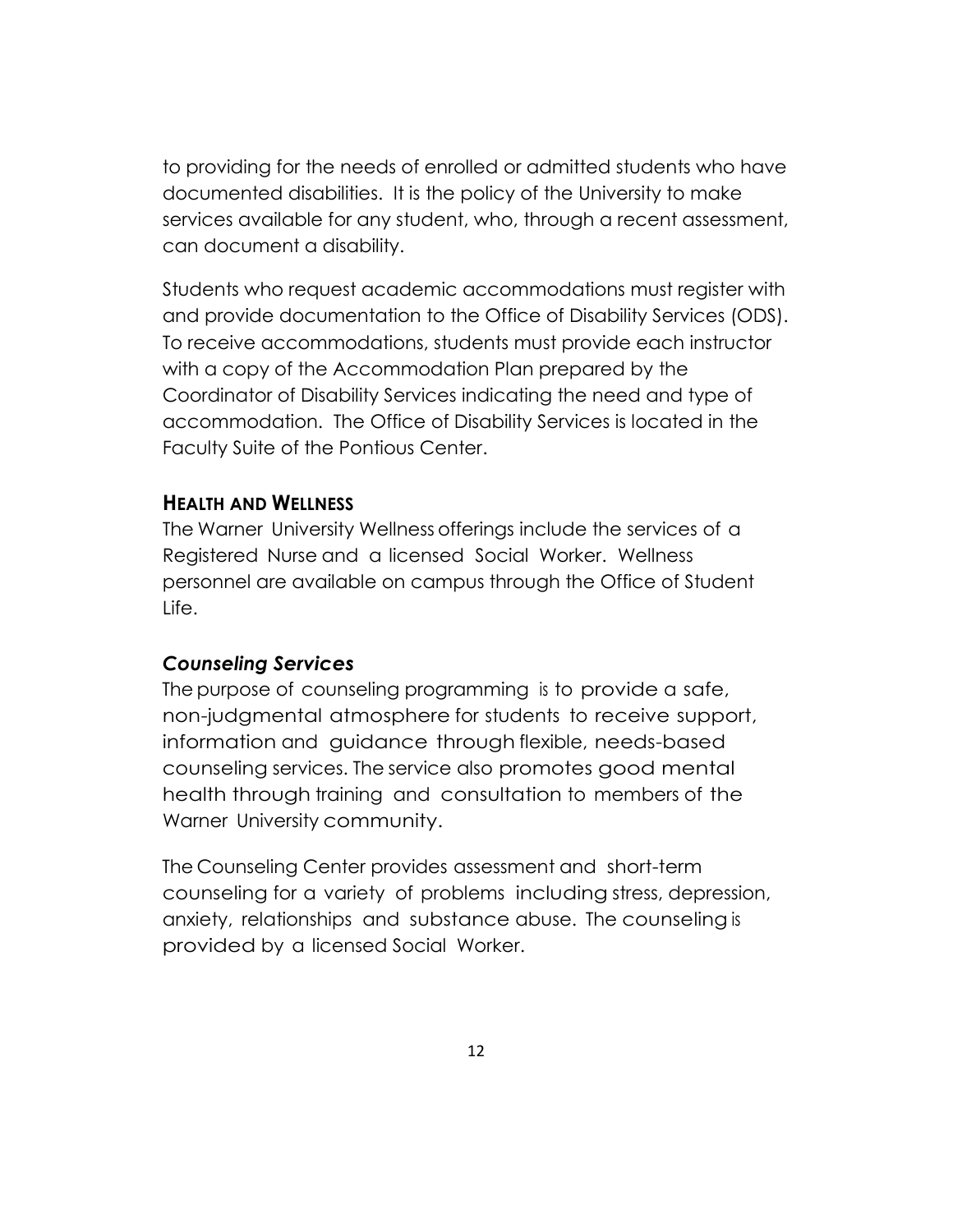The types of counseling provided are:

- Individual Counseling
- Couples Counseling
- Group Counseling

# *Contact Information*

 863-638-7585 (private voicemail).  *All services provided* are *confidential.*

# *Health Services*

The purpose of health services is to provide the campus community with a medically trained resource person for their health care needs.

Services provided are:

- Evaluation and recommend treatment for minor illness or injury
- Emergency triage care
- Recommendation of treatment and follow up
- Provision of education and information

# *Clinic Contact Information* **863-638-7246**

*A registered medical person will be onsite during posted hours beginning January 2018. Currently, students can get information related to local physicians and clinic as resources for care.*

Since the University does not provide student health insurance, all students are encouraged to have health insurance to cover any incurring medical costs. Students are required to have appropriate medical forms on file in the office of Student Life.

# **STUDENT SUCCESS PROGRAMMING**

The Warner University Student Success Programming incorporates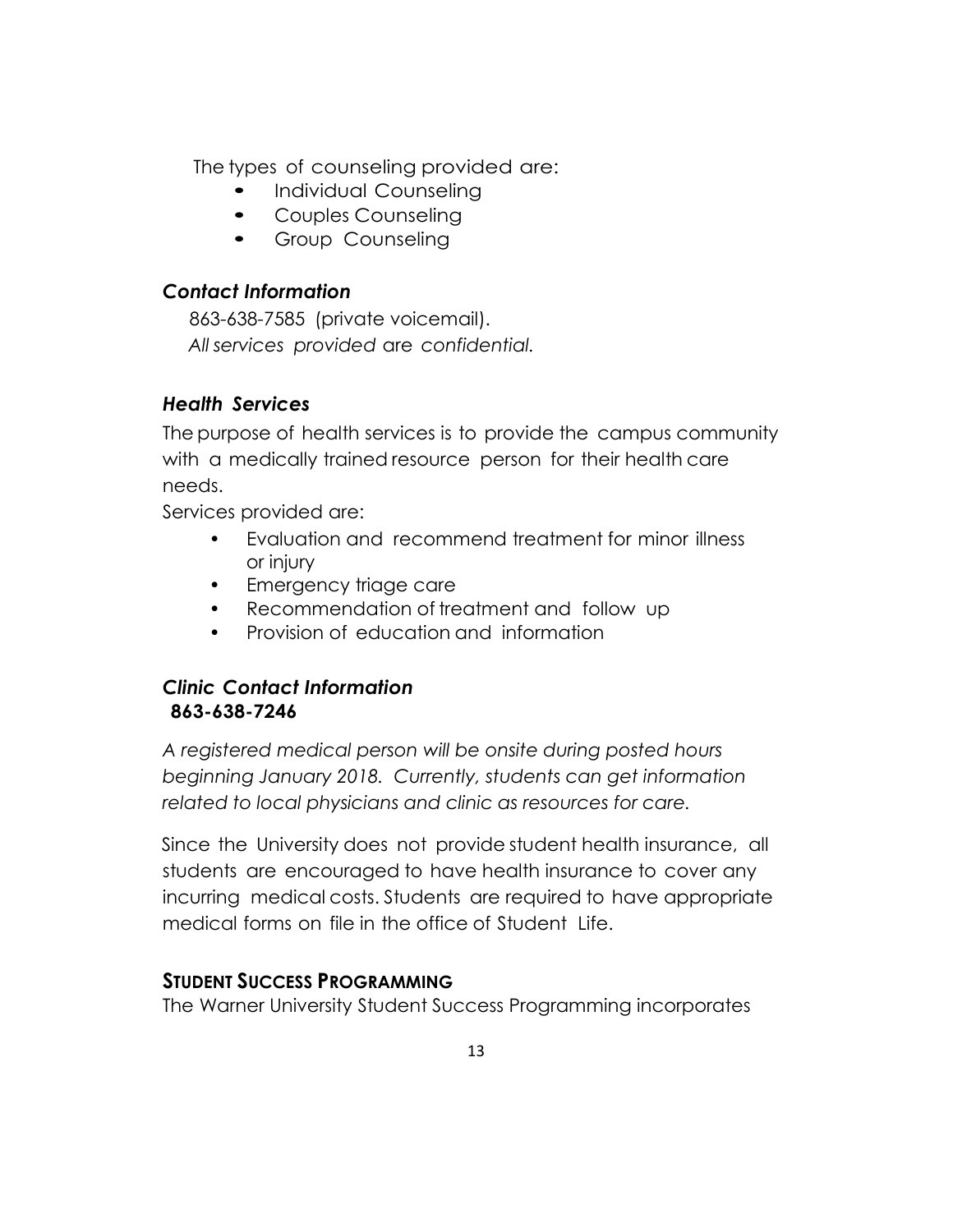Career Services opportunities and ongoing persistence support, and is facilitated by The Office of Student Life. Through participation in schedule events, students can get help in the following areas:

- Choosing a Major
- Choosing a Career Path
- Writing a Resume'
- Writing a Cover Letter
- Interview Skills
- Selecting and Applying to Graduate Schools
- Honing Etiquette Skills
- Searching Career Fields
- Exploring Volunteer Opportunities
- Searching and Applying for Job

# **FINANCIAL INFORMATION**

#### **FINANCIAL SERVICES**

#### *Academic Requirements*

In order to receive financial aid, the student must be making "satisfactory academic progress." The University policy, for purpose of determining eligibility for financial aid, requires that a full-time student earn 24 credit hours during the fall and spring semesters and maintain a minimum cumulative grade point average (GPA) of 2.00. Failure to meet either of these two requirements will warrant financial aid suspension.

A student must also remain in good academic standing- not on academic probation -to continue to receive financial aid.

#### *Application Deadline*

Students must apply for financial aid each academic year. May 15th is the priority deadline for the processing of financial aid applications and for having filed the FAFSA for the following year.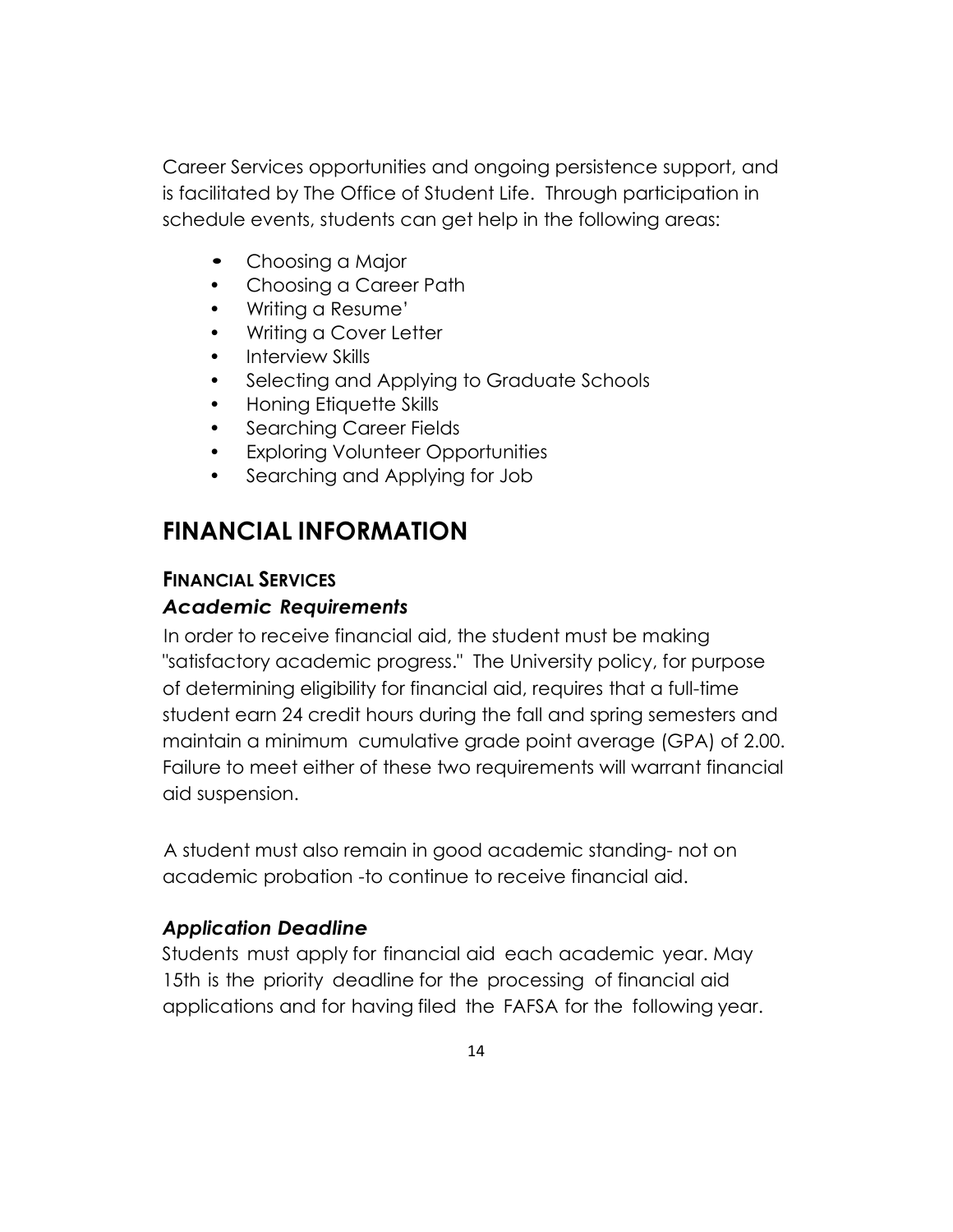This means that those who file the required forms by May 15 will be the first to receive notice of their awards and will receive priority when considering grant money.

#### *Changes in Financial Situation*

If a change in your family's finances has occurred affecting your ability to meet your University expenses, please make an appointment with a Financial Aid Counselor. An adjustment in your award based on the changed financial information may be possible.

#### *Course Hours*

Most financial aid is awarded on full-time enrollment (a minimum of 12 hours each semester). You may not receive the same amount of financial aid if you reduce the number of credit hours for which you are enrolled. Before dropping classes, check with the Financial Aid Office to find out what changes in your award would occur by such actions.

#### *Grants, Scholarships and Loans*

There are many grants, scholarships and loans available. Be proactive in pursuit of any available monies. For more detailed financial aid information, schedule an appointment with a financial aid counselor by phone at 863-638-7202 or by email.

#### *Work Study*

Students with identified need may participate in the Federal Work-Study program and work part-time while attending school. Most positions are on campus, but some opportunities may be available at off campus sites. Students are paid at least minimum wage, but may earn more for specialized work. Although all students may seek part-time on-campus employment, students who are eligible for Federal Work Study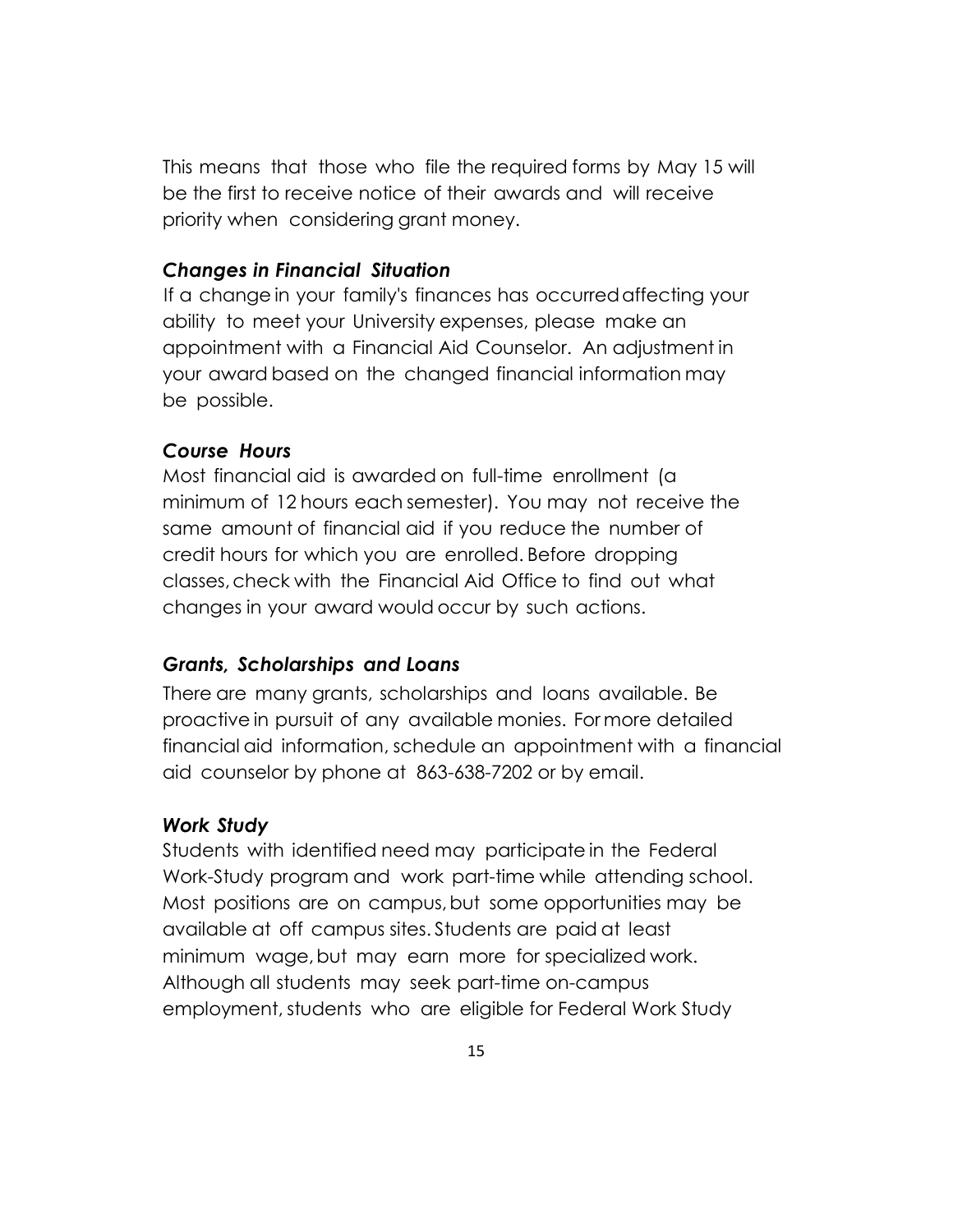as part of their financial aid are given priority for available jobs. After eligibility is determined in the Financial Aid Office, students should then apply for openings in their areas of interest.

#### **STUDENT ACCOUNTS**

The Student Accounts Office is available to assist students with financial arrangements for University expenses. The Student Accounts Office is located in Rigel Center.

#### *Special Financial Counseling*

This is available for both new and returning students by appointment in the Student Accounts office.

#### *Payment Arrangements*

Financial arrangements must be made before attending classes and may be made in the following ways:

- 1. **Payment in Full** Payments for University expenses are due at the beginning of each semester in the Student Accounts Office. Payment made be made by cash or checks (US currency only), American Express, Visa/Master Card or Discover Card, along with already confirmed financial assistance to pay the balance due.
- 2. **Deferred Payment Plan** Before registration, a deferred payment plan may be arranged between the student and/or family) and the Student Accounts Director. Payment for any balance due after application of financial aid is divided into four payments per semester. A finance charge of 1% per month on the unpaid balance will be charged.

For more detailed information regarding financial services and Student Accounts, please see the University catalog.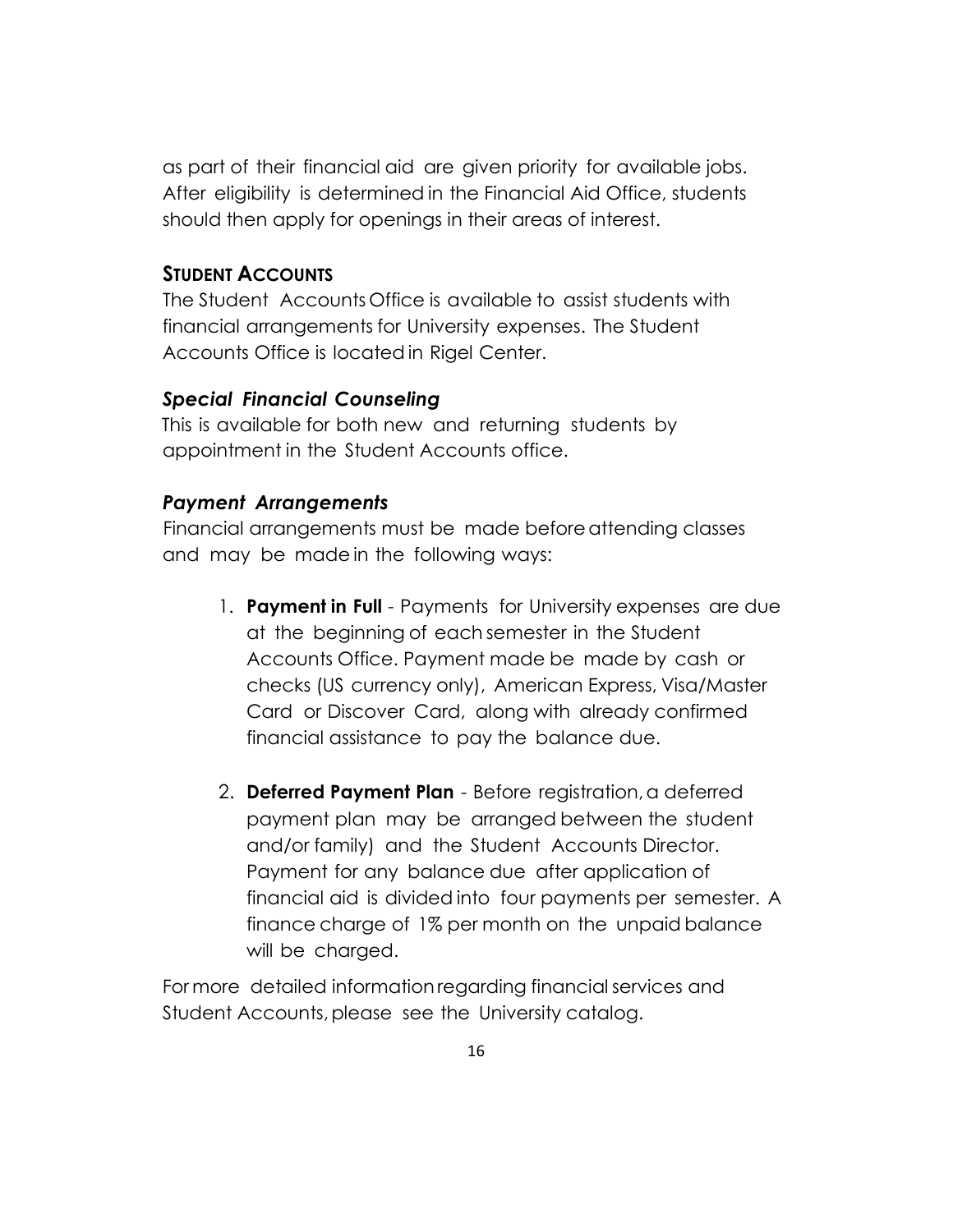#### **DINING SERVICES**

Warner University Dining Services provides friendly service and a variety of meal options for students. Students living on-campus are required to be on the meal plan. Students can choose the 19 meal or 14 meal plan (meals per week). The Alumni Dining Hall is a full-service dining room whose offerings include freshly prepared entrees, a garden-fresh salad bar, a sandwich deli, and an assortment of fruits, desserts and beverages. The Union provides quick pick-up meal options for meal plan use, as well as coffee drinks and smoothies.

Students with special dietary needs are encouraged to contact the Dean of Students and the Food Service Manager to discuss those needs. Exemptions or adjustments to the meal plan are issued on a semester-by-semester basis and must be reapplied for each semester.

Students do not have to pay cash for their meals. Instead they purchase one of the meal plans at the beginning of the semester. Student's WU ID cards also serve as their meal card, which keeps track of how many meals they have left each week. Students are required to present their ID card every time they enter the dining hall. There are also meal tickets available for purchase in the Cashiers Office for Commuter students, friends, and family members.

# **COMMUNITY LIFESTYLE EXPECTATIONS**

# **STUDENT'S RIGHTS AND RESPONSIBILITIES**

A WU student possesses the privileges, responsibilities and rights of several citizenships, to include those of state, federal and municipal governments.

Within the mission, purpose, and values of Warner University, each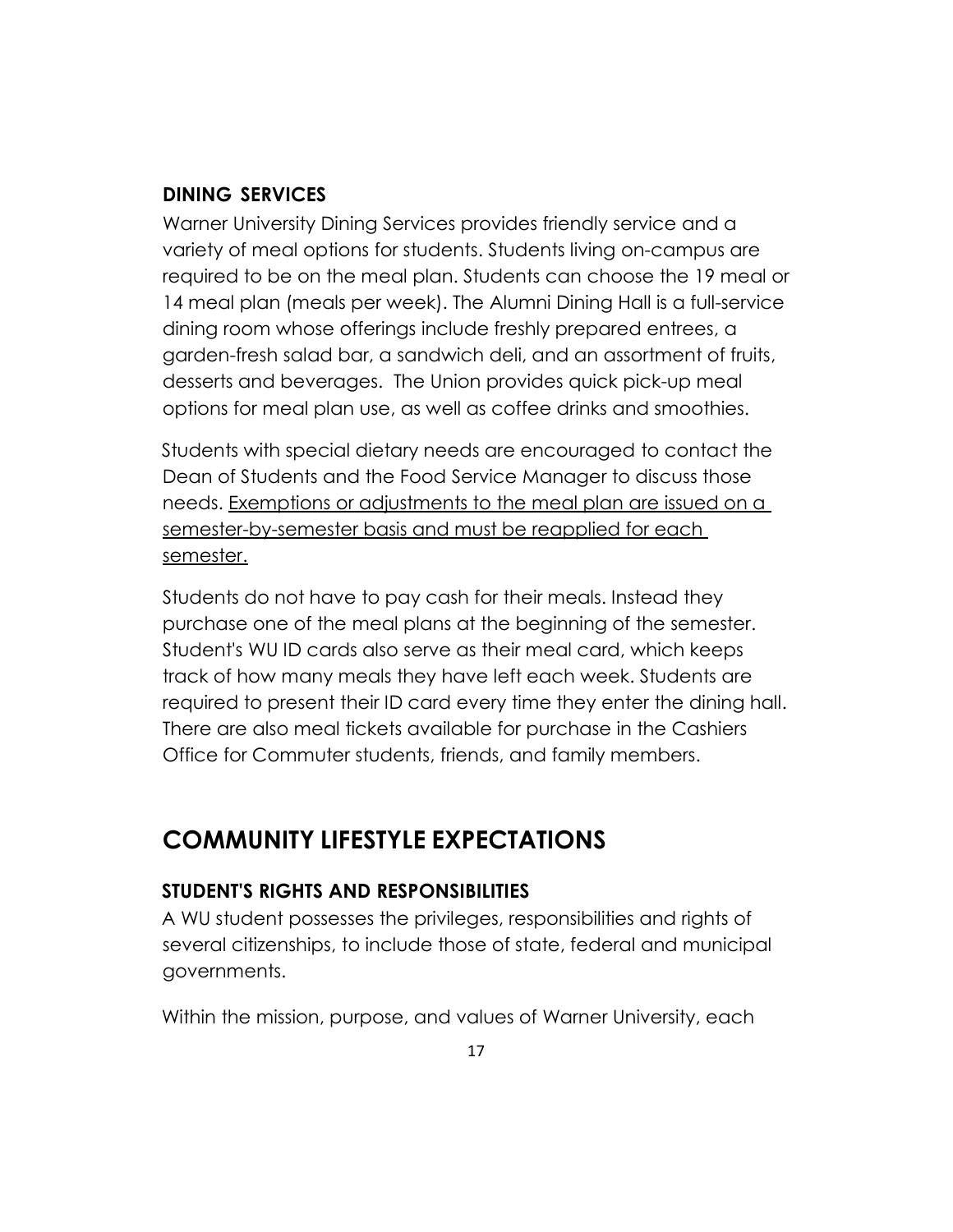individual has the right to engage in various physical, educational, social and spiritual pursuits that are a necessary part of University life. However, those rights carry with them a reciprocal responsibility to ensure those same rights for all members of the community.

The following lifestyle guidelines and values and the Biblical Lifestyle Code identify the expectations for living in community while seeking to fulfill the mission of Warner University. While not all will be in agreement with certain expectations, they are necessary to ensure orderly community life. When individuals join the Warner community, they freely and willingly choose to take upon themselves the responsibilities and expectations outlined in the following agreement and guidelines.

#### **WARNER UNIVERSITY'S BIBLICAL LIFESTYLE CODE**

*Jesus answered, "The most important command is this: 'Listen, people of Israel! The Lord our God is the only Lord. Love the Lord your God with all your heart, all your soul, all your mind, and all your strength.' The second command is this: 'Love your neighbor as you love yourself.' There are no commands more important than these" (Mark 12: 29-31).* 

#### **We stand for Truth.**

At the core of Warner University is the belief that the Bible has the final say in all matters of faith and practice. We must allow God's Word to shape us, so that as a faculty, staff, administration and student body we are prepared to lead this institution in a way that helps all of us, honors God and makes His name known.

Though today's culture is moving away from God, WU is staying the course. We're keeping the Bible as our reference point and continuing to remain under its authority, as it is "a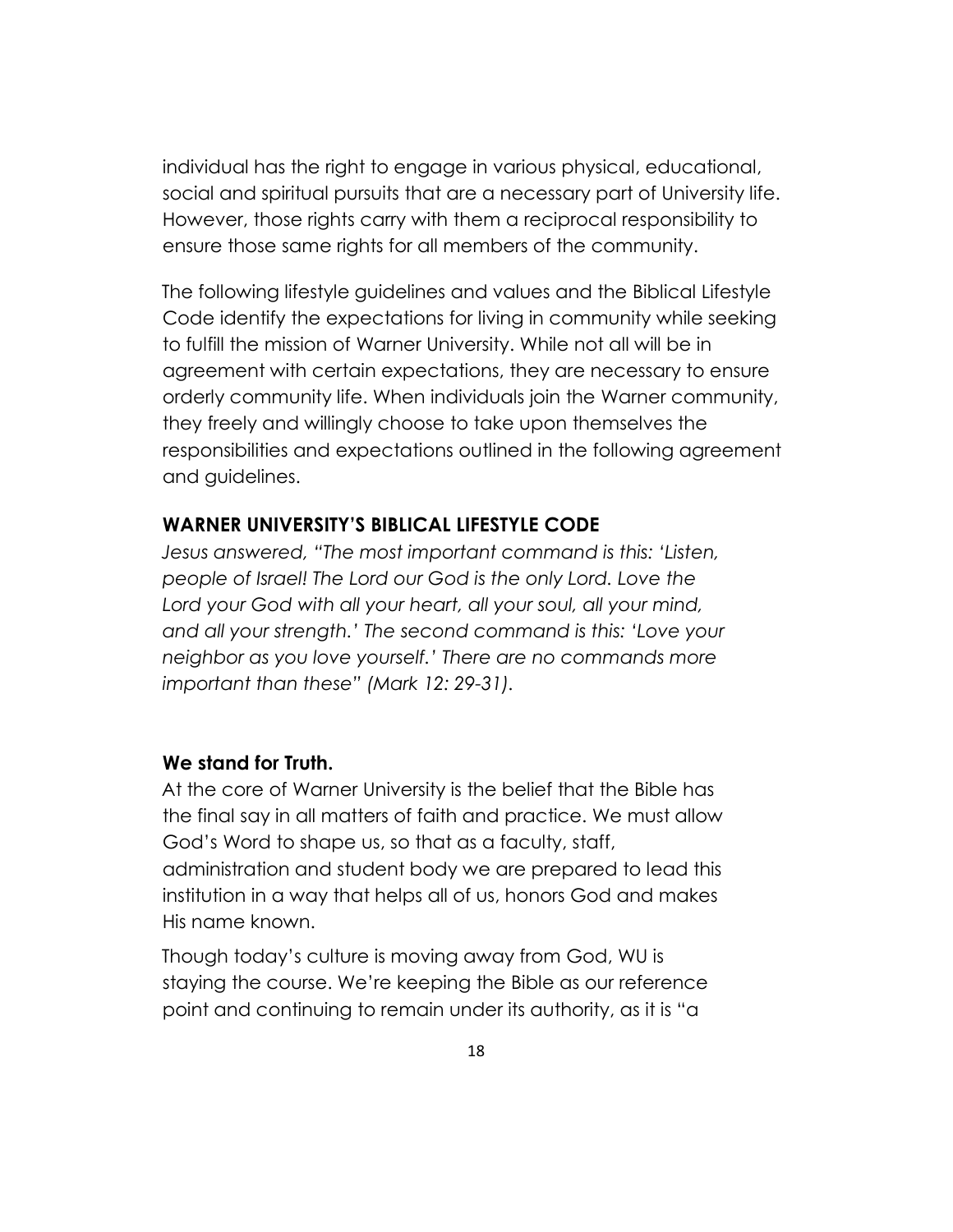lamp to our feet and a light to our path" (Psalm 119:105). Further, we believe that following God's teachings as revealed in scripture and through His son, Jesus Christ, will result in a life blessed and fulfilled in His pattern for each individual.

#### **We follow biblical principles.**

Because we are made in God's image, it is our privilege to allow His glory to shine through us. We want to enhance His image in us, not mar it. We hide behind His image, so people will not see us, they will see Christ (2 Corinthians 4:7).

- We respect our bodies as temples and refrain from any negative activities or habits that will cause concern or problems for others or harm to ourselves
- We are modest in dress and deportment, not drawing attention to ourselves with extreme styles or indiscreet fashions
- We maintain control of our desires, avoiding pornography and abstaining from pre-marital sex; we agree with what the Bible teaches about homosexuality
- We maintain control of our speech, keeping our language appropriate, avoiding swearing, and refraining from taking God's name in vain
- We seek to act with integrity in our dealings with the world around us. We follow God's model of care for His creation, for appropriate regard for governmental leadership and for financial responsibility which acknowledges God's provision.

#### **We show respect to others.**

Respect toward one another is demonstrated in all areas of our speech and conduct, on our campus and beyond, including the online environment. *We keep our words positive,*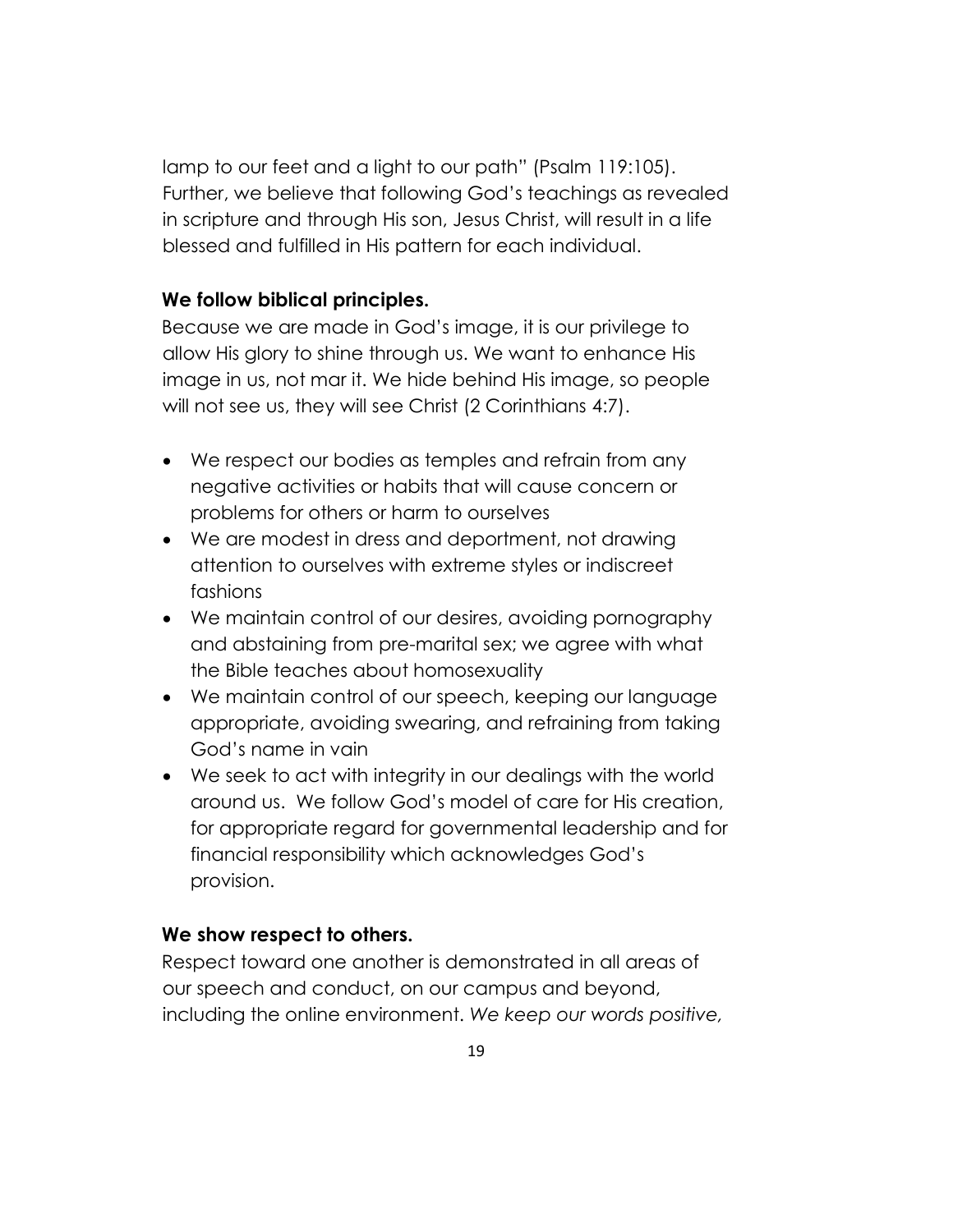*encouraging and to the use of edifying. We refrain from slander, lying, gossip, bullying and the use of vulgar or offensive language (Ephesians 4:29).* 

We respect each person's personal belongings, their privacy (within the context of accountability) and their personal preferences. We ask permission before touching another person's property. *As a member of this community, we respect Warner's stand on modern-day issues and strive for unity rather than promoting personal opinions or beliefs not explicitly revealed in Scripture (Ephesians 4:2-3).* 

We respect those in authority over us. *We demonstrate this by being teachable, responsive and courteous (Hebrews 13:17).*  We respect those who live around us; those who work with us; those we know and those we don't. *Each of us is equal in God's eyes; no one person is better than another (James 2:8- 9).* 

**The behavior expectations of Warner University are designed help members of our communicate model the tenets of the Biblical Lifestyle Code. Practical applications and guidelines for practice are outlined below:** 

#### **CHAPEL AND SPIRITUAL LIFE**

Within the mission and values of Warner University is the desire to *promote Christian character and faith.* By choosing Warner to prepare for your vocation it is our privilege to walk alongside you, not only in your intellectual pursuits, but in your faith journe and spiritual development as well.

According to faith development theory, the University years are a transition period where you will move from what some have called a *"faith learned"* to a *"faith owned."* This doesn't happen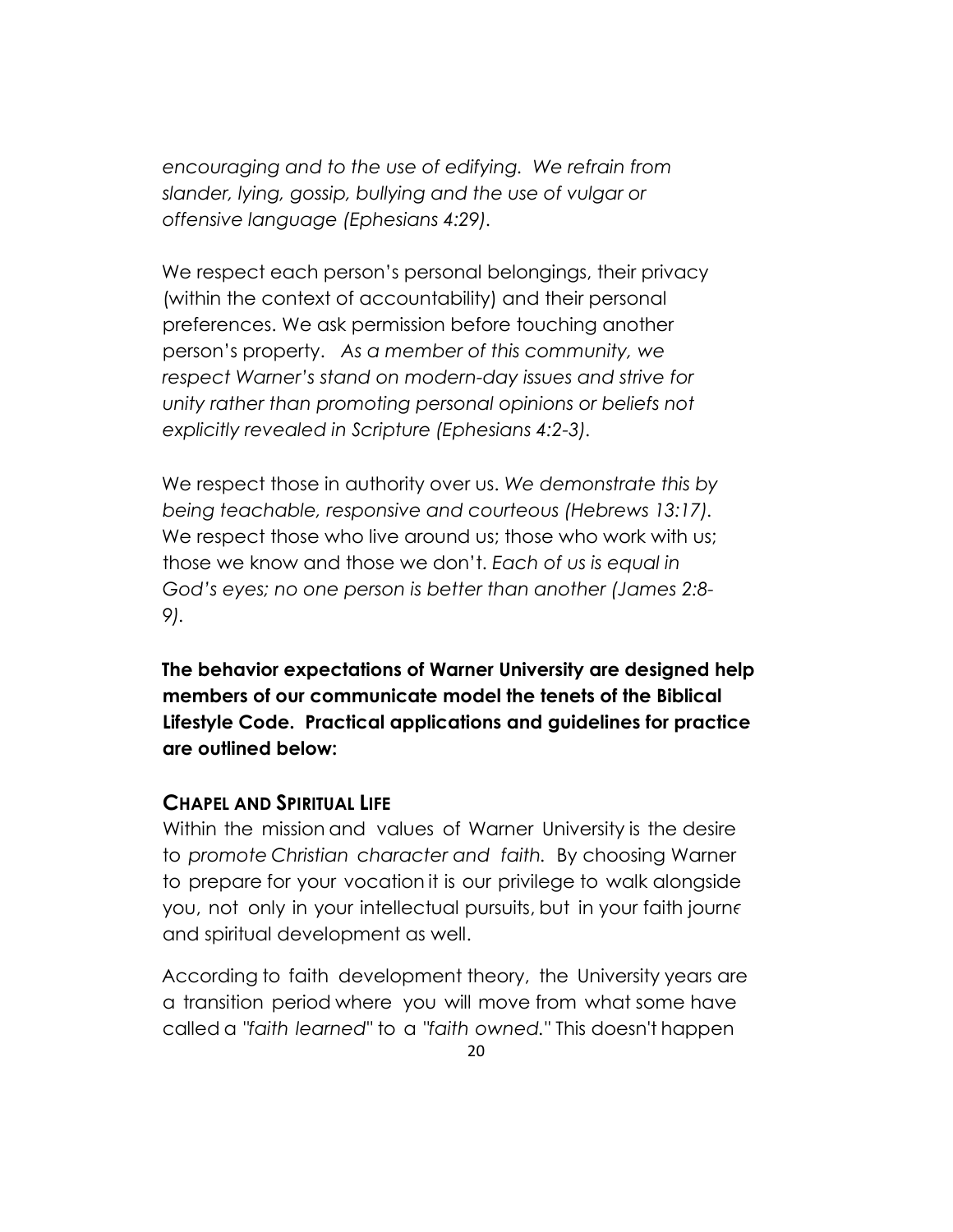automatically, but requires attention and intention on your part. Spiritual Life Programming is intended to assist you in this journey, however it will be up to you to choose to grow in your faith while here at Warner.

We are a diverse community, therefore, you will experience roommates, classmates, professors, staff, etc., who come from different backgrounds and who are at different stages of development. Let this diversity enrich you as we learn from one another how to better understand and live out our faith.

# *Chapel*

Chapel is an integral part of the Warner University community and meets every Tuesday and Thursday at the South Lake Wales Church of God. It is an appointed time for the campus community to gather for worship, challenge, enrichment, and fellowship opportunities.

# *Chapel Purpose Statement*

As a Christian University, Warner is committed to providing twice-weekly Chapel experiences with the purpose of:

- 1. Celebrating and enhancing community
- 2. Presenting the claims of the Gospel of Jesus Christ as recorded in Holy Scripture
- 3. Inspiring worship and praise in order to glorify God
- 4. Promoting faith development and Christian maturity
- 5. Examining current issues from a Christian perspective and worldview.

# *Chapel Attendance/Spiritual Growth Credits*

Earning Spiritual Growth Points is required and an integral part of a student's experience at Warner. Students must earn 21 Spiritual Growth Points per semester. It is expected that students arrive on time for these experience. Students can choose from a variety of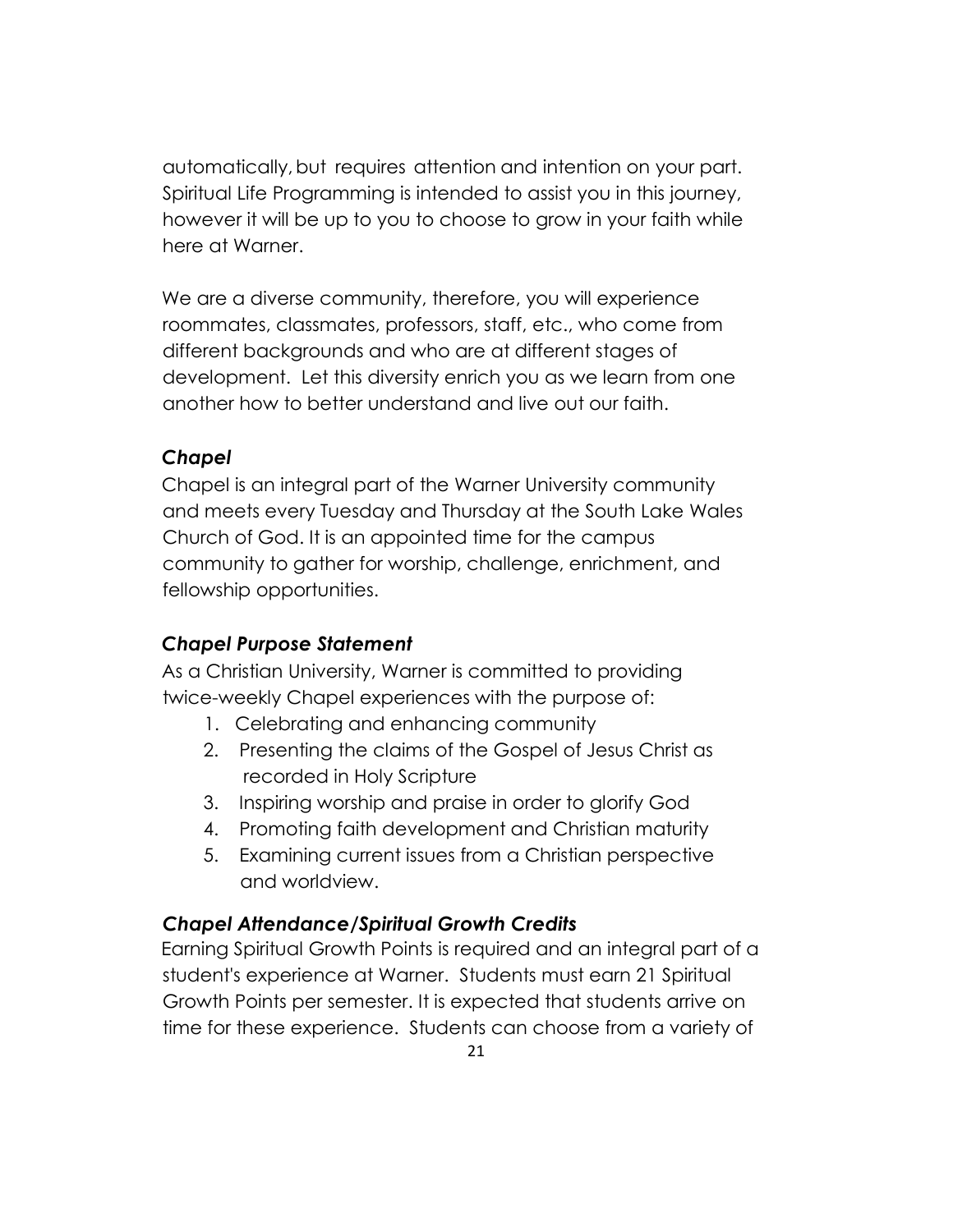approved experiences to earn points, including Chapel, Biblestudies, service opportunities, and local weekly college ministries.

#### *Chapel Etiquette*

As we gather together in chapel twice each week as a community, it is important to observe certain behaviors in order to insure an orderly service so that we might engage in a worshipful experience.

The following is not an exhaustive list, but these are important concepts for the proper functioning of chapel.

#### **Reverence**

First and foremost, we are gathered together to worship the Sovereign God of the Universe! It is important to remember this and maintain honor and respect for the One we worship in all that we do.

# **Respect**

Since we come from varied backgrounds, it is important to show respect for those who are leading, even if we might have other worship preferences.

This means that we respond to the leader's promptings, such as standing to worship, being quiet to pray, etc. This also means not talking with our neighbors during singing and when the speaker is speaking, as well as refraining from text messaging, talking on the phone, or listening to headphones. Also, please refrain from getting up to go to the restroom while the speaker is addressing the audience. If it becomes necessary then please wait in the back until the speaker is finished.

# **Attention**

In order to receive anything from worship, we must give our full attention to the experience. Chapel is not a place to do homework and it is definitely not a place to "catch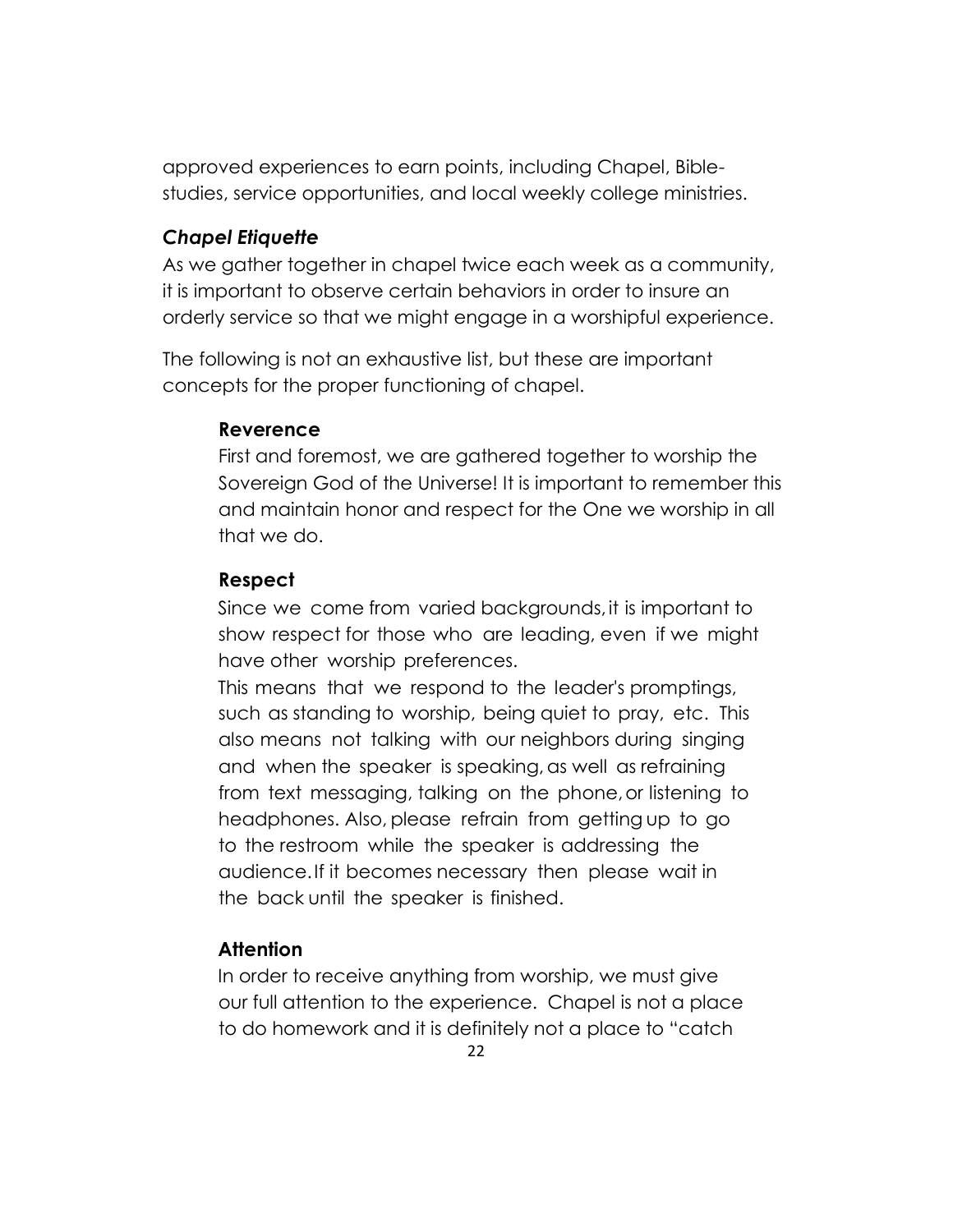some zzzz's". Please sit up and pay attention to the message God has for us individually and as a community!

## **Proper Attire**

Out of reverence for God and respect for one another, students must dress appropriately for chapel. Please see the Warner University Dress Code for guidance on what to wear on campus.

# **No Food or Drinks**

Out of reverence and respect please discard all food and drinks before entering the chapel.

# **Chapel as a Graded Course**

Students will receive a grade for Chapel attendance in the form of a Pass or Fail (P /F). A grade of "F" will be issued to students who finish the semester with an excess of Chapel absences. Students with an "F" will be placed on Chapel probation and will not be allowed to register for classes until satisfactory arrangements are made with the Dean of Students.

# **Credit Exemptions**

In order for a student to be considered for a Chapel exemption, he/she must submit a Chapel Exemption Form which is found in the Student Life office. This form requires signatures from the student, Department Chair/Dean of the School, coach (if applicable), and Student Life for approval. No student is fully exempted from this requirement, unless he or she is participating in a Warner University sponsored or required internship experience.

The following guidelines are used for Chapel exemptions:

- A student living off campus and not having classes immediately before and/or after Chapel may appeal for an exemption
- Students that have an internship that requires the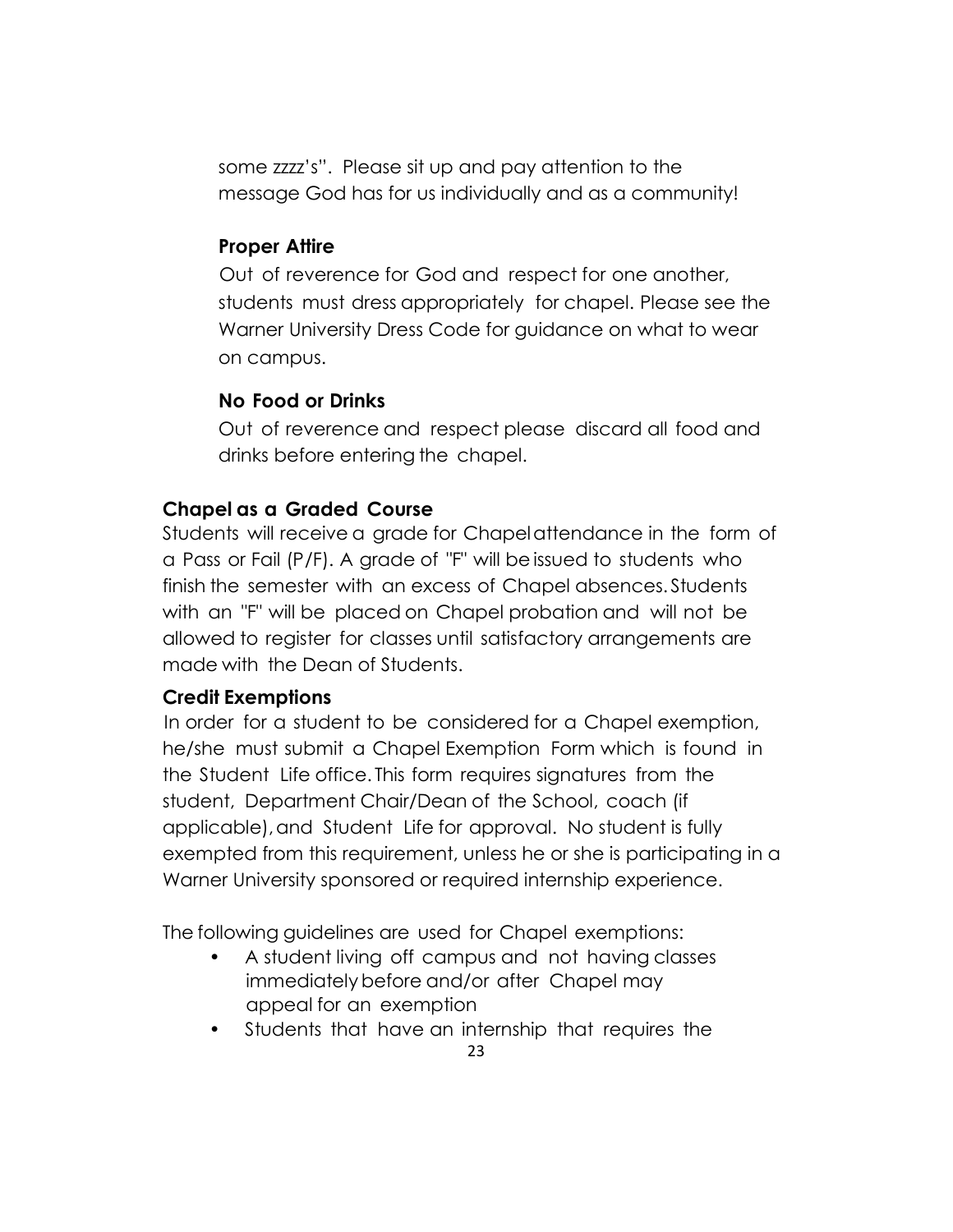student to be off campus. This requires verification from the Department or Dean of the School

- Parents with small children at home may appeal for an exemption
- Other exemptions may be granted under extraordinary circumstances

It is important to note that Chapel is on the student class schedule because it is required and is valued at a high level. Just as a student would not schedule a job through a class on the schedule, a job scheduled through chapel will not be recognized as an exemption.

Exemptions are issued on a semester by semester basis and must be reapplied for each semester.

# **Chapel Absence and Disciplinary Action**

Students are allowed up to 6 absences from Chapel each semester. These include sick days, personal, and family emergencies, and any school related activities.

Students are considered in good standing with regard to Chapel if they have earned the required 21 credits during the semester. Students will know at mid-term of each semester what the chapel standing is at that time.

Students exceeding the allowed number of absences will no longer be in good standing and will be subject to Chapel Probation which carries the following disciplinary actions:

- Restriction from representing the University in such activities as athletics, intramurals, study abroad, service clubs, and campus sponsored trips, etc.
- Forfeiture of institutionally funded scholarships (including Warner work study)
- Restrictions from continuous enrollment until suitable arrangements are made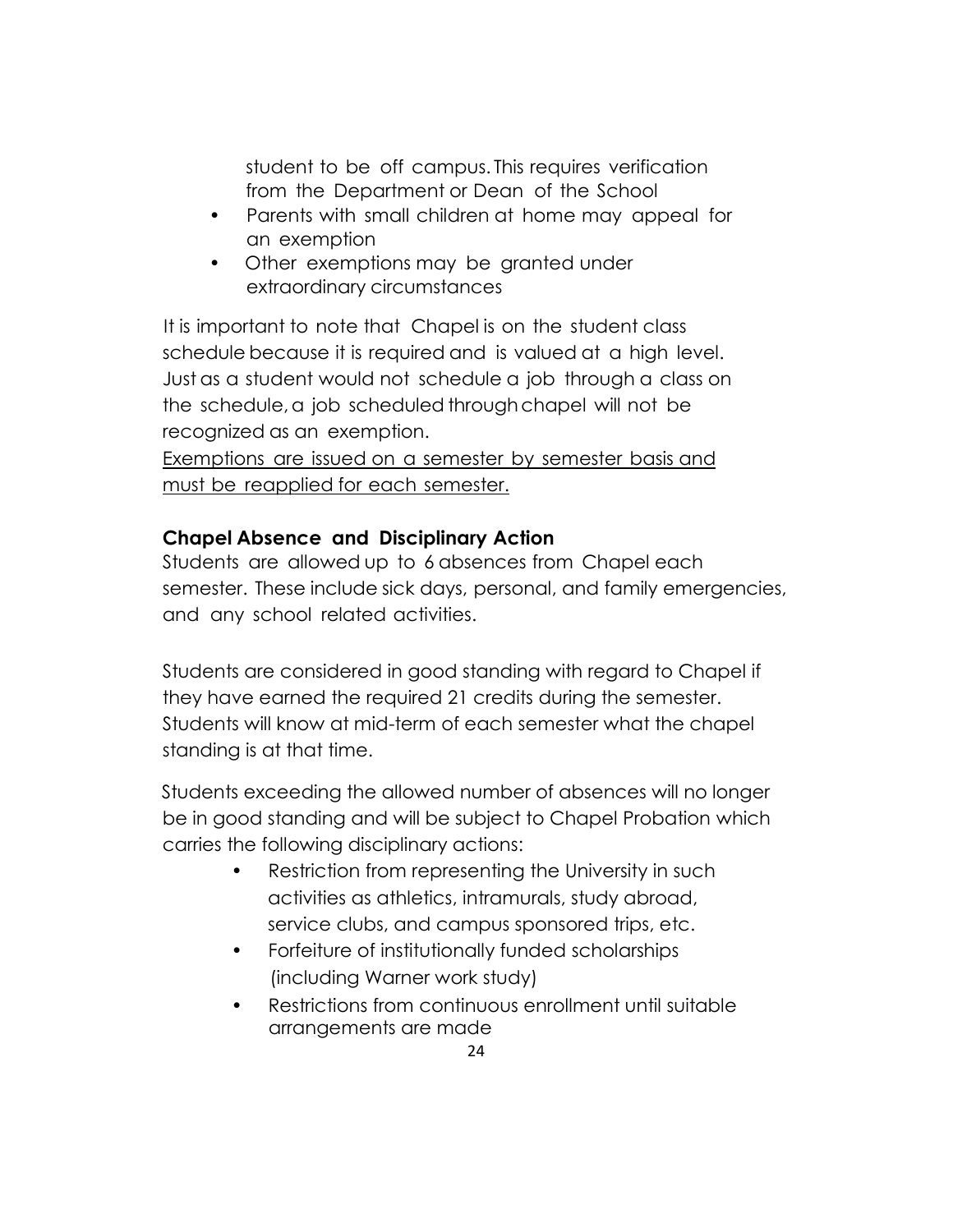Students who persist in their disregard for Chapel attendance will be subject to immediate suspension. A student that is not in good standing may be given an opportunity to make up the excessive absences with two (2) hours of approved community service for each miss exceeding the 6. Arrangements for this option must be made with the Office of Student Life. This office reserves the right to determine which community service locations are approved.

#### *Bible Studies and Prayer Groups*

Small group Bible studies and prayer, encouraged and/or facilitated by Resident Directors, Resident Assistants, and other student leaders, are significant parts of campus life.

#### *On-Going Spiritual Life Programming*

Students are encouraged to take responsibility for their own growth and development by being involved in various on-going opportunities sponsored by the Office of Student Life.

#### **DRUG AND ALCOHOL POLICY AND PROCEDURES**

*It is the policy of Warner University that all students are subject to drug tests if the administration has* a *reasonable suspicion that such* a *test is warranted. As a condition of enrollment, each student consents to random drug testing to be done at the direction of the university. If* a *student refuses to participate in a random drug test such refusal could be a reason for immediate dismissal from the university.*

Warner University's goal is to achieve compliance with our alcohol policy by responding to students who violate the policy in a restorative and redemptive manner. Students in violation of the alcohol policy are subject to the maximum sanction of dismissal or lesser sanction as outlined below. Students, who violate the policy by possessing or consuming alcohol, or being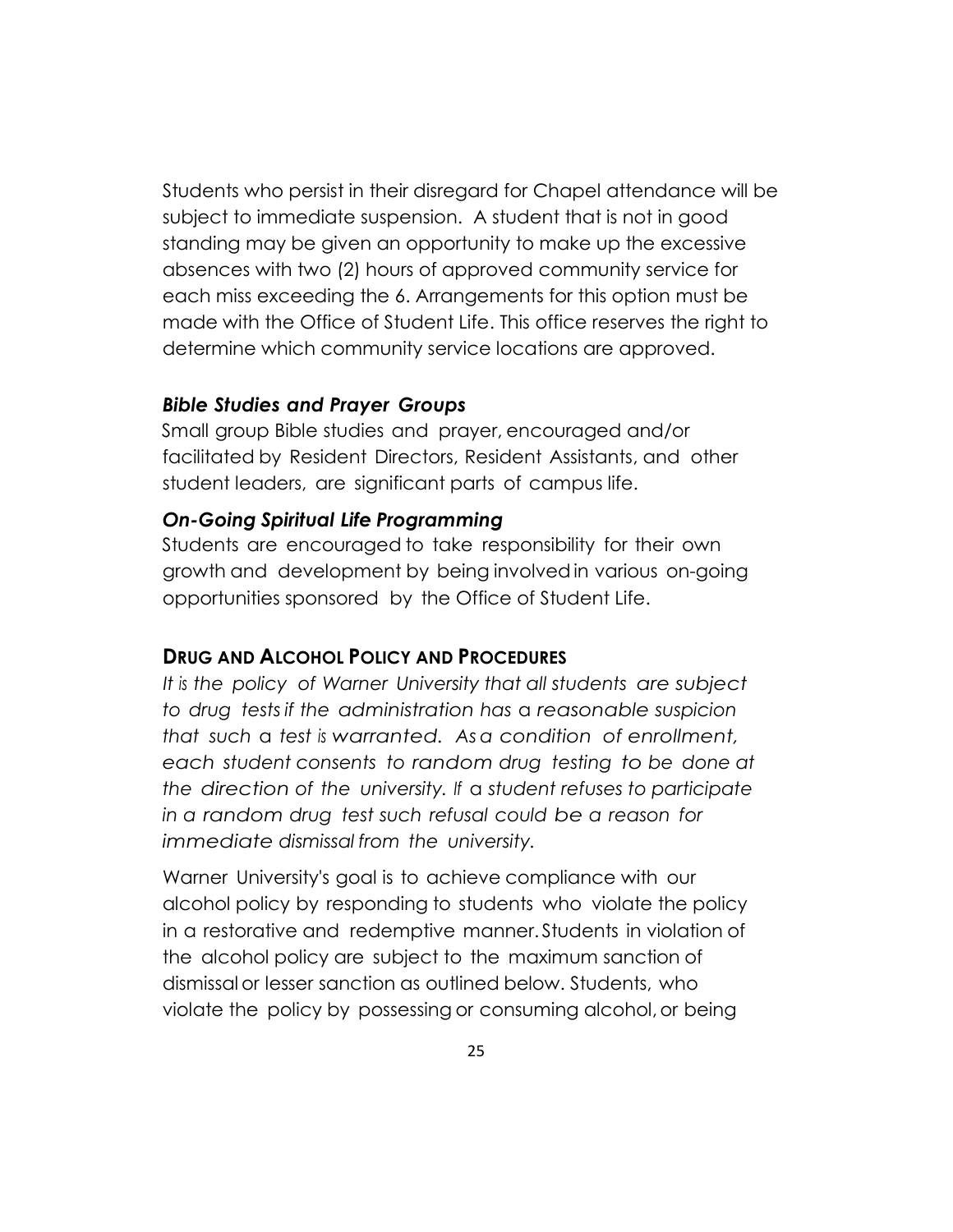present where other students are in possession of or consume alcohol, may expect the following consequences:

# *Consequences for Alcohol Policy Violation* **First Offense**

- Disciplinary Action
- A \$50 fine
- Required meeting with the Dean of Students or his/her Student Life designee
- Educational assignment

# **Second Offense**

- Disciplinary Action
- Assessment/treatment by a Warner University approved certified Substance Abuse Professional
- Any financial cost associated with the assessment is the responsibility of the student

# **Third Offense**

- Student may be dismissed from the University for a period of at least one full semester
- Student may be placed on social probation for a minimum of one full semester

# *Consequences for Tobacco Policy Violation*

# **First Offense**

- Written warning
- Educational assignment

# **Second Offense**

- $\bullet$  A \$50 Fine
- Accountability relationship with a Student Life approved individual

# **Third Offense**

- $\bullet$  A \$75 Fine
- Community Service (minimum of 15 hours)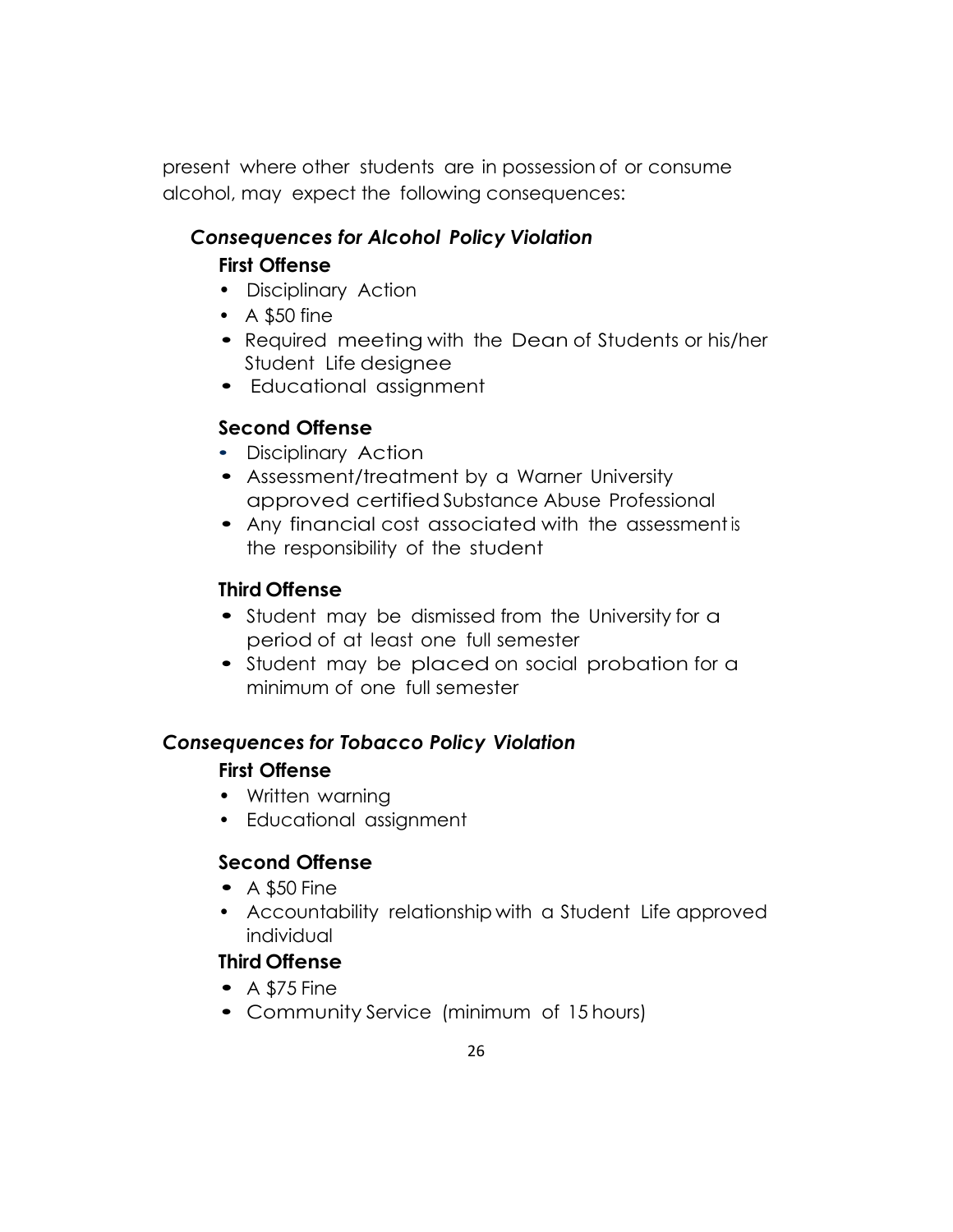• Final written warning

## *Consequences for Drug Policy Violation*

**First Offense** (may include any or a combination of the following)

• Assessment/treatment by a Warner University approved

certified Substance Abuse Professional

- Educational assignment
- Accountability agreement
- Social Probation for minimum of one full semester
- Dismissal from the University for an indefinite period of time

#### *Procedures*

- If you find that someone is intoxicated, call an RD or RA immediately
- If they are unconscious, **call 911,** and then call Security and an RD or RA
- If you find alcohol, tobacco or drugs in the room call an RD or RA

*For a listing of the State of Florida statutes regarding alcohol and drugs, please contact the Office of Student Life.*

# **RESIDENCE HALL POLICIES**

Residential living is a Christian community experience on the campus of Warner University and can be one of the more rewarding and important facets of a University education. It is more than just a housing arrangement! An integral part of the personal growth and development of on-campus students can come through living-learning experiences at Warner University. Students are exposed to a variety of persons and shared experiences enhanced by planned residence hall programs and services such as: academic and personal advising, social activities, intramural sports, Bible studies, and other group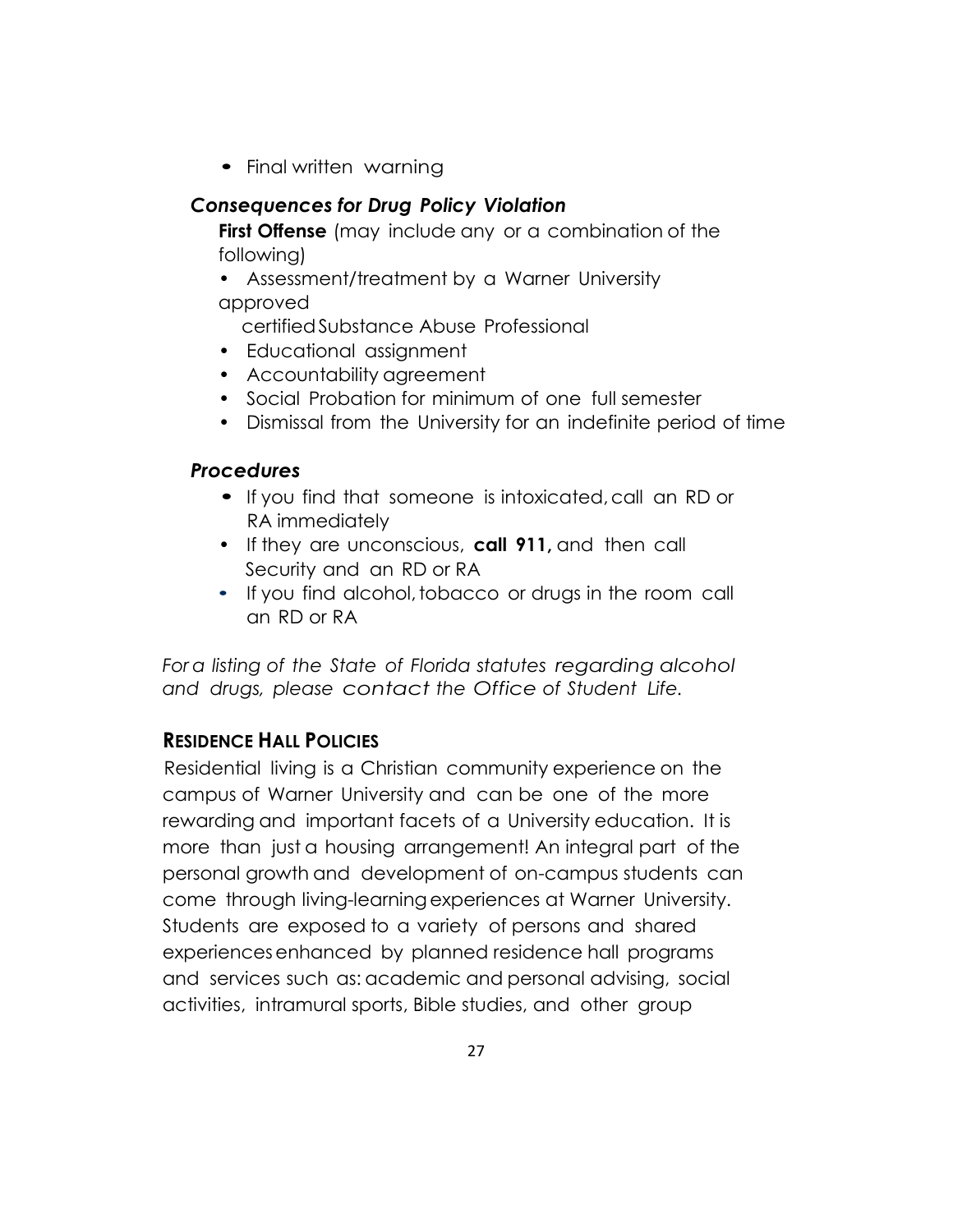activities.

All resident students will be given a copy of the *Residential Living Guide,* a Student Life publication, designed to provide more specific information relative to life on the Warner University campus. Additional copies are available in the Office of Student Life.

# *General Housing Policies*

Warner University has an on campus housing requirement for all unmarried full time undergraduate students. Exceptions to the on-campus housing requirement are as follows:

- The student is 23 years of age
- The student is a 5th year senior (defined as already having completed 8 full time semesters as a college student)
- The student is employed and housing is provided as part of the compensation package.
- Living with a parent less than 50 miles from Warner **University**
- The student has a child living with them as a permanent residence

If a student wishes to apply to live off campus, he/she must complete an off-campus housing application and provide the required accompanying documentation, which will be reviewed by the Director of Residence Life. For the off campus request to be reviewed, the parent/guardian must provide a notarized letter detailing the off campus arrangements.

Questions about University housing should be addressed to the Director of Residential Life or the Dean of Students. Students who do not abide by the Warner University Housing Policy will be subject to disciplinary actions.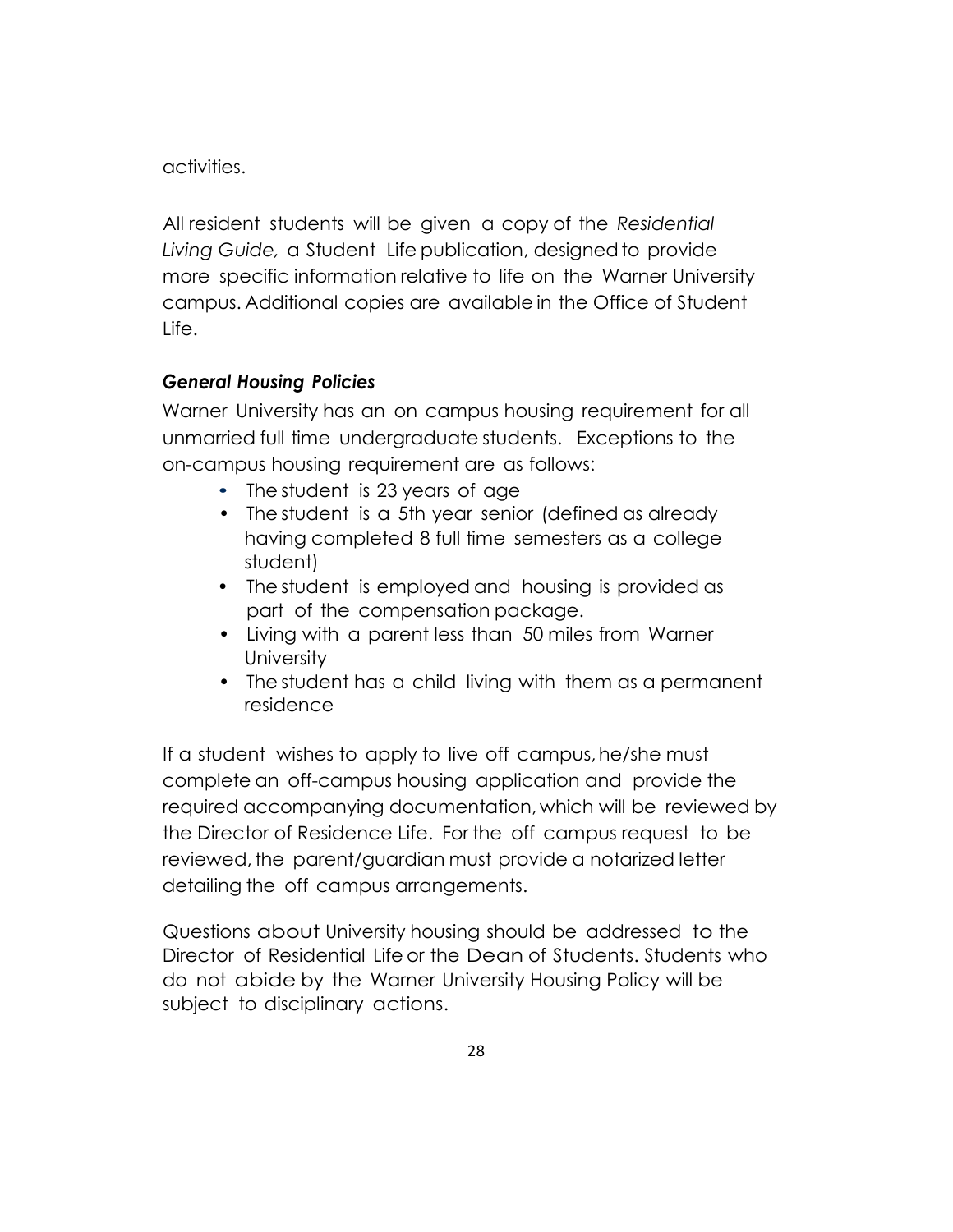#### *Other General Policies*

A detailed Residential Living Guide is available. Selected from that publication are some general policies applicable to any resident or non-resident student, guest, or visitor. They are as follows:

## *Alcohol, Drug, and Tobacco Free Environment*

Warner University is an alcohol, drug and tobacco free institution. This mandates that there is to be no usage, possession or distribution of drugs, alcohol or tobacco (including hookah and chewable products) or e-cigarette products. Paraphernalia and/or containers of any of the above will be considered evidence of use. Individuals who violate this policy will be subject to disciplinary action.

## *Curfew*

At WU, we have self-regulating hours. We encourage students to be responsible in their choices and come in at a reasonable hour. When the residence hall staff becomes aware that a student is not making positive choices in this area, a staff member will talk with the student. The residence halls are locked 24 hours a day, seven days a week with room key access only.

It is expected that Warner University residents occupy and sleep in the rooms and beds assigned to them. Resident Assistants should be told of absences from an assigned room in advance. Ongoing absences from an assigned dorm room will be noted by the Resident Assistant and reported to the Resident Director which could result in disciplinary action.

#### *Guests*

Guests may stay overnight with the advanced approval of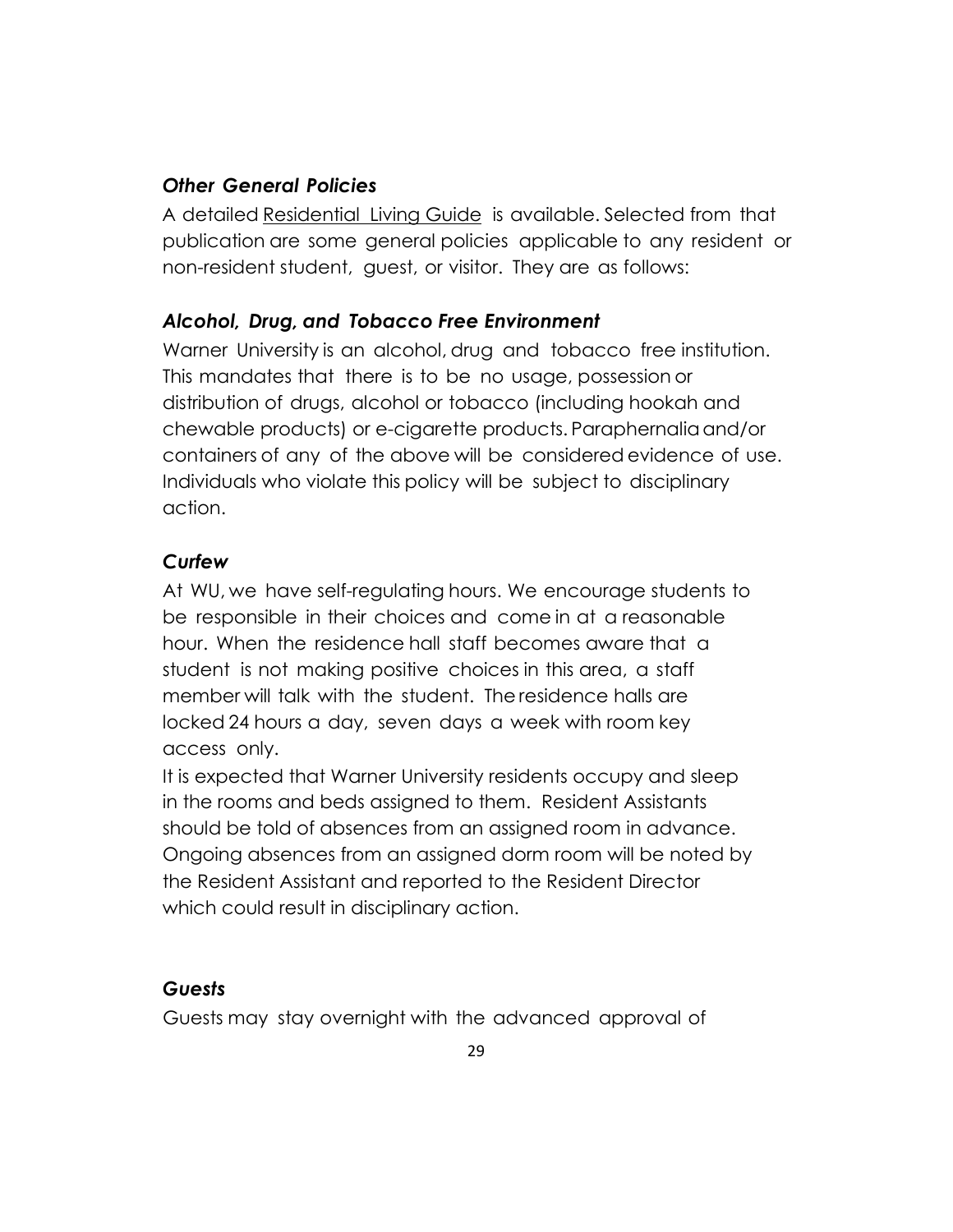the Resident Director under the following conditions:

- Request form completed and submitted prior to 8 p.m.
- All roommates agree
- The person making the request is not under academic or disciplinary probation (including Chapel)
- Arrangements have been made in advance with the RA or RD
- The guest must be at least 12 years of age and the same gender as the student making the request

There may be a \$5 charge for nonresident guests who remain overnight. A minimum charge of \$25 may be assessed for unauthorized overnight guests and/or requests made after 8:00 p.m. Any charges are to be paid to the Resident Director in advance, accompanied by the completed form.

Guests are subject to all University regulations. Any violation of the WU Biblical Lifestyle Code could result in disciplinary action against the host. The presence of unauthorized guests could also result in disciplinary action.

# *Illegal Entry*

Any student who illegally enters another student's room and/or other WU buildings will face University disciplinary action and possible criminal arrest.

# *Lobbies and Lounges*

Lobbies and lounges are for the use of all residents and should not be monopolized by small groups who make the atmosphere undesirable with loud noise and/or inappropriate behavior. These common areas are to be used primarily for relaxing, socializing and entertaining visitors and friends. Cutting hair and other activities that could cause damage to furniture and carpets are prohibited. VCRs and DVDs may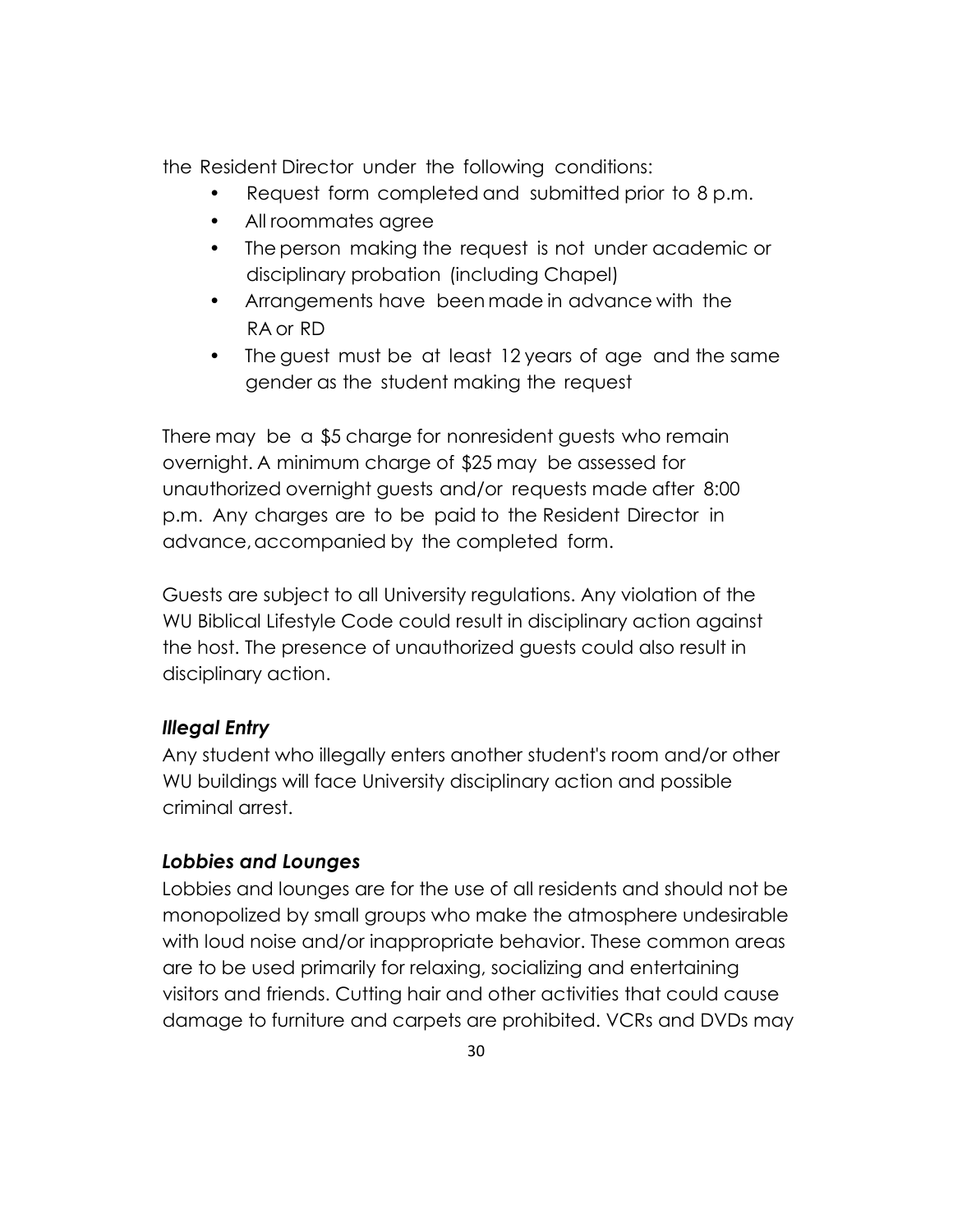be connected to lounge television sets with the approval of the RD. Lobby hours are posted in each residence hall.

#### *Open House*

WU residence halls are not co-ed. There are open house hours most days throughout the week and weekend. Specific hours and guidelines will be communicated and posted in the residence halls. Only during these posted times may students of the opposite sex be present in the residence halls, beyond the lobby.

#### *Courtesy Hours*

There will be specific hours of the day (typically later evening hours) that will be posted as a time in which the residence halls should remain quiet for studying and sleeping. It is important no matter what time of day, to be considerate of others living on the hall.

#### *Telephones/Cable*

Cable service is provided in each room. Each room has a phone jack, but students must provide their own telephones. A phone for local calls is located in each residence hall lobby. In addition, a "direct connect" phone is located in each residence hall lobby in order to reach the Security department at any time. On a regular phone, to make on-campus calls, dial the four-digit extension; for local off-campus calls, dial "8" followed by the telephone number; for long distance calls, students must call "collect" or use a calling card. Misuse of telephone or cable services will warrant disciplinary action.

#### *Behavior Expectations*

Certain behaviors are expressly prohibited in the Scripture and therefore are to be avoided by all members of the community. These behaviors include: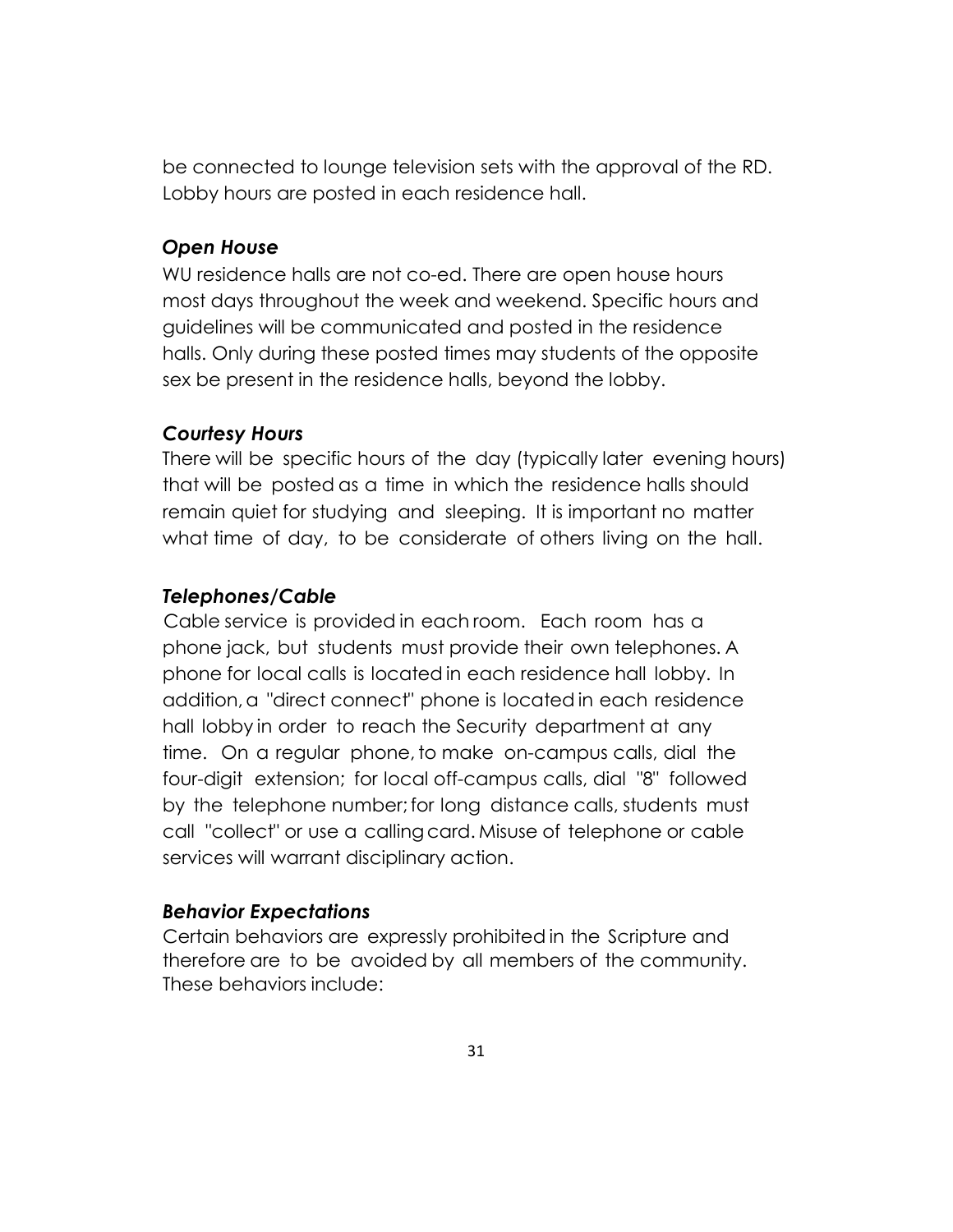- Dishonesty (academic or otherwise)
- Drunkenness
- Inappropriate and immodest dress
- Lying or committing fraud on any level
- Moral impropriety (premarital sex, extramarital sex, homosexual activities, any form of deviant sexual behavior or cohabitation)
- Occult and/or idolatrous practices
- Profanity (cursing, swearing, abusive speech)
- **Stealing**
- Vulgarity (crude or inappropriate language, music)

While not explicitly mentioned in Scripture, Warner University believes the following represent violations of biblical principles and are unacceptable:

> Abortion Gambling Pornography

In addition to the biblical expectations mentioned above, members of the University community voluntarily commit to abide by the following standards of behavior. These standards are not set forth as an index of Christian spirituality, but rather as **expectations** of the University community.

1. **Alcohol/Tobacco/Drug-** Warner University is an alcohol, tobacco, and drug free institution. Recognizing that the use of tobacco is injurious to one's physical health, members of the campus community will not possess, use or distribute tobacco or addictive inhalents in any form, including e-cigarettes. Also recognizing the potential risk to one's physical and psychological well-being in the use of alcoholic beverages, as well as the significant and negative impact on the campus community, WU community members will refrain from the use of alcoholic beverages. In addition, alcoholic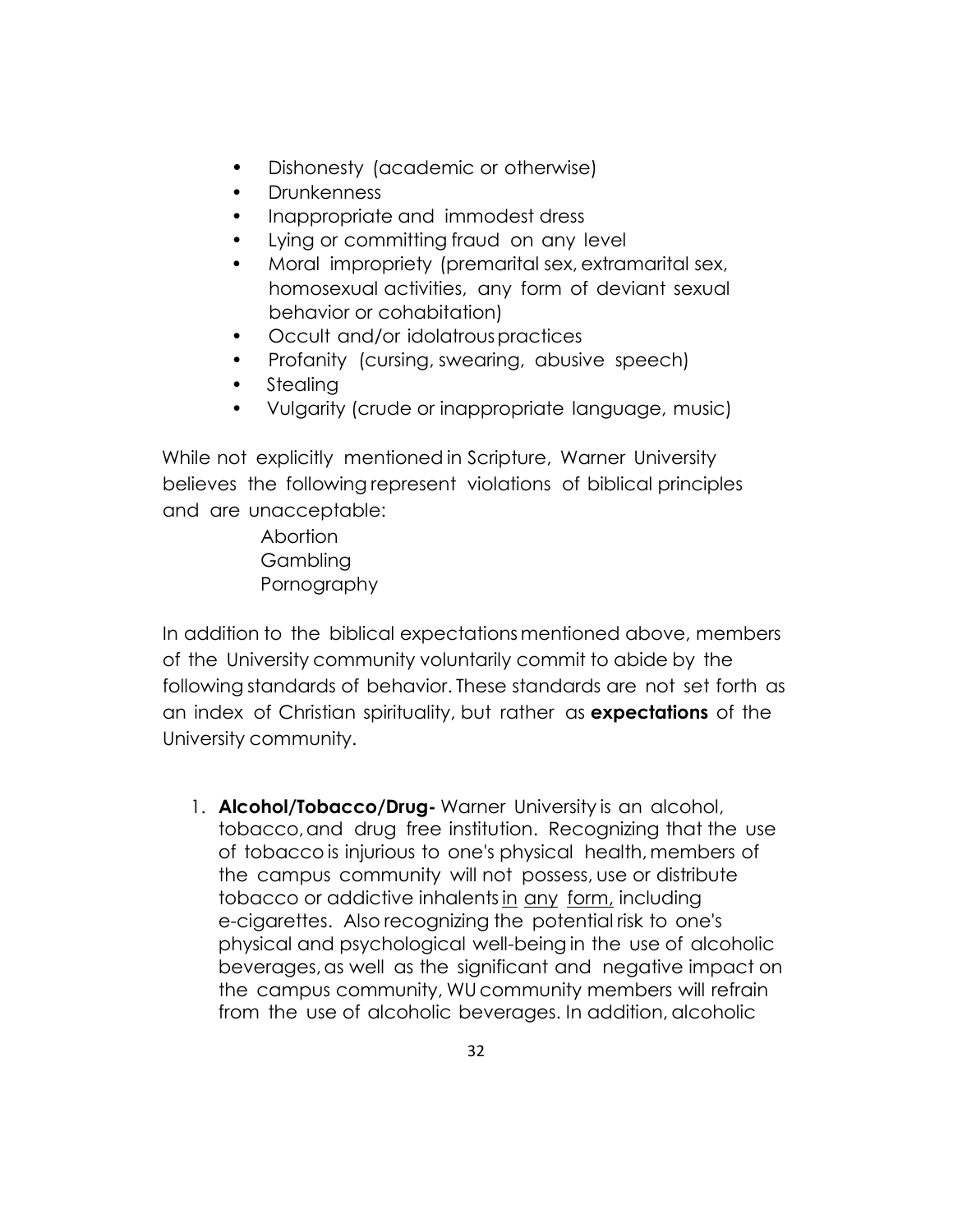beverages are not served at any University functions or programs on or off campus. The possession, use, or distribution of illegal substances is also strictly prohibited.

No advertising items such as posters, containers, or clothing, are to be openly displayed. Containers of alcohol, tobacco or drugs found in rooms, automobiles, etc. will be considered a violation of university policy. To obtain the complete policy of Warner University on Alcohol, tobacco and drugs, please contact the Office of Student Life.

- 2. **Dancing-** In keeping with the tradition of many evangelical institutions dancing is not permitted on campus.
- 3. **Dating Behaviors-** Conduct in relationships should reflect honesty, respect, responsibility and good taste both in public and in private.
- 4. **Discrimination-** Each individual is to be regarded as a person of worth and dignity and members of the community are to be sensitive to his or her special needs. Therefore, discrimination against others based on race, national origin, gender, or disability is not acceptable in any form.
- 5. **Harassment/Sexual Misconduct Policy-** Harassment of any kind is unacceptable at Warner University. Sexual misconduct and sexual harassment in any form will not be tolerated and will be dealt with promptly. The University reserves the right to suspend or dismiss any student who violates this policy. The full text of the policy with complaint procedures is on file in the Student Life Office.
- 6. **Hazing-** Hazing is defined as any action or situation that recklessly or intentionally endangers the mental or physical health or safety of a student. Warner University holds an anti-hazing policy and any student (or group of students) who violates this policy will be subject to disciplinary action. Neither will any kind of demeaning gesture, threat of violence, verbal or physical attack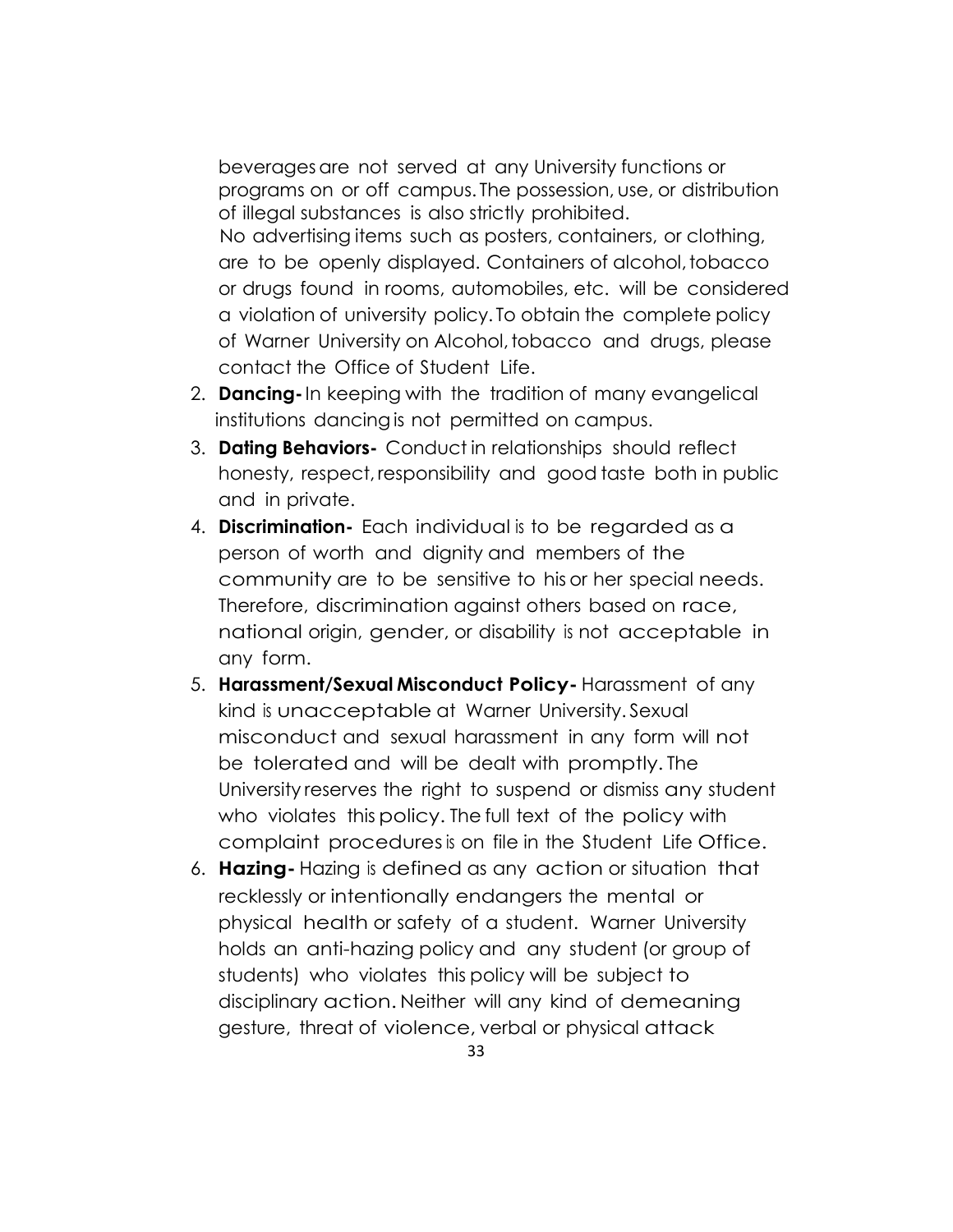directed toward another person be tolerated.

- 9. **Vandalism-** Respect for personal, institutional and public property is fostered and community members are expected to care for the property of others with the same kind of care they would give their own. Vandalism or damage to property is not permitted.
- 10. **Concern for Others-** Members of the community are not only committed to abide by the standards of the University as outlined in the *Student Handbook* and the *University Catalog,* but are also expected to contribute to the growth and maturity of others. Members are expected to discipline their own actions by adhering to the principle of consideration of others before themselves.

*You shall love the Lord your* God *with all your heart, And with all your soul, and with all your mind... And...you shall love your neighbor as yourself. -Matthew 22: 37-40*

#### *Dress Code Policy*

In keeping with the mission and Lifestyle Values of Warner University the following dress code has been established to reflect standards of modesty, respect of self and others, and growth toward professionalism in the workplace. Warner University dress code expectations are to be followed in all Warner University buildings which function for academics, student services or offices as well as at any Warner University sponsored event. Warner University reserves the right to address nuances to the code on individual bases:

#### **A. Shirts/Blouses/Tops**:

Shirts should be worn at all times in Warner University buildings.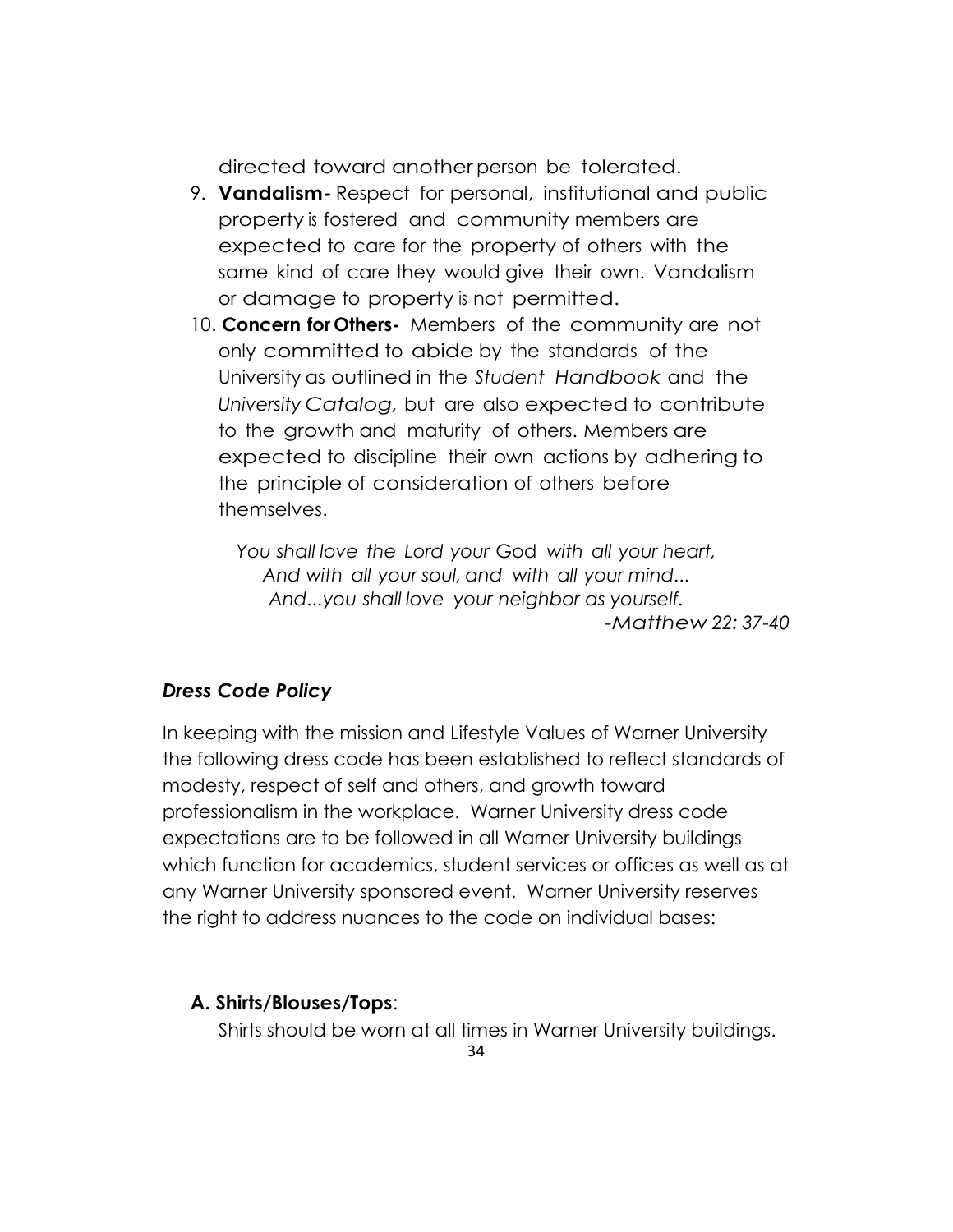Shirts should be long enough to meet the top of pants, shorts or skirts; no midriff, torso or excessive cleavage should be exposed. Examples of inappropriate shirts, blouses or tops would include, but are not limited to, those that are sheer enough to expose undergarments, are backless, low in the neckline, or are cut/torn open below the arm. Additionally, any message or advertisement on shirts, blouses or tops must be consistent with the lifestyle and mission of Warner University.

#### **B. Pants/Shorts/Skirts**

Pants should be worn consistently high enough to meet the bottom edge of shirts, blouses or tops; undergarments should not be visible on males or females. Shorts and skirts should be long enough to reach the thigh and should not be skin tight. Leggings and tight fitting athletic pants or shorts should be worn with tops which cover the back and behind while sitting or with loose fitting shorts covering them. Cuts or tears that reveal undergarments or skin above the thigh are not appropriate.

#### **C. Footwear**

For the protection of the health and safety of self and others, students are required to wear footwear.

#### **D. Swimwear**

Revealing swimsuits should not be worn by either gender on campus or during a Warner University sponsored event. Ladies' two-pieces are permitted with the exception of string bikinis, thongs or tops exposing excessive cleavage. Men's swimsuits should be trunks or board shorts.

#### **E. Fitness Center and Athletics**

Acknowledgement of the needs of athletes and the discipline of the body allows for minor variations in the fitness center, during practice and in competition. The overall principle of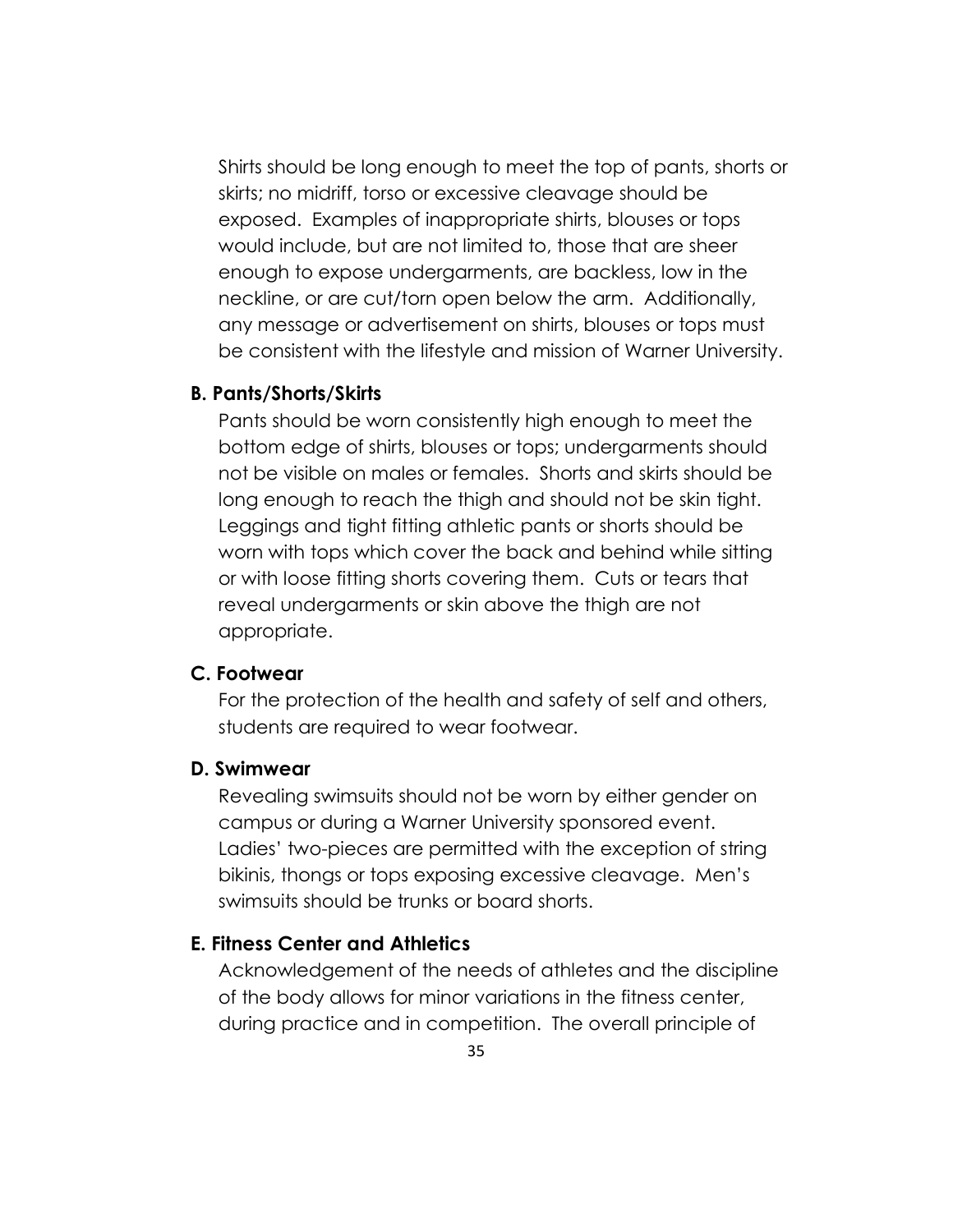modesty and respect should govern apparel choices for athletes in cooperation with the Warner University Athletics Department.

The standards of Warner University are the responsibility of all members of our community. Students should expect that faculty members, staff or administration may point out non-conformity to dress code expectations. Faculty or coaches may outline or enforce more stringent dress code expectations in the classroom or on the court/field to meet professional or competitive standards.

#### *Student Grievances*

A directory of appropriate personnel and phone numbers to contact for a variety of concerns or questions is provided to students. For example, if there is a concern or complaint about the Residence Halls, the office and contact number are listed for that concern. For concerns about finances, the department and contact number is listed. Students begin in the office where the concern originates. If the concern can be resolved at that level it is. If it can't, it goes to the Department Director, then through the administrative channels until a resolution is determined. At times, it is necessary to involve more than one department or supervisor in order to resolve the situation.

In the event resolution cannot be achieved through a process within Warner, students may explore registering a complaint or grievance with a state authority. For residential students attending courses in the traditional program on the Warner campus, you would contact the [Florida Department of Education.](http://www.fldoe.org/policy/cie/file-a-complaint.stml) This would be true also for online students in the Adult & Graduate Studies program who reside in Florida. If an online student in the Adult & Graduate Studies program lives outside the state of Florida, the student would contact the [appropriate State Agency](http://warner.edu/wp-content/uploads/2015/07/Appropriate-State-Agency.pdf) where they reside. These links provide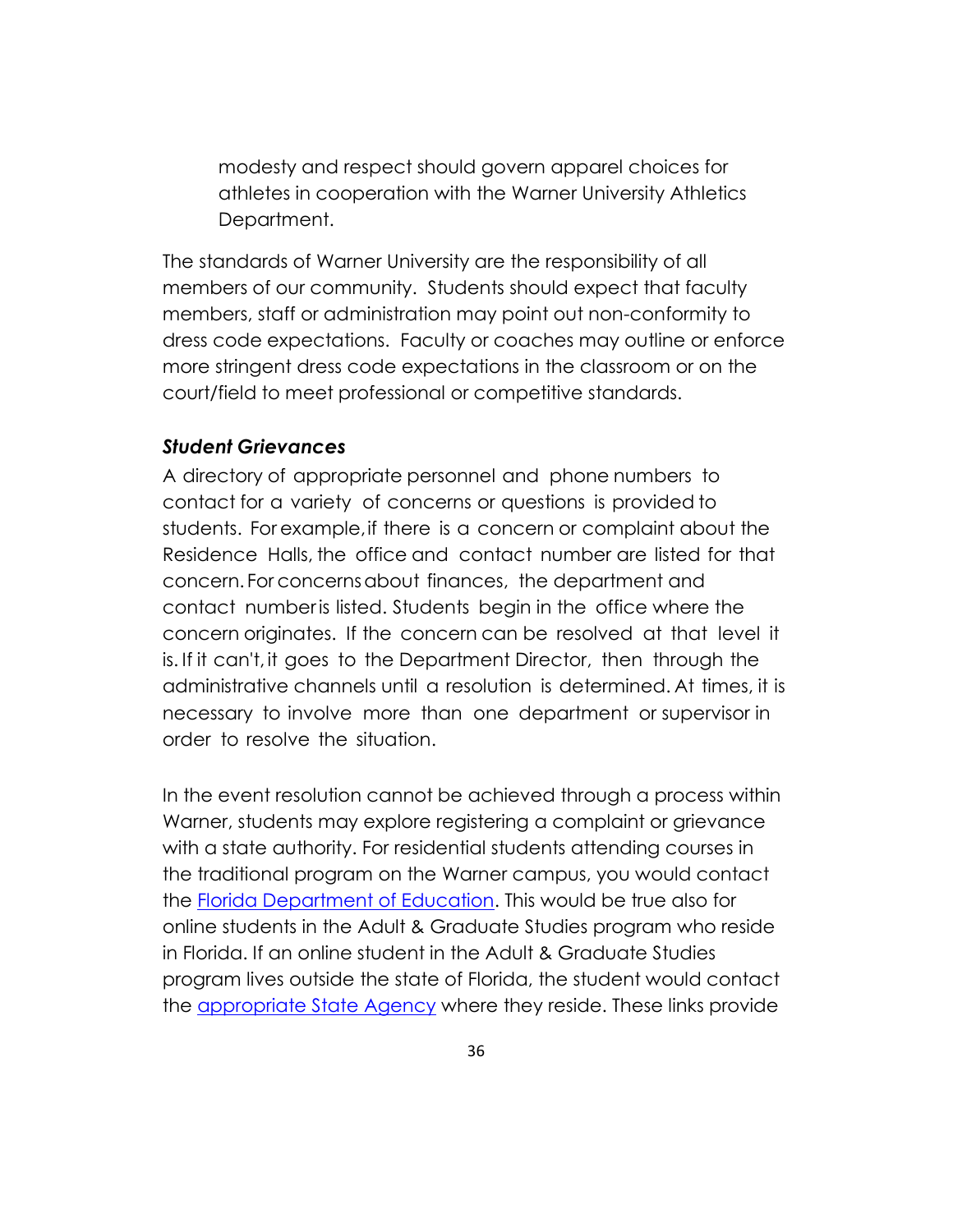contact information for each state agency as well as to the specific webpage for complaint or grievance procedures.

Unresolved complaints or grievance may also be registered with the [Southern Association of Colleges and Schools Commission on](http://www.sacscoc.org/pdf/081705/complaintpolicy.pdf)  [Colleges,](http://www.sacscoc.org/pdf/081705/complaintpolicy.pdf) the regional accrediting agency for Warner. This link takes you to the SACSCOC procedures for registering a formal complaint or grievance.

Warner University takes seriously all allegations, especially those of sexual harassment. Students are encouraged to report, in a timely manner, any conduct that is considered sexually harassing. Complaints of this nature should be reported to the Dean of Students for review.

Grievances involving a faculty and/or staff member will be referred to the Office of Human Resources for review. Faculty and staff will have up to sixty days following an incident to file a complaint with the Office of Human Resources. Students will have up to ten months to file a complaint. In special circumstances time limits may be waived with mutual agreement of campus representatives.

#### *Title IX*

Warner University has a policy of zero tolerance regarding sex discrimination. To file a complaint regarding sex discrimination, including sexual harassment or sexual violence, please contact the institution's Title IX Coordinator:

Mr. Greg Rodden, Vice President for Finance and Business, Ratzlaff Administration Building, Warner University,

Office telephone (863) 638-7215,

Email address, greg.rodden@warner.edu.

#### *Civic Responsibilities*

Members of the community are expected to be contributing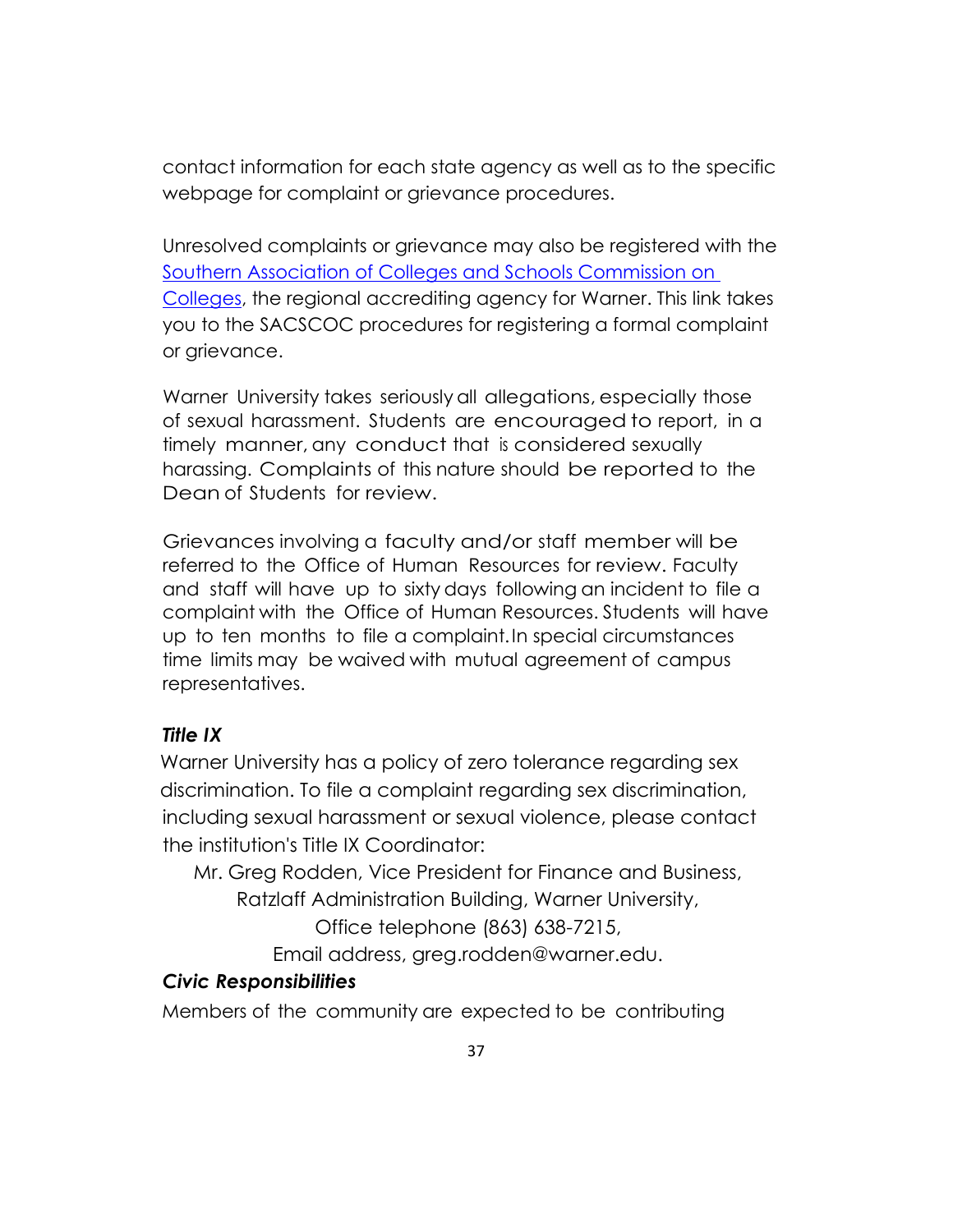members of both the local and campus community by being responsible citizens. In addition to obeying the local, state, and federal laws, members are expected to adhere to the following:

- 1 . **ID Card-** During registration for classes, the Student Life Office will issue to each student an identification card (ID), to be validated each semester thereafter. The student should carry this card at all times and be ready to present it to any University official who asks to see it. A student will be asked to present the ID card at the following times:
	- To eat in the Cafeteria
	- To attend University-sponsored events/campus activities
	- To check out LRC materials
	- To use Union and Fitness Center facilities
	- To identify yourself to Security or University Personnel
	- To receive treatment in Health Services
	- To use computer lab

A lost ID should be reported to the Student Life Office and a new one secured for a \$10 fee.

- 2. **Vehicles-** To ensure the safety and security of the campus community, specific rules and regulations have been established and students will be held accountable for proper use of vehicles. All vehicles must be registered and the assigned tag displayed on the vehicle as instructed.
- **3, Fire Procedures and Policies-** All members of the community are to adhere to the following procedures in case of fire or fire drills (conducted as required by law).
	- When the alarm sounds leave the building immediately!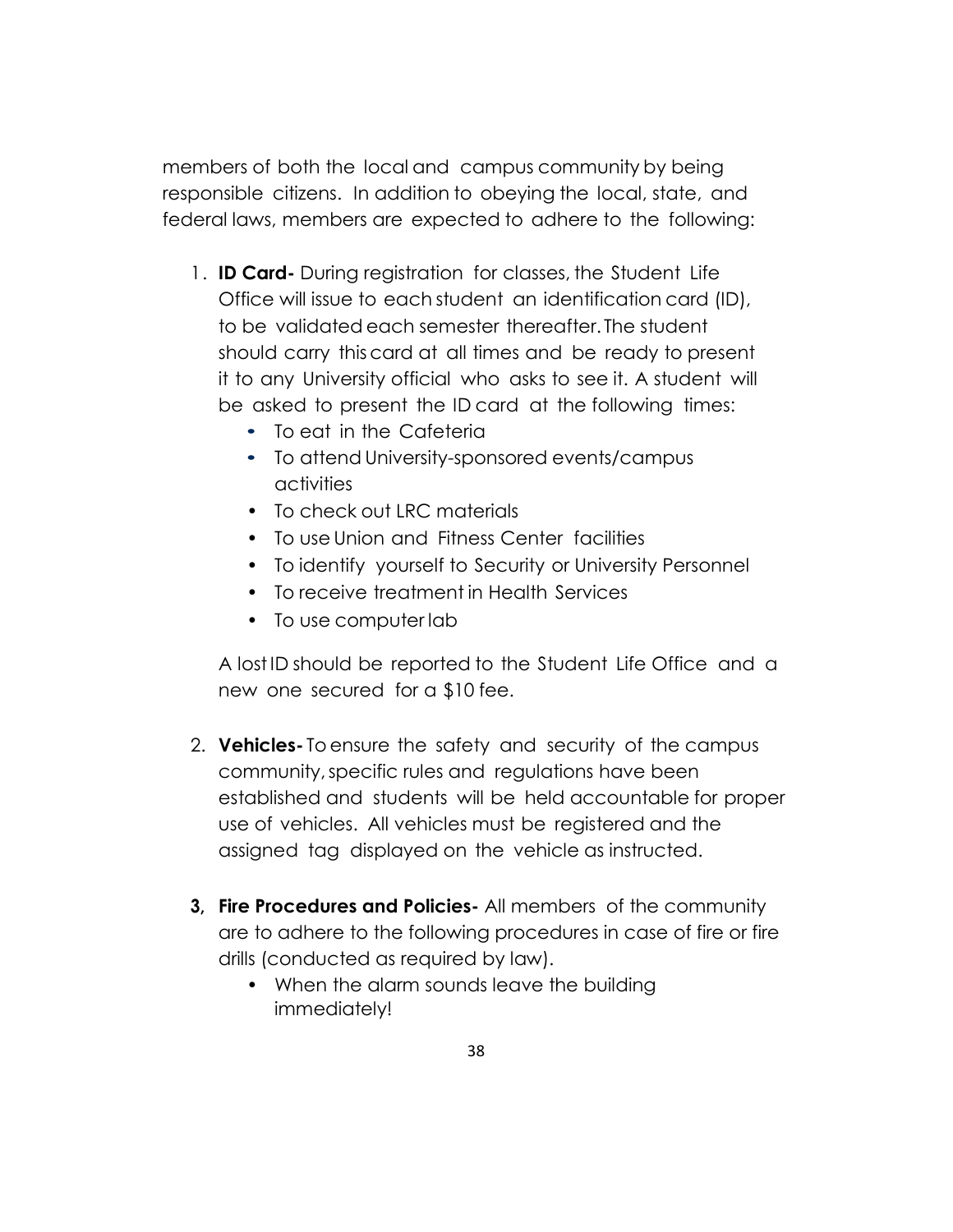- If possible, close your room door, but do not lock
- Evacuate in a neat and orderly fashion
- Clear the building by at least 75 feet
- Re-enter buildings only after it is cleared by the fire department or Security officials
- Use fire equipment only in case of emergency
- Do not interfere with firemen, fire trucks, or other fire equipment

Anyone not leaving a building during a fire drill is subject to disciplinary action. Incidents, such as tampering with fire alarms, firefighting equipment, smoke detectors, or creating unsafe environments (e.g., open flames), will not be tolerated and will result in **Immediate Disciplinary Action and Possible Dismissal** from the University.

- 4. **Fireworks, Firearms, and Weapons-** (including any incendiary devices, airsoft guns, pellet guns, BB guns, swords, knives or any realistic representation of such, etc.) are not to be brought to campus. They are not to be in the residence halls or kept in cars at any time or for any reason. Weapons for hunting, etc. must be stored off campus. Any deviation in this policy could result in immediate dismissal from the University.
- 5. **Illegal Entry-** Individuals are not to enter or occupy facilities, possess or duplicate keys for facilities without proper authorization. All campus facilities are checked and secured by Security personnel throughout the day on a regular basis. Security personnel will continue to check all campus facilities throughout the night as well. Any irregularities or suspicious actions will be investigated, dealt with (if necessary), and reported to the Dean of Students for appropriate follow up.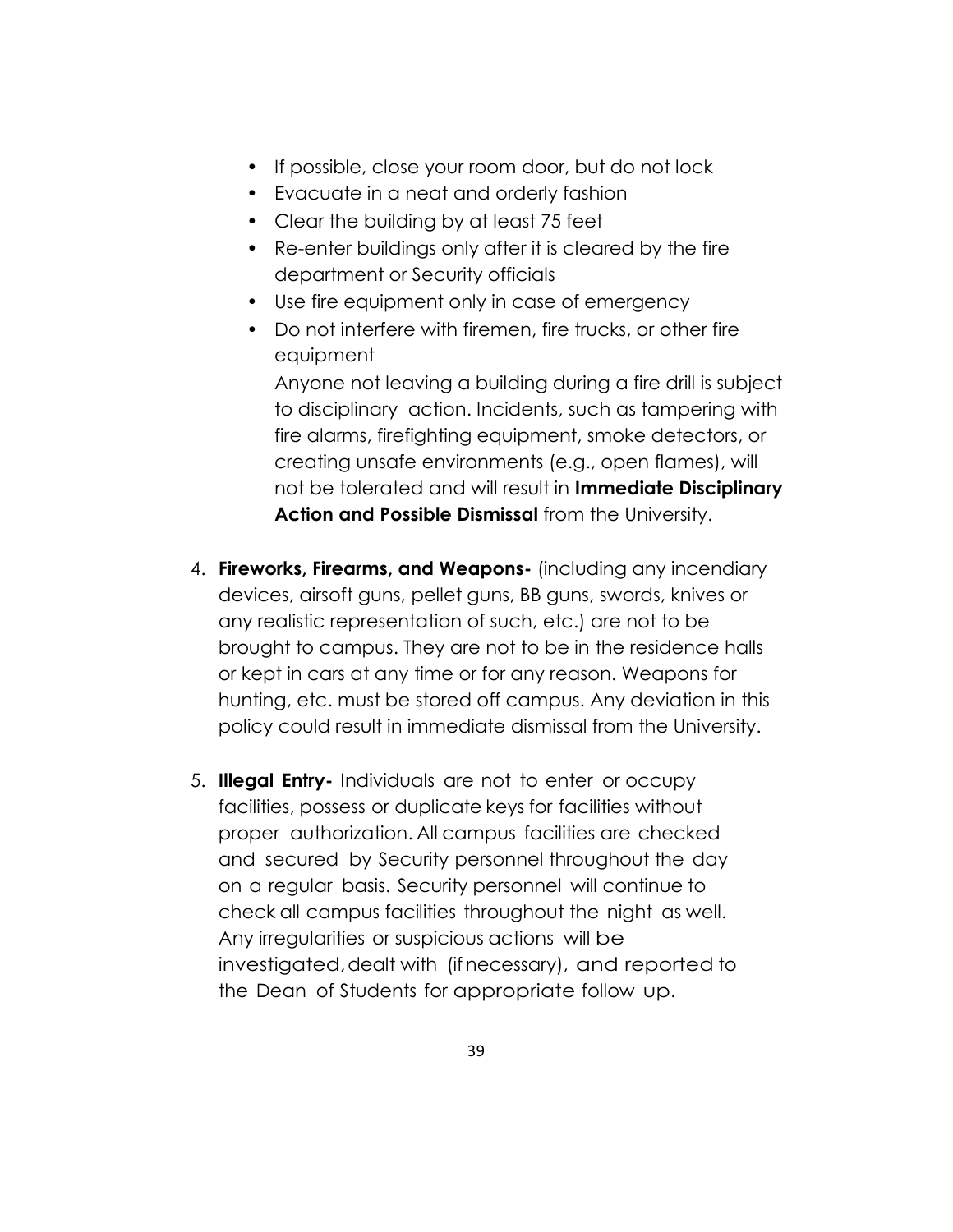- 6. **Posting of Signs & Notices**  All postings must be approved and stamped by the Student Life Office. Unapproved postings will be removed and discarded. Guidelines are as follows:
	- Signs and notices are to be posted only on surfaces specifically designated for this purpose.
	- Glass surfaces such as doors and windows, as well as painted surfaces, are not to be used for posting signs and notices.
	- Provided bulletin boards, and wood-paneled surfaces may be used provided the appropriate authority has granted permission as follows:
	- Rigel Student Center: Student Life or Enrollment Management • Darby Academic Center: Student Life Pontious LRC: Director or Assistant Director Turner Athletic Center: Athletic Director Residence Halls: Resident Director
	- All improperly posted notices and signs will be removed and discarded.
	- Sidewalk chalk should only be used on uncovered walkways that can be reached by rainfall. No chalk should be used on covered surfaces and breezeways. Writing on campus sculptures, artwork, fountains, etc. is not permitted. The Student Life Office should approve the use of sidewalk chalk.
- 7. **University Representation-** To properly exemplify the ideals of Warner University, students selected to represent the University in public functions (athletic, drama, forensics, music, etc) must be regularly enrolled students who meet the following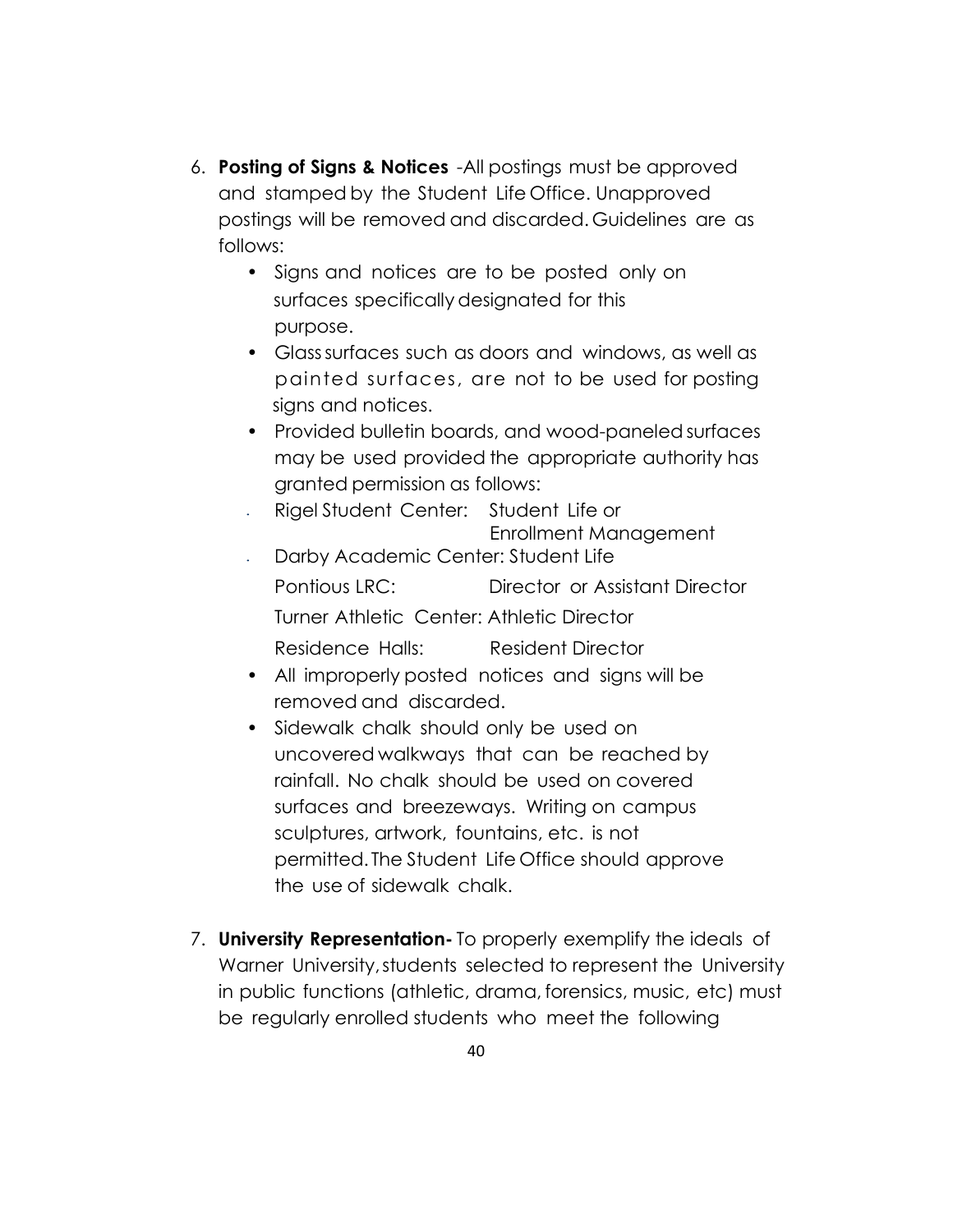requirements:

- Maintain enrollment in 12 semester hours or more during the semester(s) of representation, unless a graduating senior in the final semester or by special permission of the administration.
- Be in good academic standing with the Office of the Chief Academic Officer.
- Be admitted to a major field of study when 80 or more semester hours are earned.
- Be in good social standing with the Office of Student Life.
- Be in good standing for Chapel Attendance.
- Meet whatever additional qualifications an administrative or academic department may require of students serving under its jurisdiction.

Representing the university is defined as actual participation in an activity that is promoting the institution in public functions. The student might be allowed to attend practice and public events and/or assist with the production of a group's activities as seen to be appropriate by the institutional and program administrators.

8. **Social Media and Online Presence-**Though the University is aware that some students communicate with each other in blogs, Facebook, Twitter and other digital media, the University does not monitor these communications and is not responsible for the contents of them. While the Student Life Office does not specifically seek incidents of policy violations on Facebook, Twitter or any of the various means of student communications, we will address any incidents brought to our attention whether through Facebook, Twitter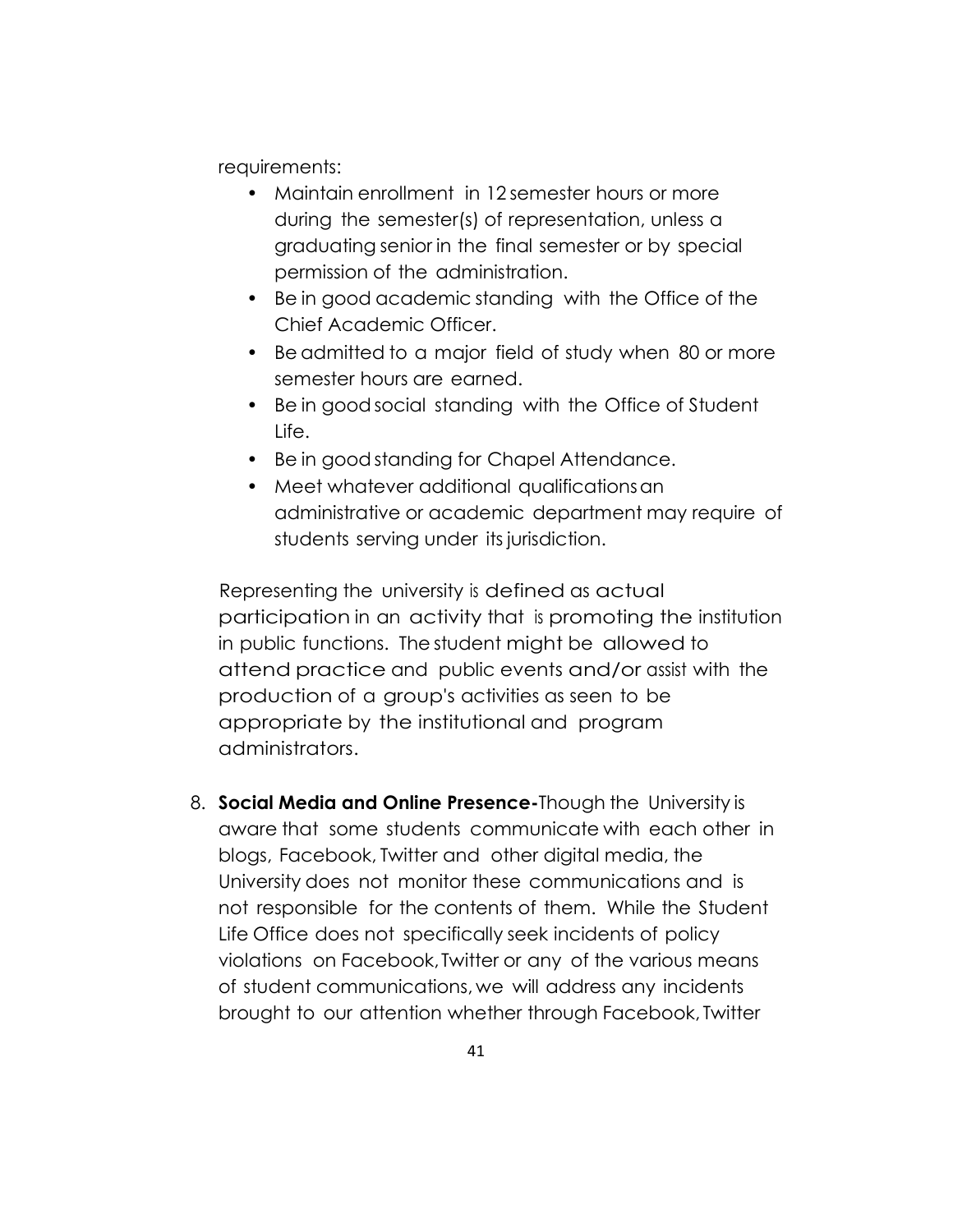or other tools and applications.

## **STUDENT DISCIPLINE POLICIES**

Warner University is committed to a community life characterized by both redemption and discipline. While these two concepts may seem contradictory to some, we believe they go hand-in-hand to achieve mature and responsible growth in individuals. The purpose of discipline in the life of a Christian is to develop a consistent walk with Jesus Christ that ultimately draws others toward a relationship with Him as well. Consequently, a Christian community must be one governed by love and a commitment to see Christ dwell richly in the lives of each member of the community. Each individual should be self-disciplined in such a way that he or she lives in harmony with the community. Attitudes, words and actions should be an expression of the Purpose, Mission, and Biblical Lifestyle Code as set forth within the University community.

# *Biblical Principles of Discipline*

Individuals should encourage fellow members to uphold the purpose and mission, and to live according to their commitment to the WU Lifestyle. In an event a fellow member is in violation of the purposes and regulations, one or more of the following procedures may apply:

- Individuals should confront one another privately in love and gentleness with a goal of restoring him or her to a right relationship within the community (Matthew 18: 15- 17; Ephesians 4: 15; Galatians 6:1-2).
- Should the offender fail to take appropriate steps to correct the apparent misconduct, the friend then takes others recognizing the violation to talk to the offender.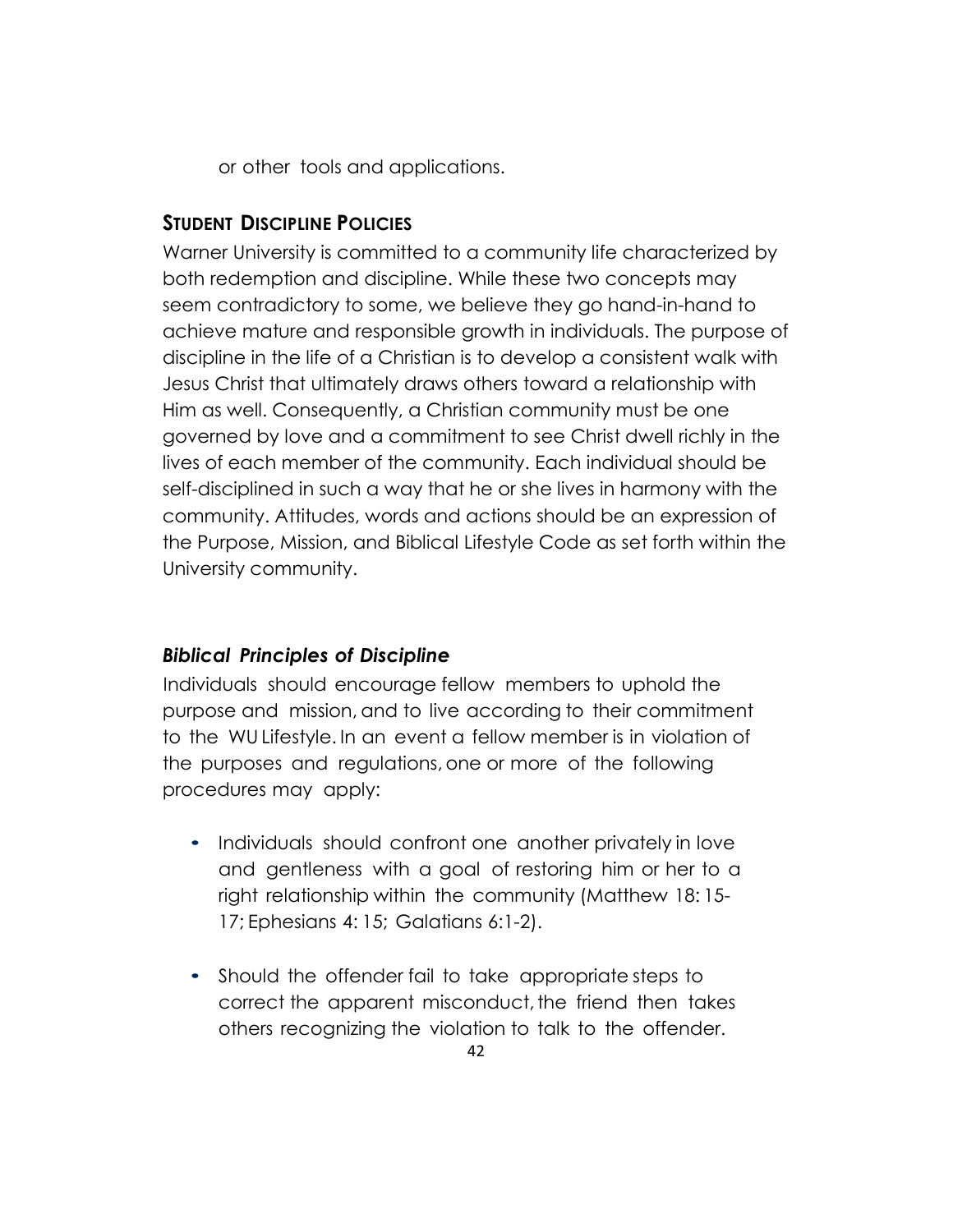In the event, the offender still refuses to rectify the action, the friend, with the offender's knowledge, then reports the action to an appropriate authority. This could be the RA or RD for those living on campus and the Dean of Students for others.

#### *Informal Discipline*

Informal discipline is intended to produce restoration and reconciliation within the community. All members of the community should strive to nurture one another through informal discipline motivated by a heart of love.

Students are encouraged to be accountable and responsible their actions. Students who, before any administrative knowledge of an indiscretion, come to the Dean of Students for help and/or forgiveness will receive help and/or forgiveness as deemed appropriate by the administrator. This **"growth initiative"** will require the individual to forsake the activity, which has created the rift, and take the necessary steps to be reconciled to the community. The steps necessary for restoration are to be determined by the Dean of Students.

#### *Formal Discipline Process*

We as a University seek to provide a fair process for all students enrolled in our institution. The Resident Director or Resident Assistants will handle minor infractions, such as dress policy, violation of in-hours, trash in the halls, noise-level violations, etc. The Resident Director may also handle cases in which the student offers an admission of guilt and waives his/her rights included in the discipline process. All other community violations which will not result in dismissal and are not determined to be personal or sensitive in nature will be processed by the Student Life Discipline Committee. Parents, friends, or legal representatives are not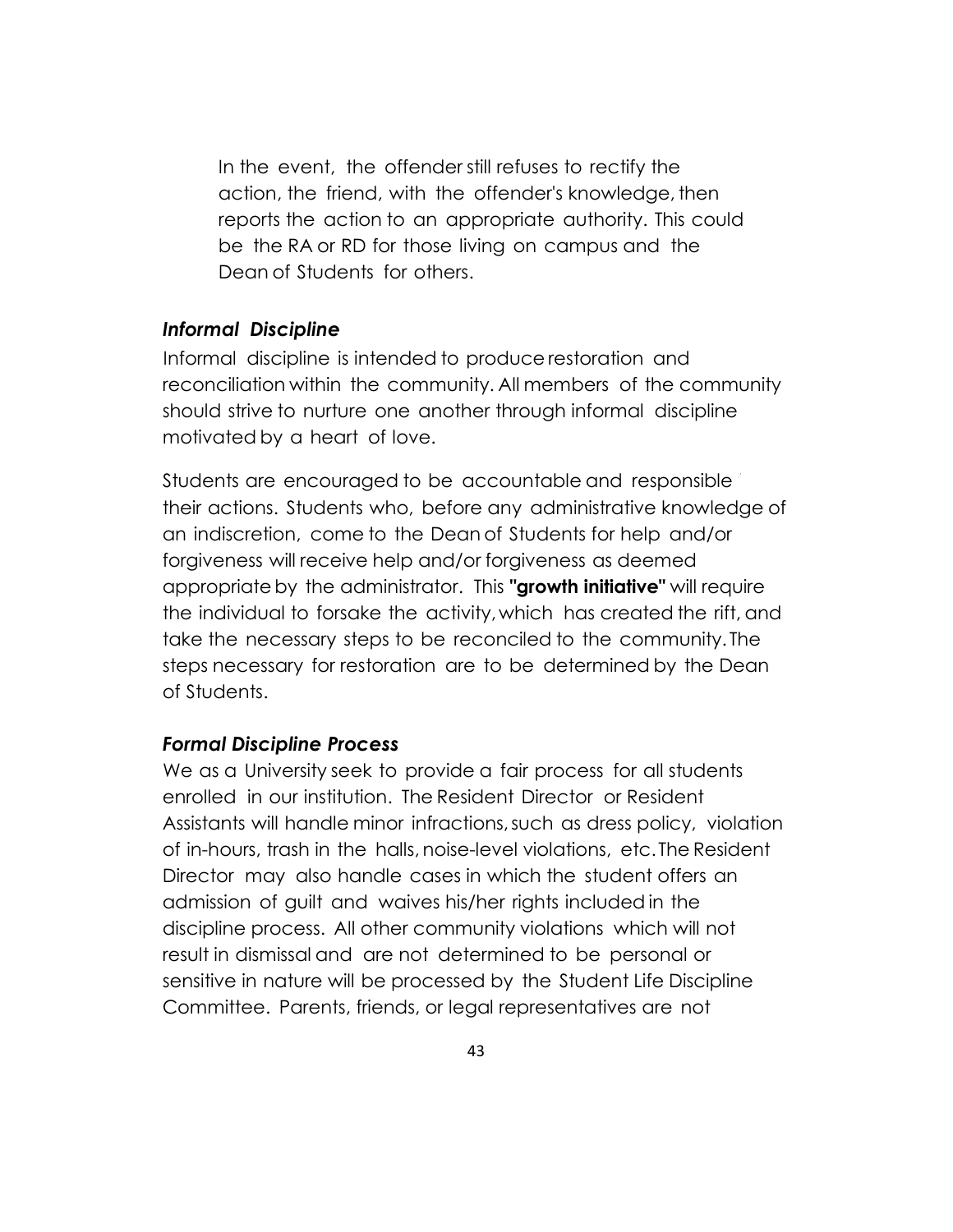allowed to attend any student discipline meeting.

## *Student Life Discipline Committee*

The Student Life Discipline Committee (SLDC) is comprised of a combination of the following: The Director of Residential Life, The Director of Student Leadership and Community Engagement, one Resident Director (on a rotating basis), 2-3 student representatives, and a faculty member.

## *Sanctions*

The SLDC will determine from one or more of the following, the appropriate sanctions based on the specific offense and surrounding circumstances. This is considered to be a part of the redemption and reconciliation process. It is our intention to draw one back into the community with the least amount of disruption within the community. These more formal disciplinary measures will be applied in a consistent and fair manner and will include interaction between the individual and the University.

- 1. **Reprimand-** A documented official warning that continuation or repetition of an inappropriate behavior will result in a more severe sanction.
- 2. **Restitution-** A requirement to reimburse or otherwise compensate another for damage or loss of property resulting from misconduct.
- 3. **Fines-** May also be levied for community offenses. The range of fines is \$5-\$100 (plus restitution, if applicable). Fines may be paid by cash, check, debit, or credit or may be charged to the Student account if there is a credit balance on the account.
- 4. **Loss of Privileges** A student may lose privileges for a specified period of time. This action is related to privileges such as residence hall restrictions, University representation, use of facilities, etc. The appropriate staff will monitor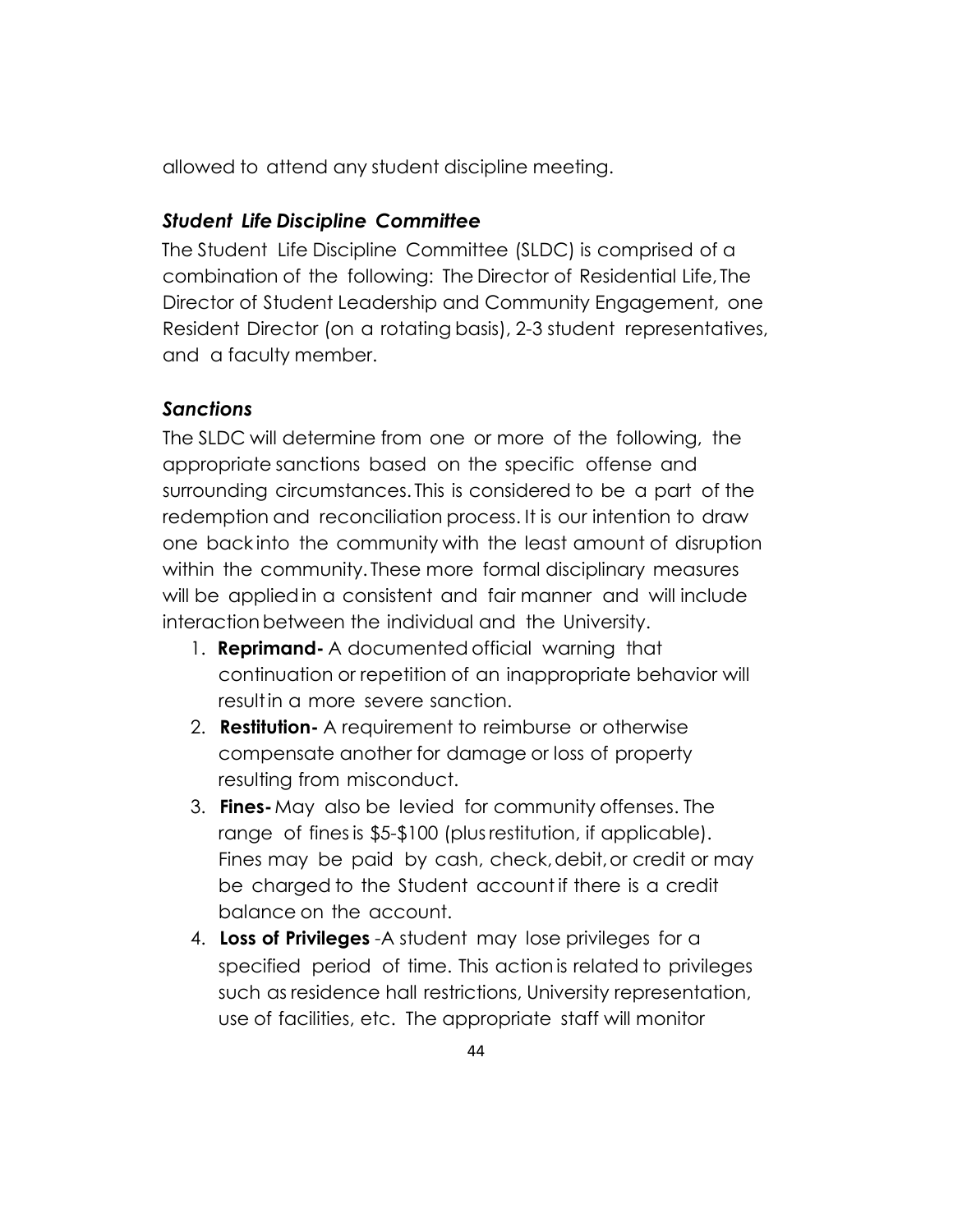students who lose privileges and any violation during that specified time will result in further disciplinary action.

- 5. **Counseling-** In some cases, counseling may be required with the on-campus counselor or an approved off campus counseling professional. Any financial obligation associated with this sanction is the responsibility of the student.
- 6. **Loss of Scholarship**  A student could lose scholarship monies and/or awards for violation of commitments (lifestyle, housing, etc).
- 7. **Campus Restitution-** A student may be directed to complete a specified service, task, or number of service hours for the University or civic community. The details will be determined at time of violation.
- 8. **Disciplinary Probation** A disciplinary status permitting the student to remain in school under specific terms designated by the Dean of Students. A student on disciplinary probation may not represent the University in any manner {athletics, music groups, etc), hold any class, club, student body office, or receive any awards or recognition.
- 9. **Suspension** An action that separates the student from the University for a specified period of time. During the suspension period, a student must have permission from the Dean of Students to visit the campus. Suspended students on campus without permission will be subject to further disciplinary action.
- 10. **Disciplinary Dismissal-** An action by the Dean of Students that separates a student from the University for an indefinite period. The conditions for readmission (if any) will be stated in the order of expulsion. A student who has been dismissed must leave the campus within 24 hours after notice of termination is received unless approved arrangements have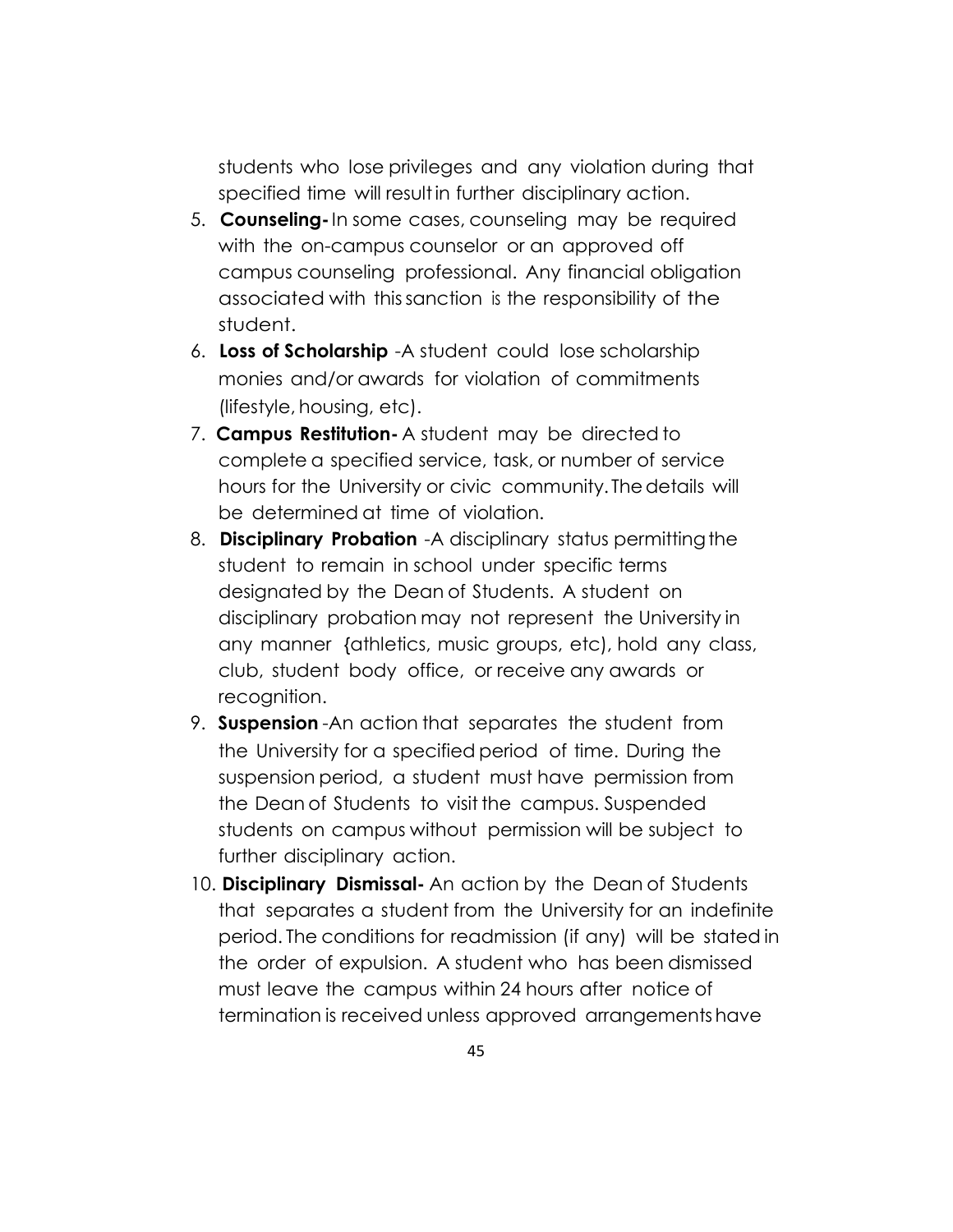been made with the Dean of Students.

11. **Summary Dismissal-** Warner University reserves the right to summarily dismiss any student who is engaging in or has engaged in activity that is causing immediate harm to the University community. A student summarily dismissed shall leave the campus immediately. The President of the University or the President's designee shall make all decisions regarding summary dismissal.

#### *Appeals Process*

Every student has the right to apply for one appeal. All appeals must be made within 24 hours of receipt of a decision. The application for an appeal must be in written form and include an explanation for the basis of the appeal. A student who has been summarily dismissed may appeal in written form to the President of the University.

The University reserves the right to refer any discipline situation directly to the Dean of Students when deemed necessary. The Dean of Students serves as the Appeal Officer in cases originating with the SLDC. In cases which the Dean of Students is the originating discipline officer, the President of the University will serve as the Appeals officer. The decision by the respective Appeals officer is final.

#### **CAMPUS SAFETY AND SECURITY SERVICES**

A Security officer can be reached 24 hours a day, 7 days a week at 7232 from any campus extension or (863) 638-7232 from any telephone.

#### *Parking*

All vehicles are to be parked in the spaces and/or areas assigned. Vehicles parked in unauthorized areas, parked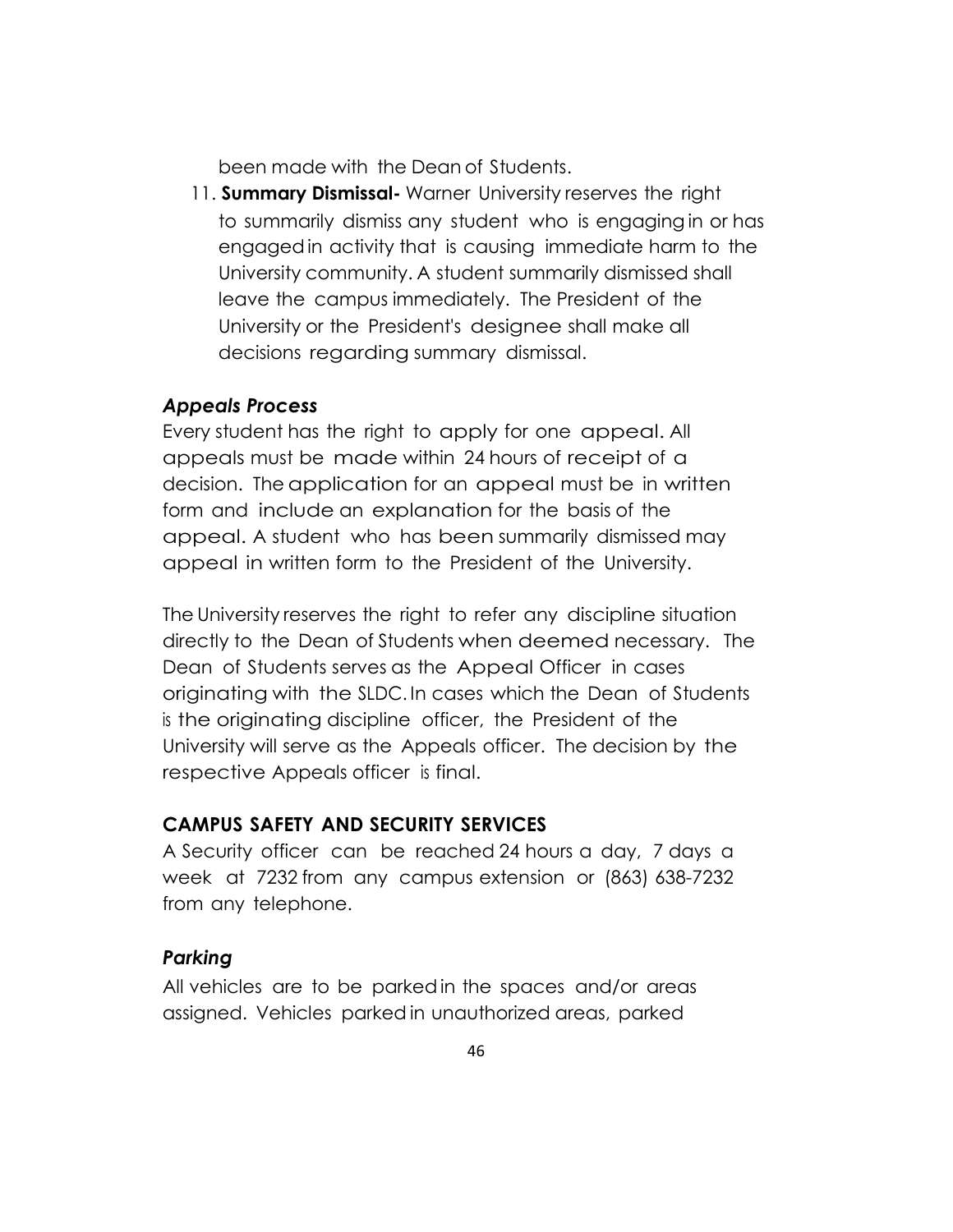improperly or without a current parking permit (registration sticker or tag) may warrant disciplinary action and/or fines.

# *Vehicles*

In order to assure safety and security for all, some specific rules and regulations accompany the use of vehicles on campus. They are as follows:

- 1. Every student operating a vehicle must have the state required liability insurance.
- 2. All motor vehicles must be registered with Campus Safety and Security during the first week of school, or within 48 hours of securing a vehicle. A University parking permit is to be displayed on the rearview mirror at all times. If a student secures another vehicle or if their permit is lost or stolen, the vehicle must be re-registered.
- 3. Speed is not to exceed 15 mph on campus.
- 4. Parking lots are not to be used for major vehicle repair without the permission of the Dean of Students and/or Maintenance Supervisor.
- 5. Inoperable vehicles must be registered with Campus Safety and Security and be parked in an out-of-the-way parking area. They must be removed from the campus parking lot within two weeks of the end of the academic year or the last term of part-time/full-time attendance of the owner.
- 6. Designated Fire Lanes around buildings must not be occupied or blocked at any time.
- 7. Warner University is not responsible for vandalism or theft of student vehicles.

For further information regarding campus safety, please stop by Student Life or go to the Security webpage.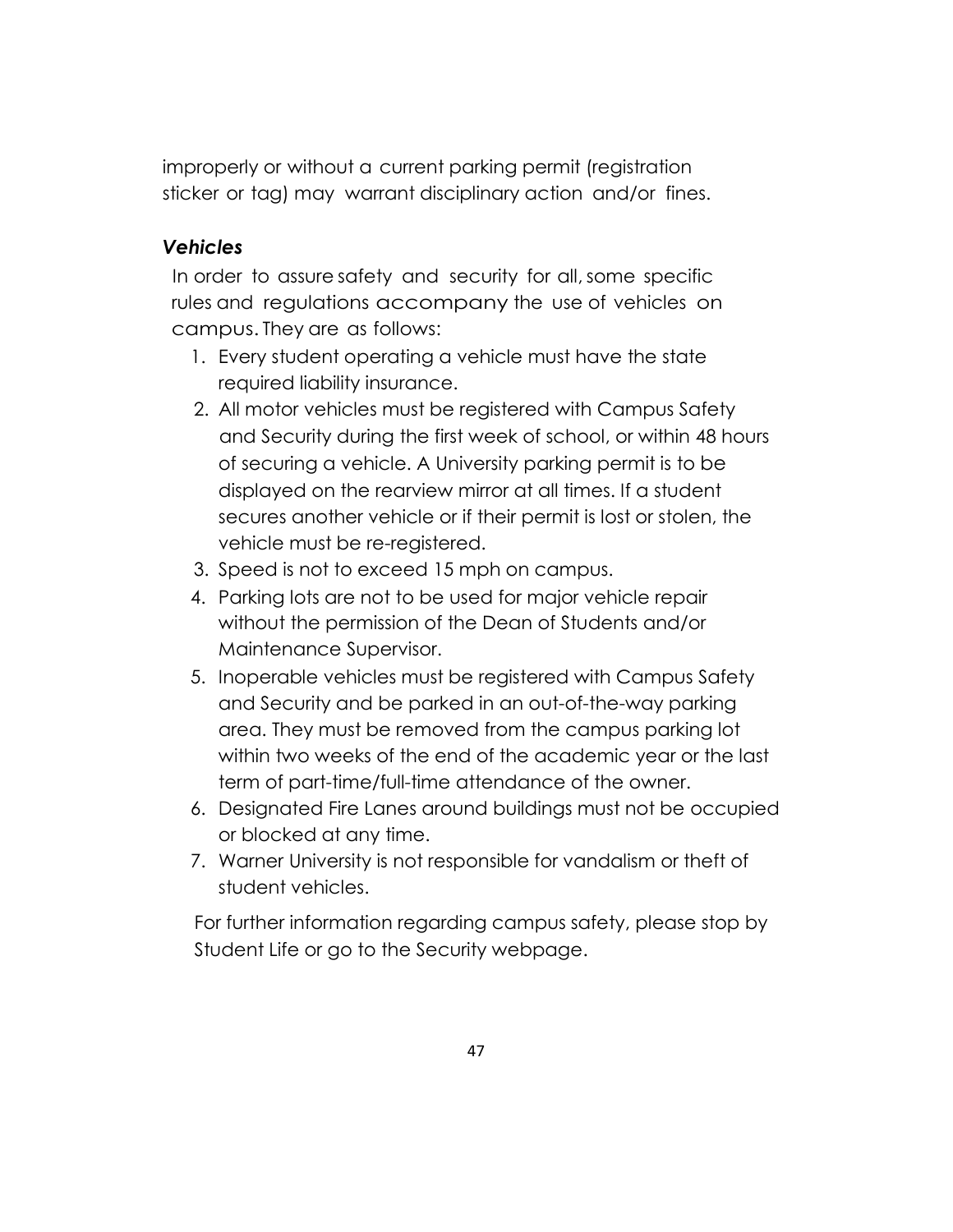# **COMPUTER USER CODE OF CONDUCT**

#### *Computers*

**The Pontious Learning Resource Center (LRC)** has computers available for general use during open hours.

#### *Acceptable Use*

Computers and network resources are to be used primarily for academic study, but may be used to facilitate communication among students, staff, faculty, administration, family and friends. All communication and language should reflect the standards and mission of the University.

Only computers designated as primarily student-use computers may be used by students, unless a student is in the position of student-worker for a department. These student-use computers are the RSC lab computers, the library computers in the reference area, Career Center student computers and the career center student computers. You will be able to identify these computers by the desktop message that explains the saving of documents on disks and thumb drives.

#### *Unacceptable Use*

Examples/Uses (not comprehensive) that would constitute a violation include:

- Reception or display of pornographic images
- Display of images, sounds or text which could create an atmosphere of discomfort or disrespect for others
- Intentional misuse or destruction of computer hardware, software, or data belonging to the University or another
- Libel or slander
- Unauthorized access, or attempting to access, University information, computer records, another's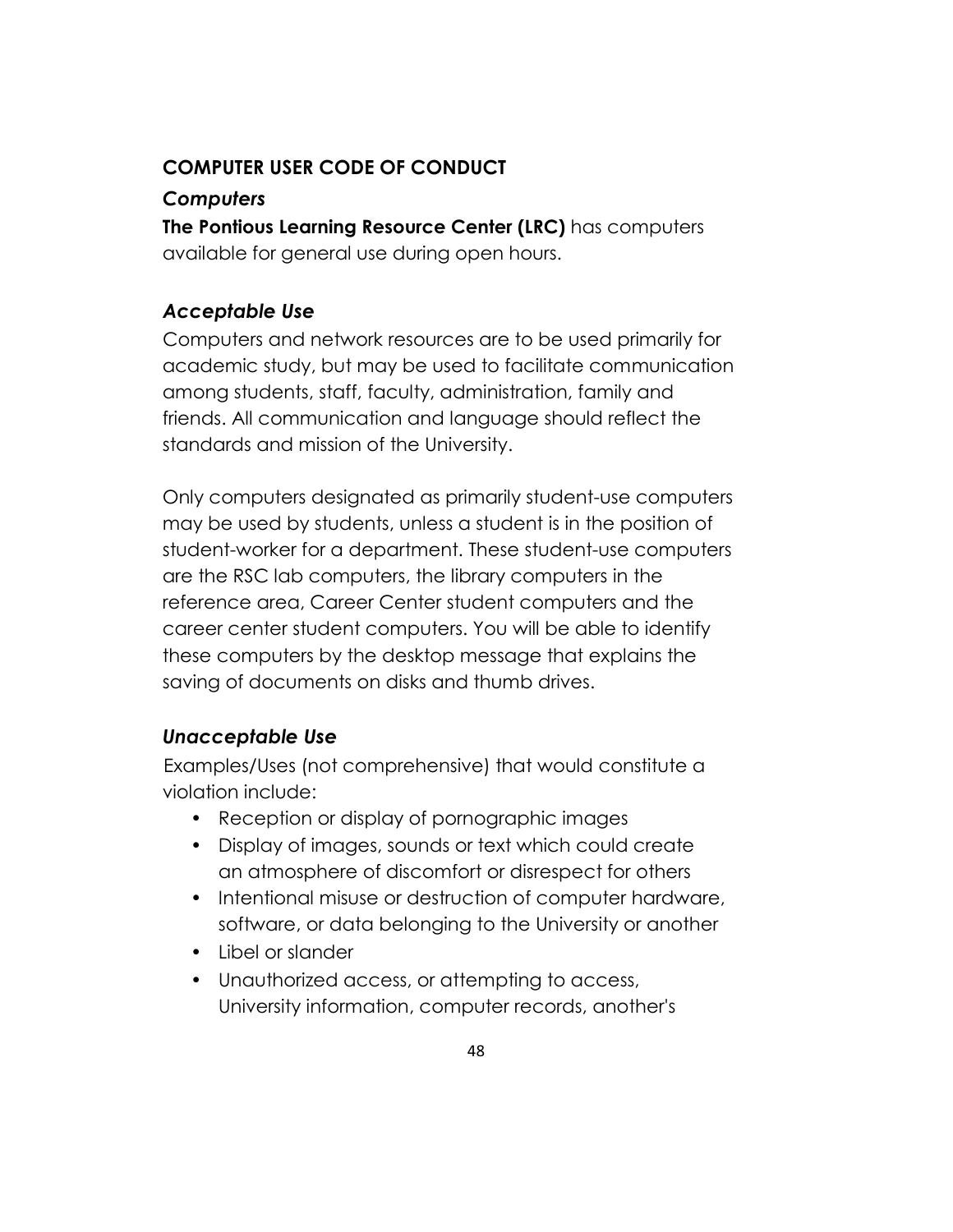data or information without proper authorization

- Obtaining, possessing, using, or attempting to use someone's password without proper authorization
- Sending forged messages under someone else's name
- Using bulk e-mail for advertising, business, etc.
- Sending abusive or hate e-mail
- Making copies of licensed software without proper authorization
- Sending a crippling number of files across the network, or releasing a virus, worm or other program that damages or harms a computer or the network
- Preventing others from accessing services
- Disrupting or unauthorized monitoring of electronic communications
- Saving personal data files on Warner University Computers not designated as student-use computers (i.e. staff, faculty, student-worker computers)

The ITS department will not be held responsible for ensuring the safety of these files in case of upgrading to a new computer or data recovery due to computer failure. If computer performance is hindered by such files, ITS staff will allow you to remove the files yourself by offloading to thumb drive or CD if this can be done within a reasonable amount of time based on the nature of the job being completed. If such files are found to violate acceptable use policies or the Warner University Biblical Lifestyle Code, the files must be turned over to the Office of Student Life.

#### *Institutional Policy*

The Internet is a global information resource that enables the University to provide information beyond the confines of its own collection. The Internet allows users to connect to outside networks or resources allowing access to ideas, information, and commentary